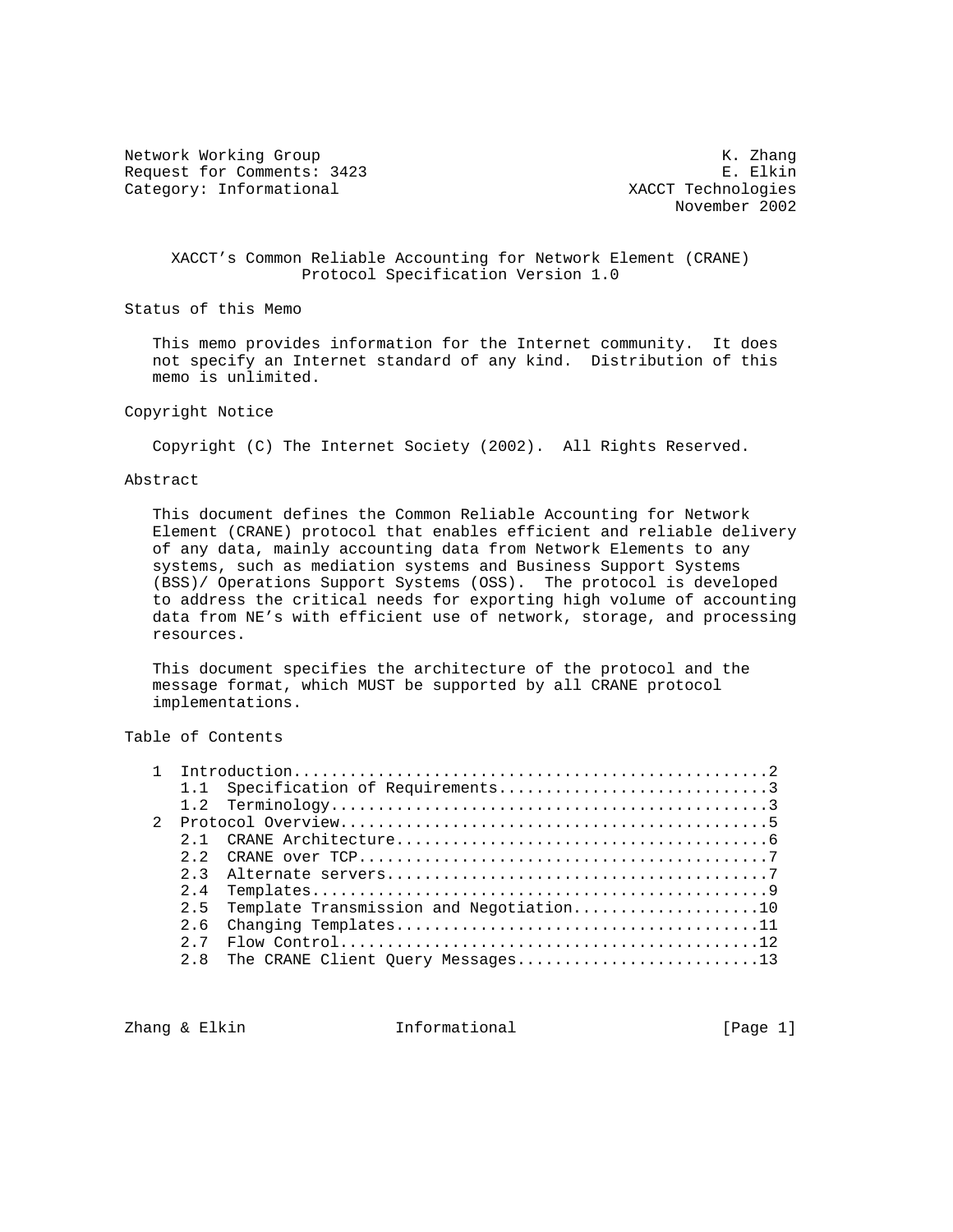|   | 2.9                                                            |
|---|----------------------------------------------------------------|
| 3 |                                                                |
| 4 |                                                                |
|   | 4 1                                                            |
|   | Flow Start Acknowledge (START ACK)16<br>4.2                    |
|   | 4.3                                                            |
|   | Flow Stop Acknowledge (STOP ACK)17<br>4.4                      |
|   | 4.5                                                            |
|   | Template Data (TMPL DATA)18<br>4.6                             |
|   | Template Data Acknowledge (TMPL DATA ACK)23<br>4.7             |
|   | 4.8<br>Final Template Data (FINAL TMPL DATA)25                 |
|   | 4.9<br>Final Template Data Acknowledge (FINAL TMPL DATA ACK)26 |
|   | 4.10                                                           |
|   | Get Sessions Response (GET SESS RSP)27<br>4.11                 |
|   | Get Templates (GET TMPL)30<br>4.12                             |
|   | Get Templates Response(GET TMPL RSP)30<br>4.13                 |
|   | Start Negotiation (START NEGOTIATE)33<br>4.14                  |
|   | Start Negotiation Acknowledge (START NEGOTIATE ACK)34<br>4.15  |
|   | 4.16                                                           |
|   | Data Acknowledge (DATA ACK)36<br>4.17                          |
|   | 4.18                                                           |
|   | 4.19<br>Status Request (STATUS REO)38                          |
|   | Status Response (STATUS RSP)38<br>4.20                         |
| 5 | Protocol Version Negotiation39                                 |
| 6 |                                                                |
| 7 |                                                                |
| 8 |                                                                |
| 9 |                                                                |
|   |                                                                |

# 1 Introduction

 Network Elements are often required to export usage information to mediation and business support systems (BSS) to facilitate accounting. Though there are several existing mechanisms for usage information export, they are becoming inadequate to support the evolving business requirements from service providers.

 For example, some of the export mechanisms are legacies of the Telco world. Typically usage information is stored in Network Elements as Log files (e.g., CDR files), and exported to external systems in batches. These are reliable methods, however, they do not meet the real-time and high-performance requirements of today's rapidly evolving data networks.

 RADIUS [1] is a widely deployed protocol that may be used for exporting usage information. However, it can only handle a few outstanding requests and is not extensible due to its limited command

Zhang & Elkin **Informational Informational** [Page 2]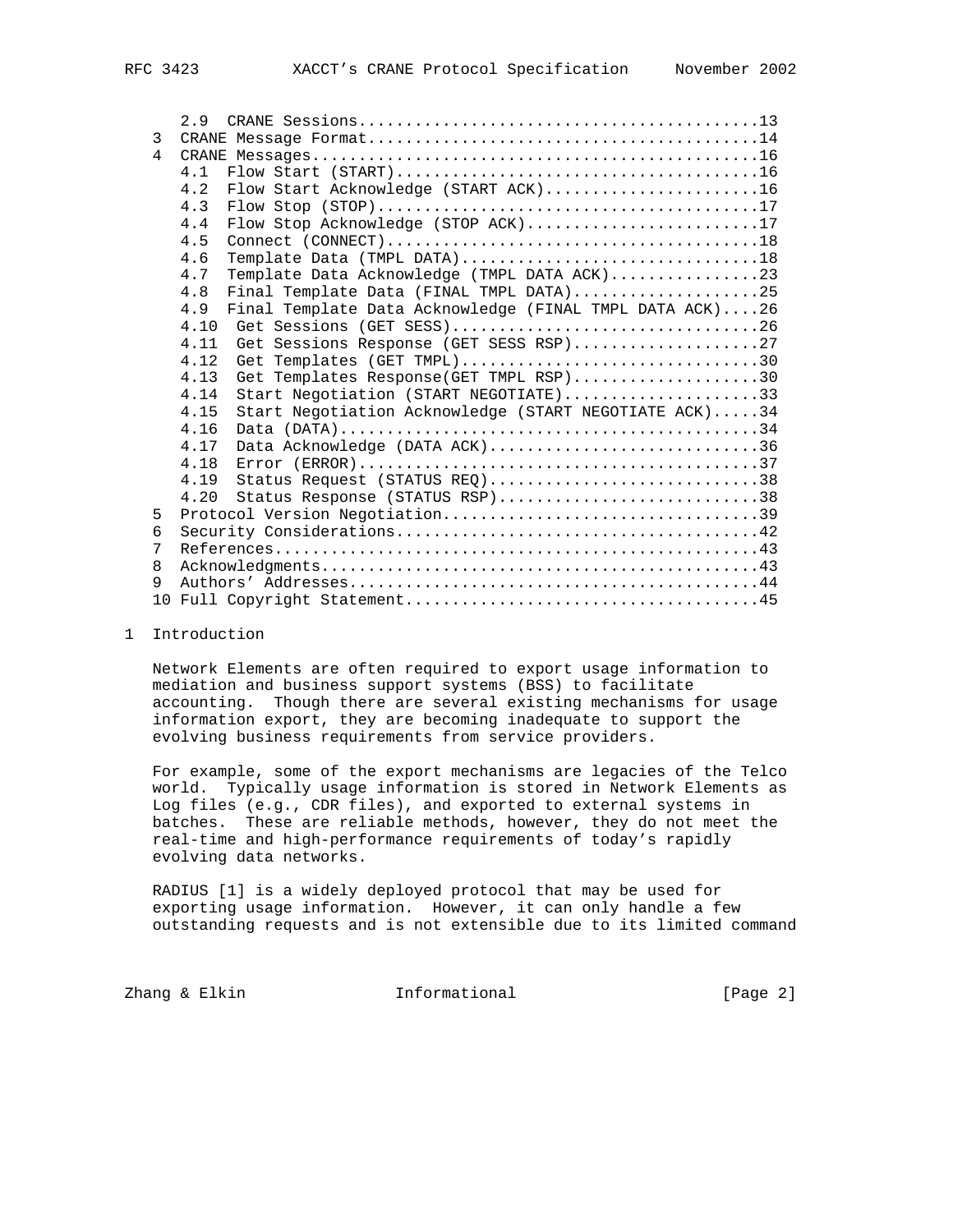and attribute address space. RADIUS also does not support unsolicited messages from a server to a client. A detailed analysis of limitations of RADIUS can be found in [3].

 DIAMETER [2] is a new AAA protocol that retains the basic RADIUS model, and eliminates several drawbacks in RADIUS. The current DIAMETER protocol and its extensions focus on Internet and wireless network access, and their support to accounting is closely associated with authentication/authorization events. DIAMETER is intended to solve many problems in the AAA area; by doing so, it does not adequately address some critical issues such as efficiency and performance in an accounting protocol.

 There are also SNMP based mechanisms that generally require a large amount of processing and bandwidth resources.

 Based on the above analysis, a critical need for a reliable, fast, efficient and flexible accounting protocol exists. The XACCT's CRANE protocol is designed to address these critical requirements.

 This document defines the CRANE protocol that enables efficient and reliable delivery of any data, mainly accounting data from Network Elements to any systems, such as mediation systems and BSS/OSS. The protocol is developed to address the critical needs for exporting high volume of accounting data from NE's with efficient use of network, storage, and processing resources.

 This document specifies the architecture of the protocol and the message format, which MUST be supported by all CRANE protocol implementations.

1.1 Specification of Requirements

 In this document, the keywords "MUST", "MUST NOT", "SHOULD", "SHOULD NOT", and "MAY" are to be interpreted as described in BCP 14 [5]. These keywords are not case sensitive in this document.

1.2 Terminology

CRANE Protocol

 CRANE stands for Common Reliable Accounting for Network Element. The CRANE Protocol maybe referred as CRANE, or the Protocol in this document. The CRANE Protocol is used at the interface(s) between a CRANE client and one or multiple CRANE servers for the purpose of delivering accounting data.

Zhang & Elkin Informational [Page 3]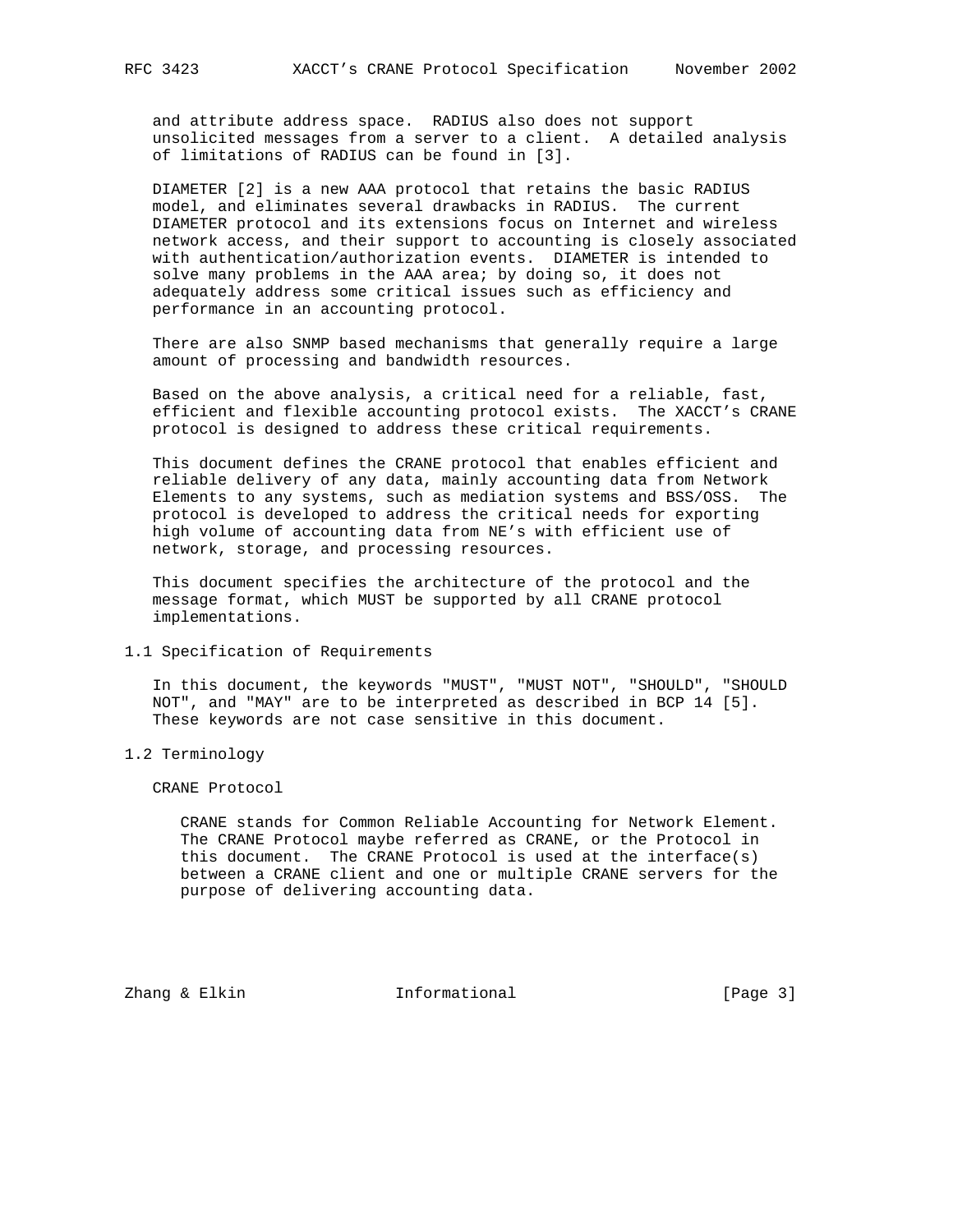# Client or CRANE Client

 A CRANE Client is an implementation on the data producing side of the CRANE protocol. It is typically integrated with the network element's software, enabling it to collect and send out accounting data to a mediation/billing system using the protocol defined herein.

### Server or CRANE Server

 A CRANE Server is an implementation on the data receiving side of the CRANE protocol. It is typically part of a Business Support System (BSS) (e.g., Billing, Market Analysis, Fraud detection, etc.), or a mediation system. There could be more than one CRANE server connected to one CRANE client to improve robustness of the usage information export system.

#### CRANE Session

 A CRANE Session is a logical connection between a CRANE client and one or multiple CRANE servers for the purpose of delivering accounting data. Multiple sessions MAY be maintained concurrently in a CRANE client or a CRANE server; they are distinguished by Session IDs.

#### Server Priority

 A CRANE server is assigned with a Priority value. Accounting data is always delivered to the perceived operating CRANE server (from the CRANE client point of view) with the highest Priority value (the primary server) within a CRANE Session.

#### Message

 A Message is encoded according to rules specified by the CRANE protocol and transmitted across the interface between a CRANE client and a CRANE server. It contains a common CRANE header and optionally control or user data payload.

# Data Record

 A Data Record is a collection of information gathered by the Network Element for various purposes, e.g., accounting. The structure of a Data Record is defined by a Template.

Zhang & Elkin  $I_n$  Informational  $[Page 4]$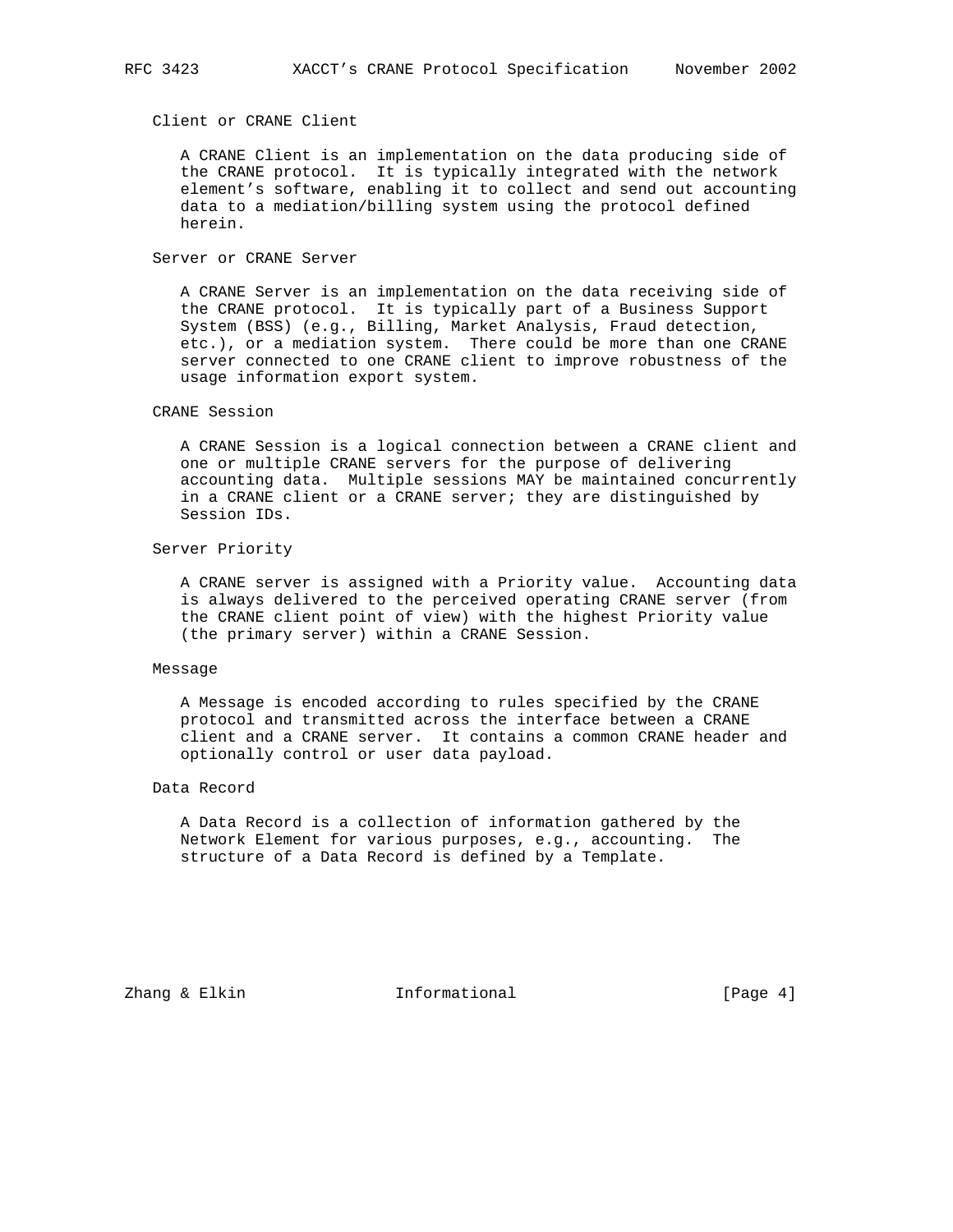Template

 A Template defines the structure of any types of Data Record, and specifies the data type, meaning, and location of the fields in the record.

Data Sequence Number (DSN)

 An accounting Data Record level sequence number, which is attached to all data messages to facilitate reliable and in-sequence delivery.

2 Protocol Overview

 The CRANE protocol is designed to deliver accounting data reliably, efficiently, and quickly. Due to the nature of accounting data, large records often need to be transmitted; thus supporting fragmentation of large records is required. Furthermore, the value associated with accounting data is high; to prevent data loss, quick detection of unresponsive CRANE servers is also required for added robustness.

 The CRANE protocol can be viewed as an application that uses the data transport service provided by lower layer protocols. It relies on a transport layer protocol to deliver reliable, in-sequence data packets.

 UDP is a simple connectionless transport layer protocol that has advantages of being fast and agile, but it provides no reliability and lacks flow control mechanisms. Hence, The CRANE protocol must not use UDP as the transport layer protocol to avoid the risk of adversely impacting the networks it is being run over.

 TCP and SCTP [4] are two transport layer protocols that fulfill the reliability requirement of CRANE. Either one of them MAY be used to transport CRANE messages. TCP meets some of the requirements, but not all (e.g., quick detection of server failure, the fact that TCP is stream oriented and not record oriented). Therefore, SCTP [4] is the preferred way to transmit CRANE messages.

Zhang & Elkin Informational [Page 5]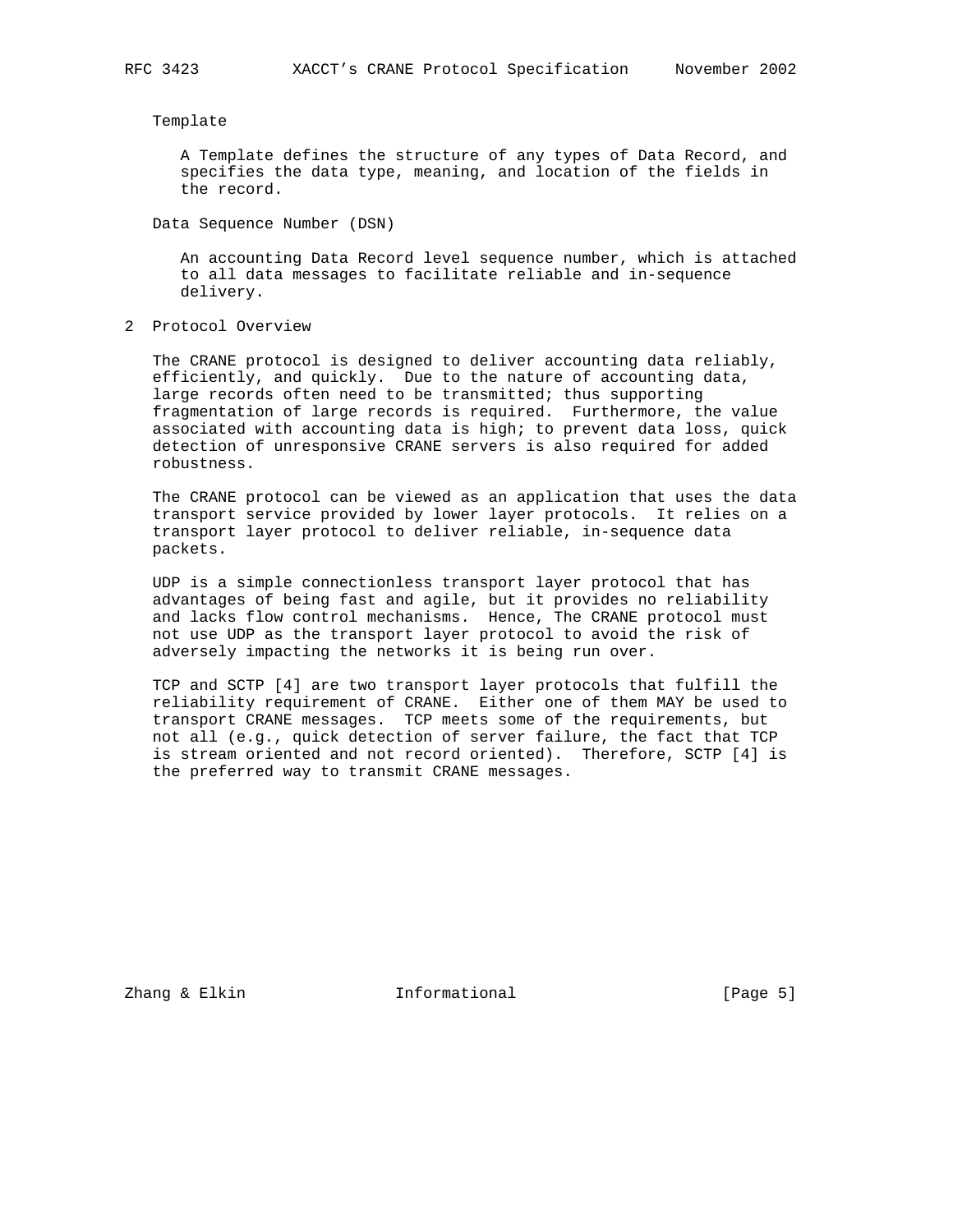# 2.1 CRANE Architecture

 The CRANE protocol is an application running over a reliable transport layer protocol. The transport layer protocol is responsible for delivering CRANE messages between CRANE clients and CRANE servers. It MUST support the following capabilities:

- 1. Reliable, in-sequence message delivery.
- 2. Connection oriented.
- 3. Delivery of messages with a length of up to 2^32 octets (i.e., the transport layer has to support fragmentation of messages when running over IP).

The transport layer MAY support:

- 1. Authentication.
- 2. Bundling of multiple messages into a single datagram.

 Possible transport layer protocols MAY be TCP or SCTP [4]. TCP supports the minimal requirements for CRANE, but lacks some desirable capabilities that are available in SCTP, these include:

- 1. Session level authentication.
- 2. Message based data delivery (as opposed to stream based).
- 3. Fast connection failure detection.

 Reliable delivery of accounting data is achieved through both the transport layer level and the CRANE protocol level. The transport layer acknowledgments are used to ensure quick detection of lost data packets and unresponsive servers, while the CRANE protocol acknowledges CRANE messages after they have been processed and the accounting information has been placed in persistent storage.

 Being a reliable protocol for delivering accounting data, traffic flowing from a CRANE client to a CRANE server is mostly accounting data. There are also bi-directional control message exchanges, though they only comprise of small portion of the traffic.

Zhang & Elkin Informational [Page 6]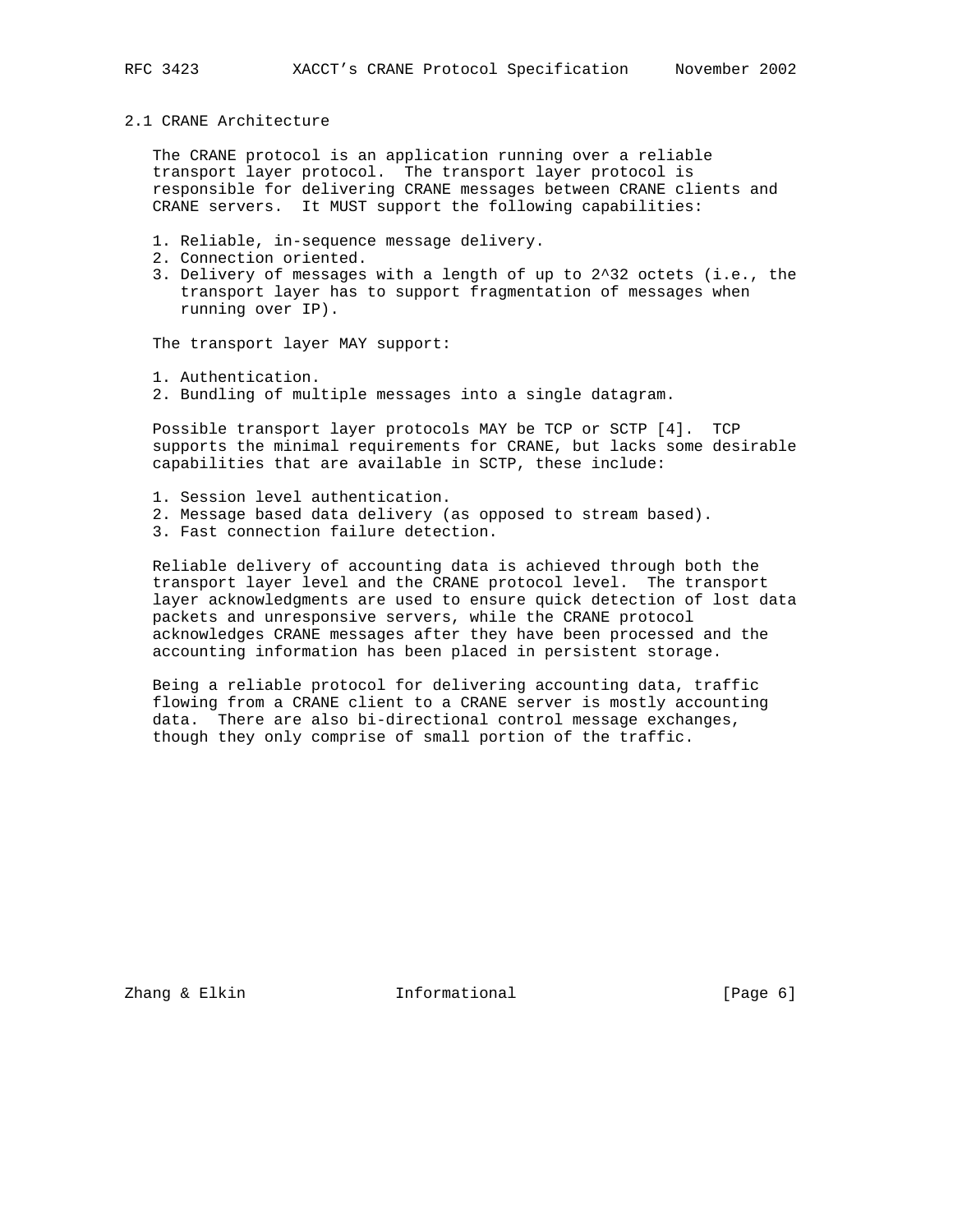The following diagram illustrates the CRANE protocol architecture:



#### 2.2 CRANE over TCP

 TCP can be used as a transport layer for the CRANE protocol. CRANE running over TCP MUST conform to the following rules:

- 1. The CRANE client MUST accept TCP connections over a specific TCP port.
- 2. The CRANE server MUST connect to the CRANE client, and SHOULD be responsible for reestablishing a connection in case of a failure.
- 3. CRANE messages are written as a stream of bytes into a TCP connection, the size of a CRANE message is specified by the Message Length field in the CRANE message header.

### 2.3 Alternate servers

 For purposes of improved reliability and robustness, redundant CRANE server configuration MAY be employed. The CRANE protocol supports delivering accounting data to alternate CRANE servers, which may be part of a mediation system or a BSS.

 A CRANE session may comprise of one or more CRANE servers. The CRANE client is responsible for configuring network addresses of all CRANE servers belonging to the session. A Server Priority is assigned to each CRANE server. The Server Priority reflects the CRANE client's preference regarding which CRANE server should receive accounting data. The assignment of the Server Priority should consider factors such as geographical distance, communication cost, and CRANE server loading, etc. It is also possible for several CRANE servers to have the same priority. In this case, the CRANE client could randomly choose one of them as the primary server to deliver accounting data.

Zhang & Elkin **Informational** Informational [Page 7]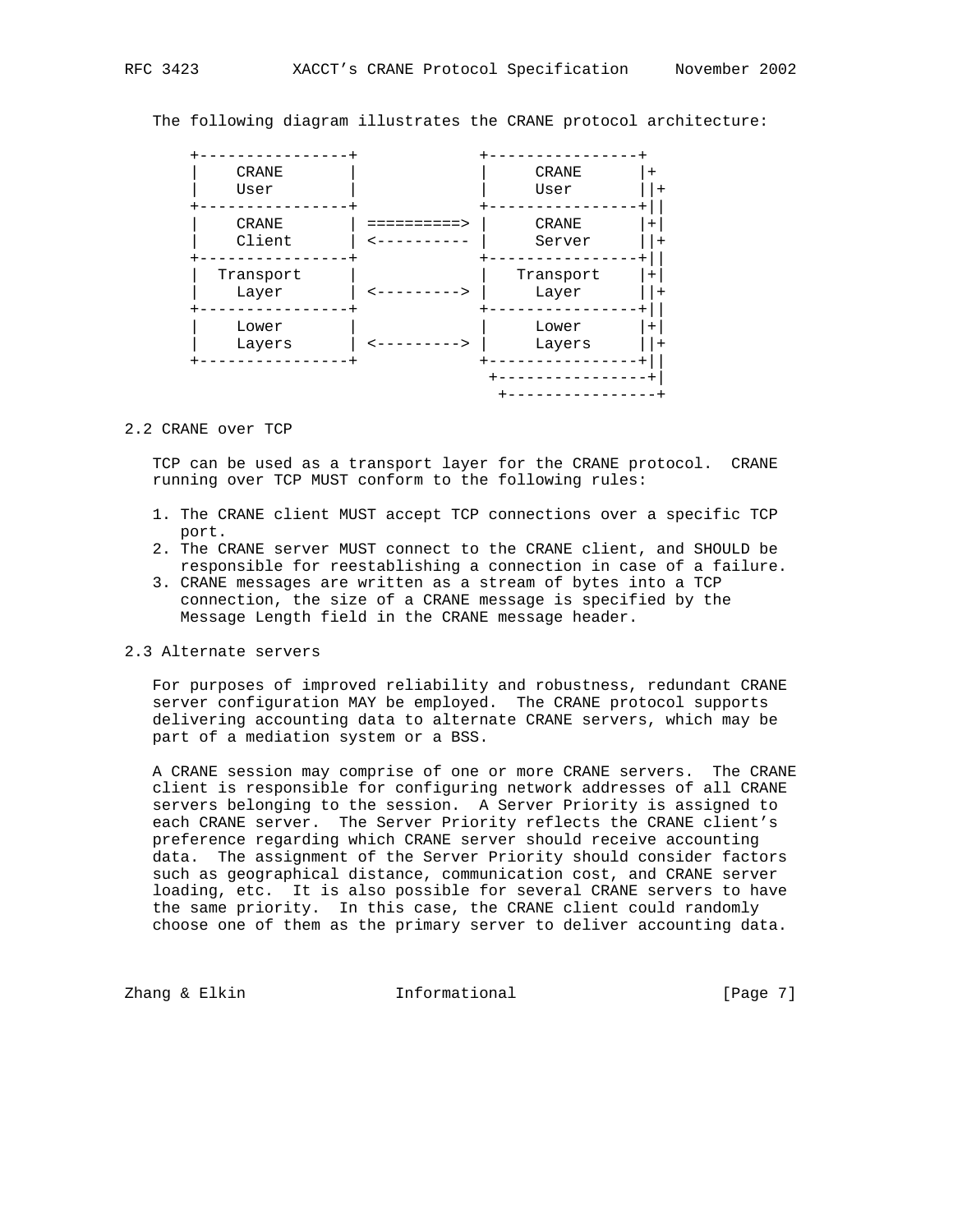Additional features such as load balancing may be implemented in a multi-server environment. The process of configuring CRANE client is carried out using the NE's configuration system and is outside the scope of this document.

 A CRANE client MUST deliver accounting data to its perceived operating CRANE server with the highest priority; if this CRANE server is deemed unreachable, the CRANE client MUST deliver the accounting data to the next highest priority CRANE server that is perceived to be operating. If no perceived operating CRANE servers are available, accounting data MUST be queued in the CRANE client until any CRANE server is available or the client's queue space runs out. An alarm should be generated to inform the CRANE user of the queue overflow condition.

 Accounting data delivery SHOULD revert to the higher priority server when it is perceived to be operating again.

 The CRANE protocol does not specify how a CRANE client should redirect accounting data to other CRANE servers, which is considered an implementation issue. But all the supporting mechanisms are provided by the protocol to work in a multiple-server environment (e.g., the template negotiation process, and configuration procedures, etc.). The transport layer (together with some other means) is responsible for monitoring server's responsiveness and notifying CRANE protocol for any failures. The client may choose to transition to an alternate server.

Implementation Note:

 The transition to an alternate CRANE server is an implementation issue and should occur under the following conditions:

 A) Transport layer notifies the CRANE client that the corresponding port of the CRANE server is unresponsive.

 B) Total size of unacknowledged accounting records has exceeded a threshold (configurable) for certain duration (configurable).

C) A STOP message is received from the active server.

 D) A lower priority server is the active one and a higher priority server has recovered.

Zhang & Elkin Informational [Page 8]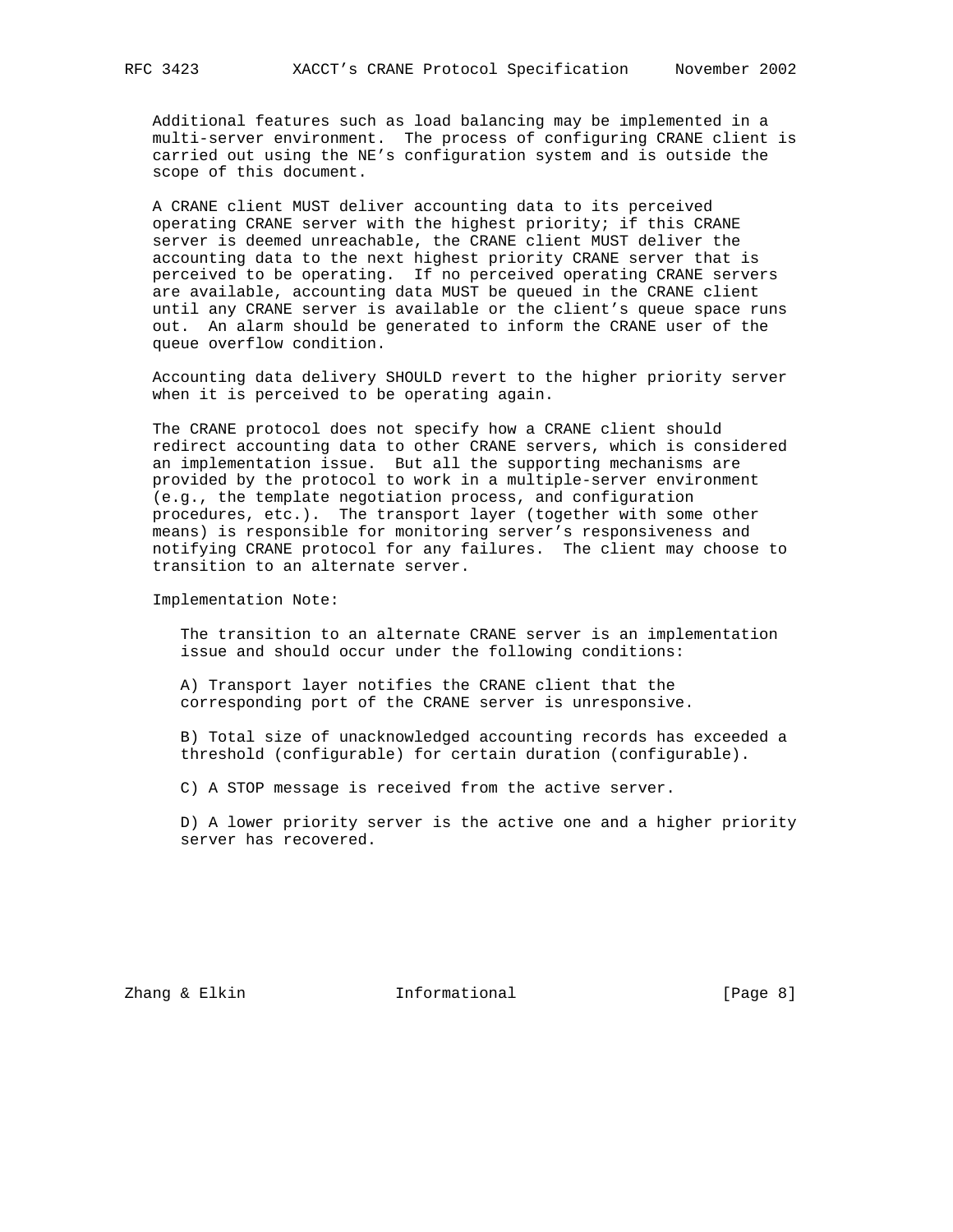#### 2.4 Templates

 The CRANE protocol enables efficient delivery of accounting data. This is achieved by negotiating a set of Data Templates for a CRANE session before actual accounting data is delivered. A data template defines the structure of a DATA message payload by describing the data type, meaning, and location of the fields in the payload. By agreeing on session templates, CRANE servers understand how to process DATA messages received from a CRANE client. As a result, a CRANE client only needs to deliver actual accounting data without attaching any descriptors of the data; this reduces the amount of bytes sent over communication links.

 A template is an ordered list of keys. A key is the specification of a field in the template. It specifies an accounting item that a network element MAY collect and export. The specification MUST consist of the description and the data type of the accounting item. (e.g., 'Number of Sent Bytes' can be a key that is an unsigned integer of 32 bit long). A CRANE client typically defines keys.

 The CRANE protocol supports usage of several templates concurrently (for different accounting records). Keys contained in a template could be enabled or disabled. An enabled key implies that the outgoing data record will contain the data item specified by the key. A disabled key implies that the outgoing record will omit the specified data item. The enabling/disabling mechanism further reduces bandwidth requirement; it could also reduce processing in network elements, as only needed data items are produced.

 In a CRANE session, all the CRANE servers and the CRANE client MUST use the same set of templates and associated enable/disable status. The templates' configuration and connectivity to an end application MUST be the same in all servers. The CRANE client MUST publish the relevant templates to all CRANE servers in a session through user configuration, before it starts to send data according to the templates.

 The complete set of templates residing in a CRANE client MUST bear a configuration ID that identifies the template set. Each data record is delivered with the Template ID and the Configuration ID, so that the correct template can be referenced. A server, when receiving a record with an older Configuration ID, MAY handle the record gracefully by keeping some template history. The transport layer should ensure that a server would not get messages with future configuration IDs.

Zhang & Elkin **Informational** Informational [Page 9]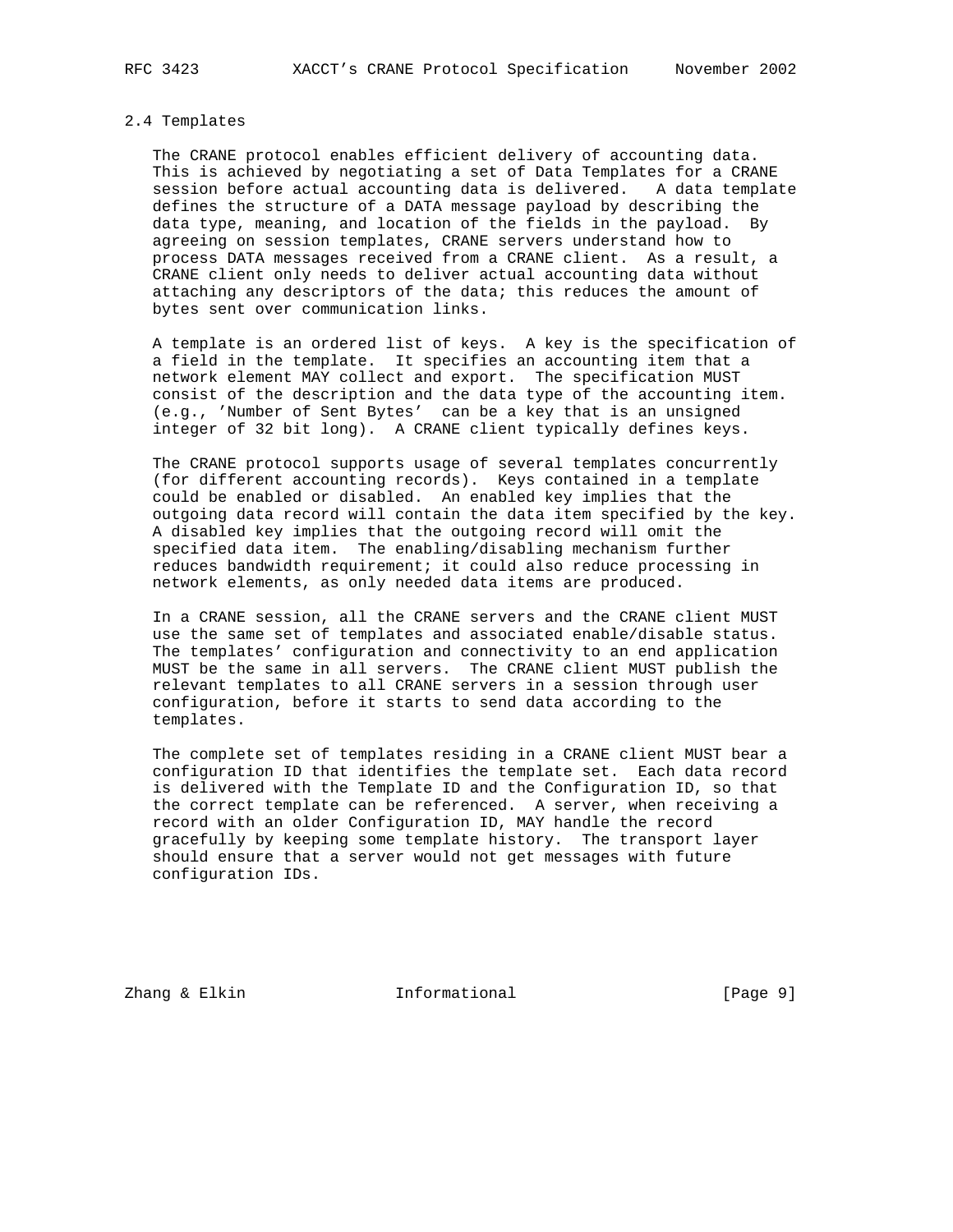#### 2.5 Template Transmission and Negotiation

 As stated before, all CRANE servers MUST use the same set of templates in a CRANE session. In case that servers do not share the same set of templates (the templates are considered different if different keys are enabled or disabled), a negotiation process between the client and the server would ultimately determine one set of templates that is accepted and used by all the CRANE servers in a session.

 After a CRANE session is established and the server sent a START message indicating that it is ready to take part in the session, the client MUST deliver the set of templates that it intends to use by sending a TMPL DATA message to the server. The CRANE server MUST acknowledge the reception of the set of templates.

 Templates are negotiable between a CRANE client and CRANE servers. A CRANE server may propose changes to the templates received from a CRANE client (e.g., enabling some keys and disabling others), or it can acknowledge the templates as is. In the case that a template or a key is not recognized by the server (e.g., they might be added to the client after the server configuration has completed), the server MAY choose to disable each unknown key or unknown templates in order to avoid unnecessary traffic. A template is disabled when all the keys are disabled. If changes were received from the CRANE servers, the client will send the changed template set to all connected servers (using FINAL\_TMPL\_DATA message). It is the client's responsibility to decide what would be the final set of templates used by a session. At this time, each CRANE server MUST accept and acknowledge the templates without changing anything (to avoid deadlock and loop conditions). Each CRANE server is given a single chance to propose any changes during the negotiation process.

The template negotiation process is outlined as follows:

A) CRANE client sends a TMPL DATA message with a set of templates.

 B) CRANE server either responds with the TMPL DATA ACK message with changes in the template set (process continues in step C) or responds with FINAL TMPL DATA ACK message if no changes are needed (process continues in step E).

 C) CRANE client receives proposed changes, incorporates them if possible and then sends a FINAL TMPL DATA message containing the new set of templates to all servers (in order to deploy the change).

 D) CRANE server receives the FINAL TMPL DATA message containing the new set of templates and MUST send a FINAL TMPL DATA ACK message to

Zhang & Elkin **Informational** [Page 10]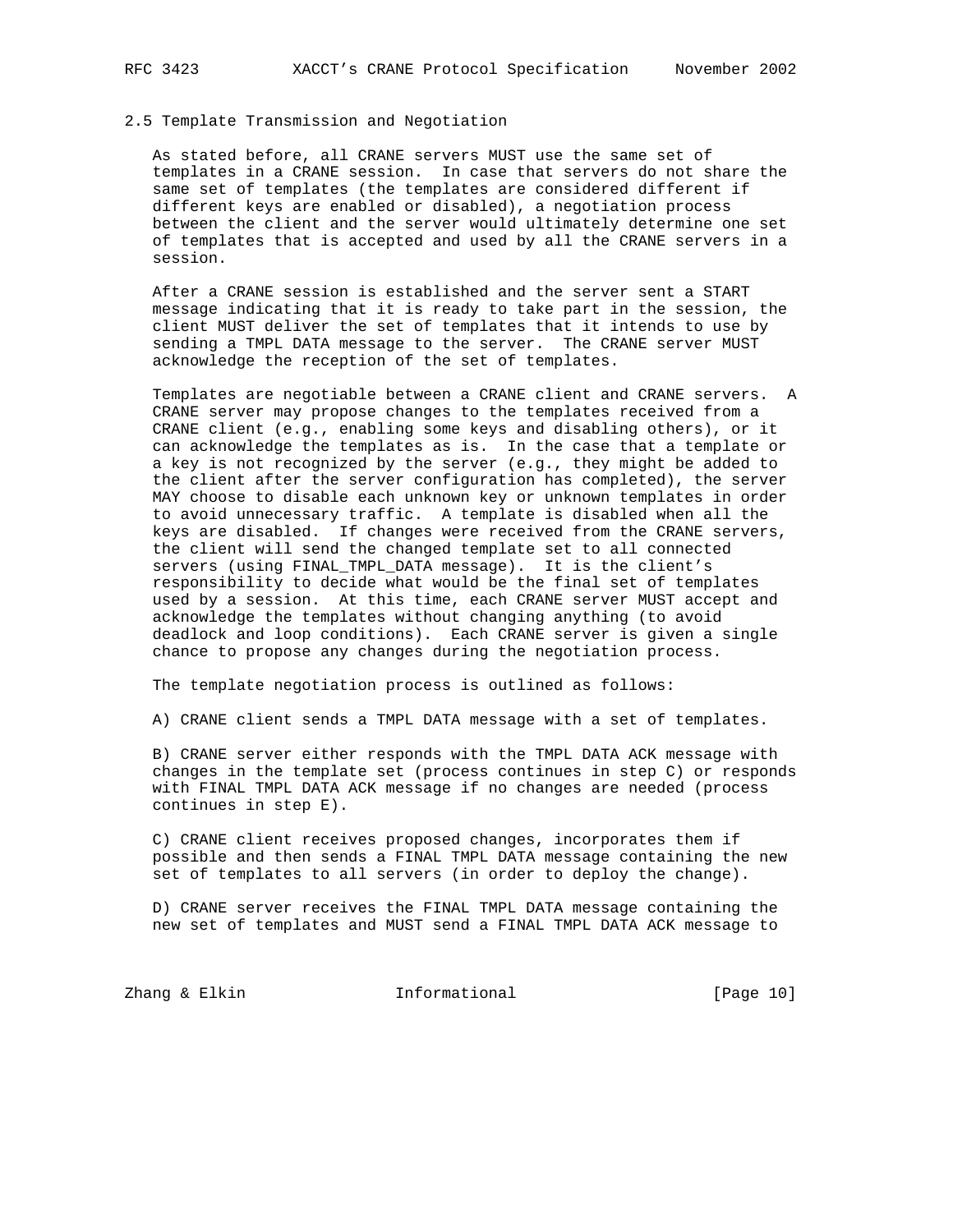acknowledge the reception of the templates. No changes are allowed at this stage and the templates, which the client sent, are going to be used.

 E) CRANE client receives a FINAL TMPL DATA ACK message from the server and can assume that the server knows which templates to use.

 All these stages take place only when there are multiple CRANE servers with differences in the template set (e.g., not all key states are identical). If all CRANE servers within a session share the same configuration exactly, all servers will respond with FINAL TMPL DATA ACK and the ping-pong between the client and the servers will end immediately. This is the common case, but in case some other CRANE servers have a different configuration, the protocol offers the way to maintain consistency among CRANE servers.

Implementation Note:

 TMPL DATA messages SHOULD be sent only after all DATA messages with the previous configuration have been acknowledged. This ensures the server to transition properly to the new configuration.

#### 2.6 Changing Templates

 Though TMPL DATA messages allow for deploying and publicizing template, a need to configure the template set still exists. Each of the CRANE servers in a CRANE session may change the template set, which is typically requested by an end-user through User Interface. If the end-users need to know what templates are available and the current template set status, they may issue the GET TMPL message.

The following steps are performed in order to change the templates:

 A) The server MUST retrieve from CRANE client the template set that requires change by issuing GET TMPL message. The server can issue a GET TMPL even if it has not yet issued a START message.

 B) After received a GET TMPL message, the client sends back a GET TMPL RSP message with the requested data.

 C) The server makes the necessary changes to the templates and sends back a START NEGOTIATION message. This message triggers the CRANE client to inquire about changes made by the CRANE server.

 D) After received a START NEGOTIATE message, the client MUST respond with START NEGOTIATE ACK message followed by a TMPL DATA message. From this point on, the template negotiation process starts.

Zhang & Elkin **Informational** [Page 11]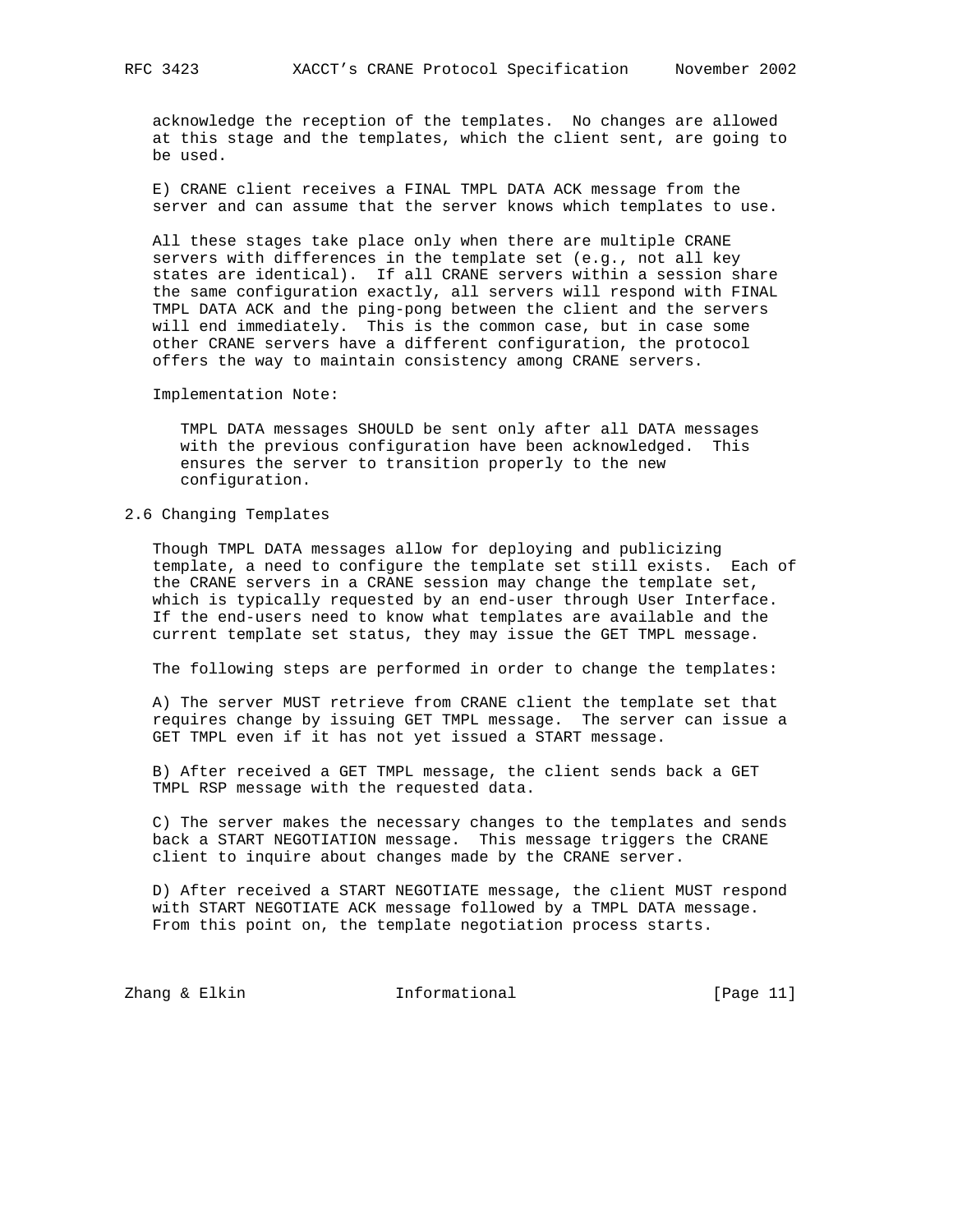# 2.7 Flow Control

 After templates have been deployed, DATA messages start to arrive at the primary CRANE server (the operational one with the highest priority within the CRANE session). Each DATA message contains a Data Sequence Number (DSN). The primary CRANE server MUST accept the data as long as it is in-sequence. Out-of-sequence DATA messages should be discarded.

 The CRANE server detects the start of accounting data when it receives the first DATA message either after startup or after a server transition. The first DATA message MUST have the 'S' bit ('DSN Synchronize' bit) set by the CRANE client. Upon reception of the message with initial DSN, the server MUST accept all in-sequence DATA messages. The DSN MUST be incremented by 1 for each new DATA message originated from the client.

 A CRANE server MUST acknowledge the reception and correct processing of DATA messages by sending DATA ACK messages. The DATA ACK MUST contain the DSN of the last processed in-sequence DATA message. If the CRANE server receives an Out Of Sequence DATA message, it MUST also send a DATA ACK message. It will trigger an immediate retransmission of unacknowledged records.

 The CRANE client is responsible for delivering all the records. In the case of a redundant server configuration, there could be a scenario when one server does not receive all the records but another redundant CRANE server for the same mediation system receives the rest of the records. For example, server #1 could receive records 3042-3095 and then 3123-..., with server #2 receiving records 3096- 3122. It is the sender's responsibility to deliver all the records, in-sequence, but not necessarily to the same server.

 The billing/mediation system eventually receives all the records, possibly through more than one CRANE server. The CRANE client MUST convey all the records it received to the billing/mediation system. This MAY result in duplicate records in the billing/mediation system. In this case, the DSN MUST be used to remove duplicates. To aid the process of duplicate removal, whenever a record is re-sent to another server, its 'Duplicate' bit MUST be set to suggest that this record might be a duplicate.

Implementation Note:

 When the amount of unacknowledged records reaches a threshold, a timer should be started. When the timer expires, all the unacknowledged records should be transmitted to an alternate

Zhang & Elkin **Informational** [Page 12]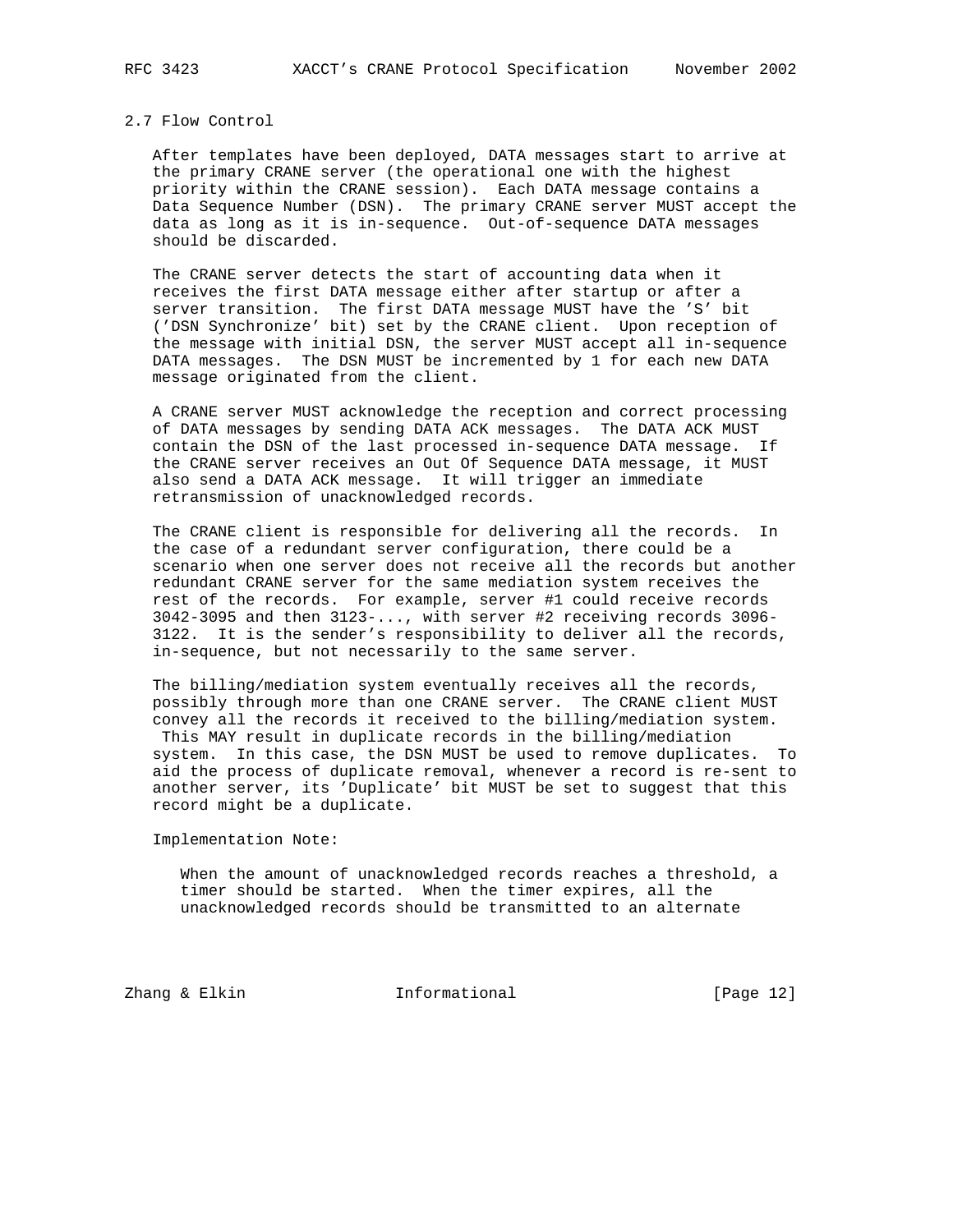server with 'D' bit set in the DATA message; if alternate servers are not available, the records should be retransmitted.

 The CRANE flow control also supports redundant server configuration. A server MUST send a START message in order to move to the 'ready' state. In the 'ready' state, the server can receive and process CRANE messages. To leave the 'ready' state and stop the message flows from the client, the server should send a STOP message to the client.

#### 2.8 The CRANE Client Query Messages

 A CRANE server may query a CRANE client's status by sending query messages after it has established a session with the client. A CRANE client that is connected to the server MUST respond with response messages. All the Query Messages MUST be initiated by a CRANE server. The CRANE protocol defines three such Query Message pairs, they are:

 Get Session (GET SESS) Get Session Response (GET SESS RSP)

 Get Template (GET TMPL) Get Template Response (GET TMPL RSP)

 Status Request (STATUS REQ) Status Response (STATUS RSP)

 All the query messages incorporate a Request ID field for tagging purposes and matching requests and responses. This field contains a 16 bit counter incremented with every request and is set by the initiator of the request. Along with the CRANE server's IP address and port number, this constitutes a unique identifier for a request. This value MUST be copied to Request ID field in the response message in order to associate a specific response with a request.

 The CRANE client SHOULD collect and send out meta-data about the data collected (counters, statistics, etc.). This is done by creating status templates, which are treated like any other template, with the exception that these templates are marked with a /'Status' bit. Status templates are used with the set of STATUS REQ and STATUS RSP messages. A server MAY issue a STATUS REQ to a CRANE client and receive a STATUS RSP message with the requested data.

#### 2.9 CRANE Sessions

 A CRANE client MAY deliver accounting data to different mediation/billing systems by establishing different CRANE sessions.

Zhang & Elkin **Informational** [Page 13]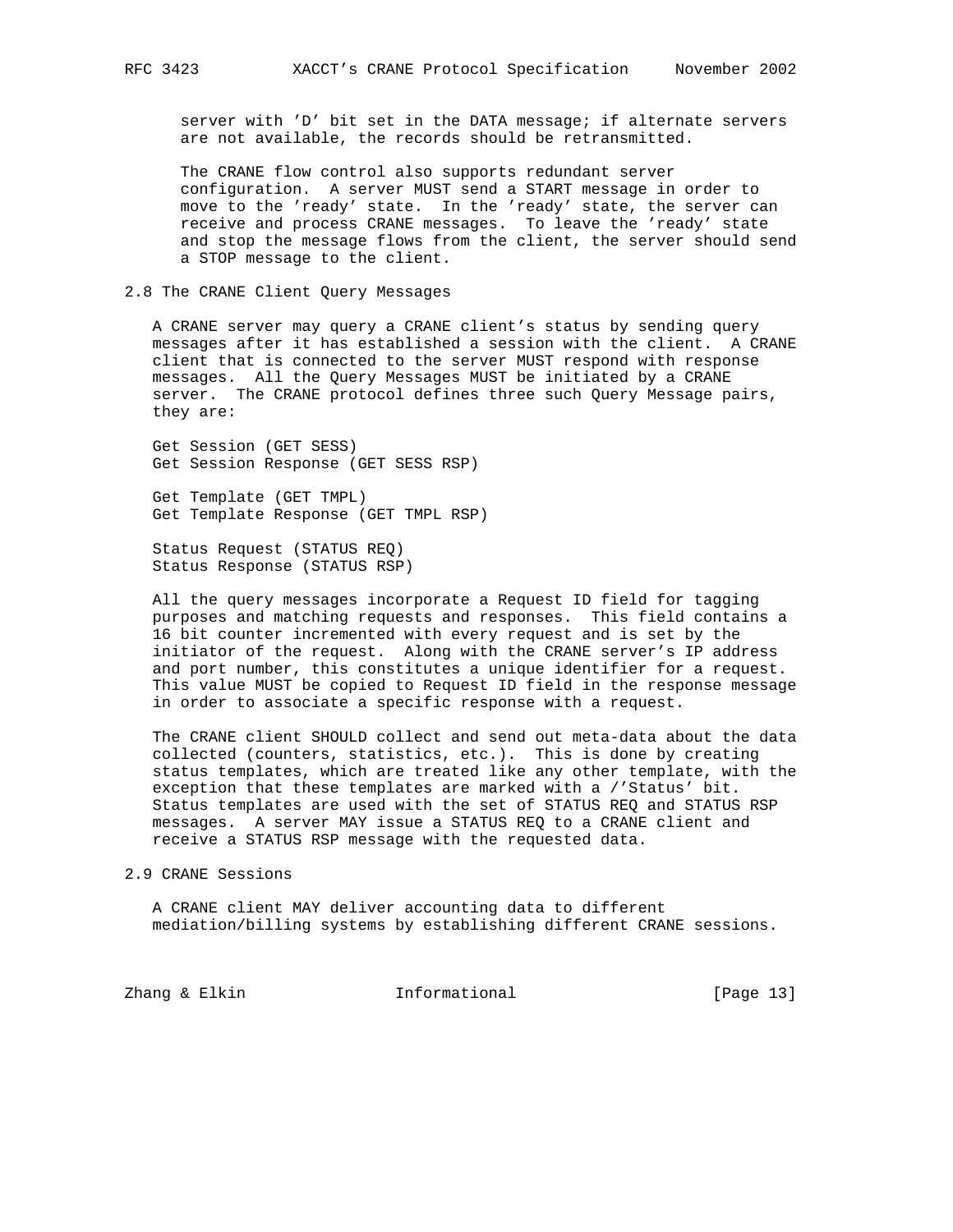Each session MAY consist of several CRANE servers in a redundant configuration. The session ID imbedded in all the CRANE messages enables the correct association of CRANE sessions with CRANE users. All the CRANE processes (e.g., template negotiation, configuration,

flow control, etc.) should be carried out in the same way in a multi

 Each session has its set of templates (these may be the same templates, but the keys could be enabled or disabled differently). The sessions are configured in the NE, each with a different session name with associated Session IDs. The session ID is carried in each message to associate the message with a specific session.

 A CRANE server MAY take part in different sessions. When configuring a server, it needs to know the sessions in which it participates. The server can issue a GET SESS message to receive a list of relevant sessions.

## 3 CRANE Message Format

session scenario.

 A summary of the CRANE protocol message format is shown below. A CRANE message consists of an 8 octet message header; it is followed by a variable length message payload that is aligned to 32 bit boundary. Some of the messages do not have the CRANE Message Payload part. The fields are in network byte order and transmitted from left to right.

 $0$  1 2 3 0 1 2 3 4 5 6 7 8 9 0 1 2 3 4 5 6 7 8 9 0 1 2 3 4 5 6 7 8 9 0 1 +-+-+-+-+-+-+-+-+-+-+-+-+-+-+-+-+-+-+-+-+-+-+-+-+-+-+-+-+-+-+-+-+ | Version |Message ID(MID)| Session ID | Message Flags | +-+-+-+-+-+-+-+-+-+-+-+-+-+-+-+-+-+-+-+-+-+-+-+-+-+-+-+-+-+-+-+-+ Message Length +-+-+-+-+-+-+-+-+-+-+-+-+-+-+-+-+-+-+-+-+-+-+-+-+-+-+-+-+-+-+-+-+ | | CRANE Message Payload | | +-+-+-+-+-+-+-+-+-+-+-+-+-+-+-+-+-+-+-+-+-+-+-+-+-+-+-+-+-+-+-+-+

#### Version: 8 bit unsigned integer

 The Version field indicates the supported CRANE protocol implementation. This field MUST be set to 1 to indicate the CRANE protocol Version 1.0. CRANE protocol Version 1.0 only supports Ipv4 addressing; however, it can be used to transfer information related to Ipv6 flows.

Zhang & Elkin **Informational** [Page 14]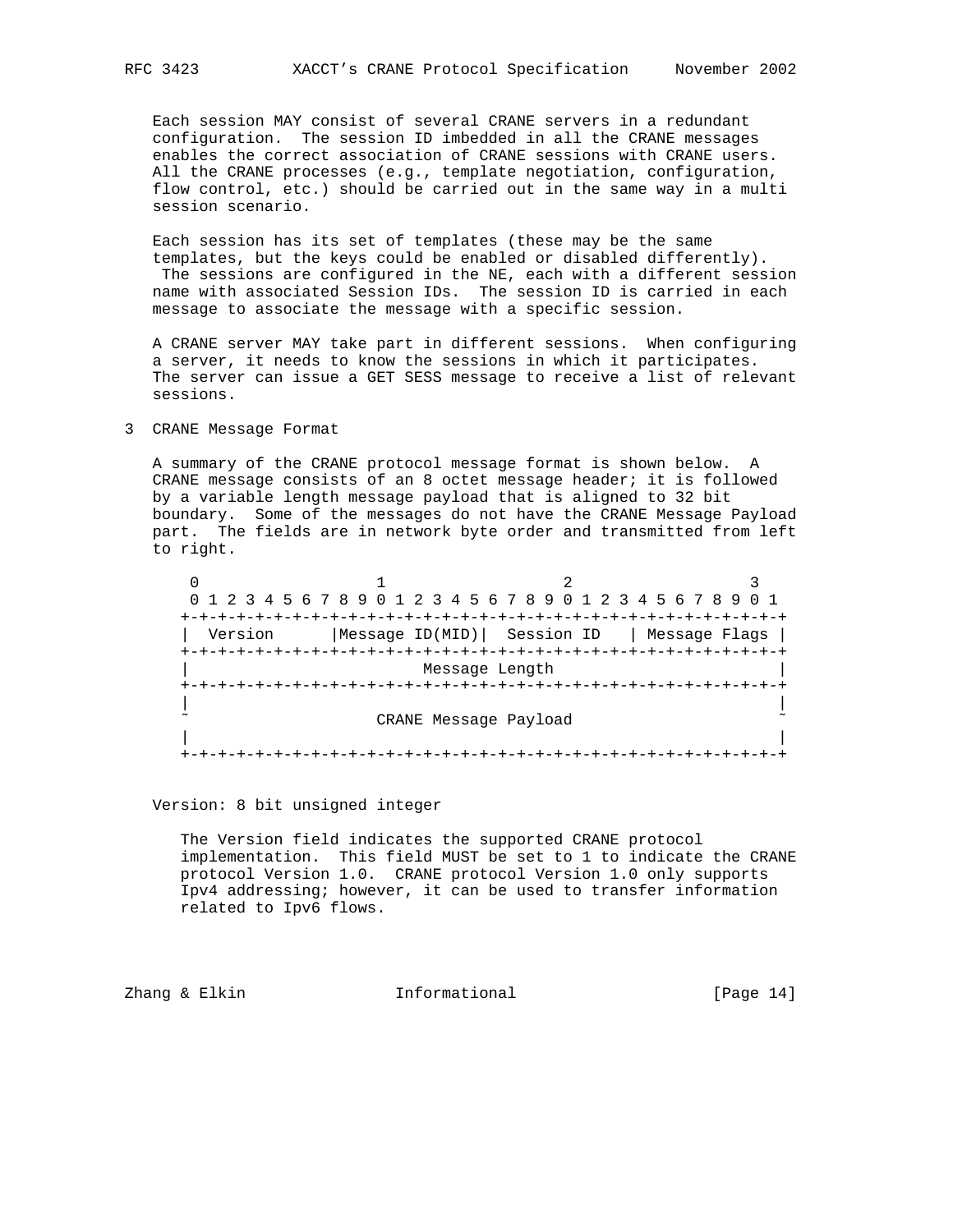Message ID (MID): 8 bit unsigned integer

 The Message ID field identifies the type of the message. The message IDs defined by CRANE Version 1 are:

| Message Name<br>_____________________        | Short Name<br>________________ | Messaqe ID    |
|----------------------------------------------|--------------------------------|---------------|
| Reserved                                     |                                | 0x00          |
| Flow Start                                   | START                          | $0 \times 01$ |
| Flow Start Acknowledge                       | START ACK                      | 0x02          |
| Flow Stop                                    | STOP                           | 0x03          |
| Flow Stop Acknowledge                        | STOP ACK                       | 0x04          |
| Connect                                      | CONNECT                        | 0x05          |
| Template Data                                | TMPL DATA                      | 0x10          |
| Template Data Acknowledge TMPL DATA ACK      |                                | 0x11          |
| Final Template Data FINAL TMPL DATA          |                                | 0x12          |
| Final Template Data Ack. FINAL TMPL DATA ACK |                                | 0x13          |
| Get Sessions                                 | GET SESS                       | 0x14          |
| Get Sessions Response                        | GET SESS RSP                   | 0x15          |
| Get Template                                 | GET TMPL                       | 0x16          |
| Get Template Response GET TMPL RSP           |                                | 0x17          |
| Start Negotiation                            | START NEGOTIATE                | 0x18          |
| Start Negotiation Ack.                       | START NEGOTIATE ACK            | 0x19          |
| Data                                         | DATA                           | 0x20          |
| Data Acknowledge                             | DATA ACK                       | 0x21          |
| Error                                        | ERROR                          | 0x23          |
| Status Request                               | STATUS REO                     | 0x30          |
| Status Response                              | STATUS RSP                     | 0x31          |

#### Session ID: 8 bit unsigned char

 The Session ID field identifies the session with which the message is associated. The session ID is ignored in the case of GET SESS and GET SESS RSP messages. More details about session can be found in Section 2.9.

Message Flags: 8 bit unsigned char

 The Message Flags field can be used to identify options associated with the message. For CRANE Version 1.0, all the flags are reserved; unless otherwise specified, the flags are set to zero on transmit and are ignored on receipt.

Zhang & Elkin **Informational** Informational [Page 15]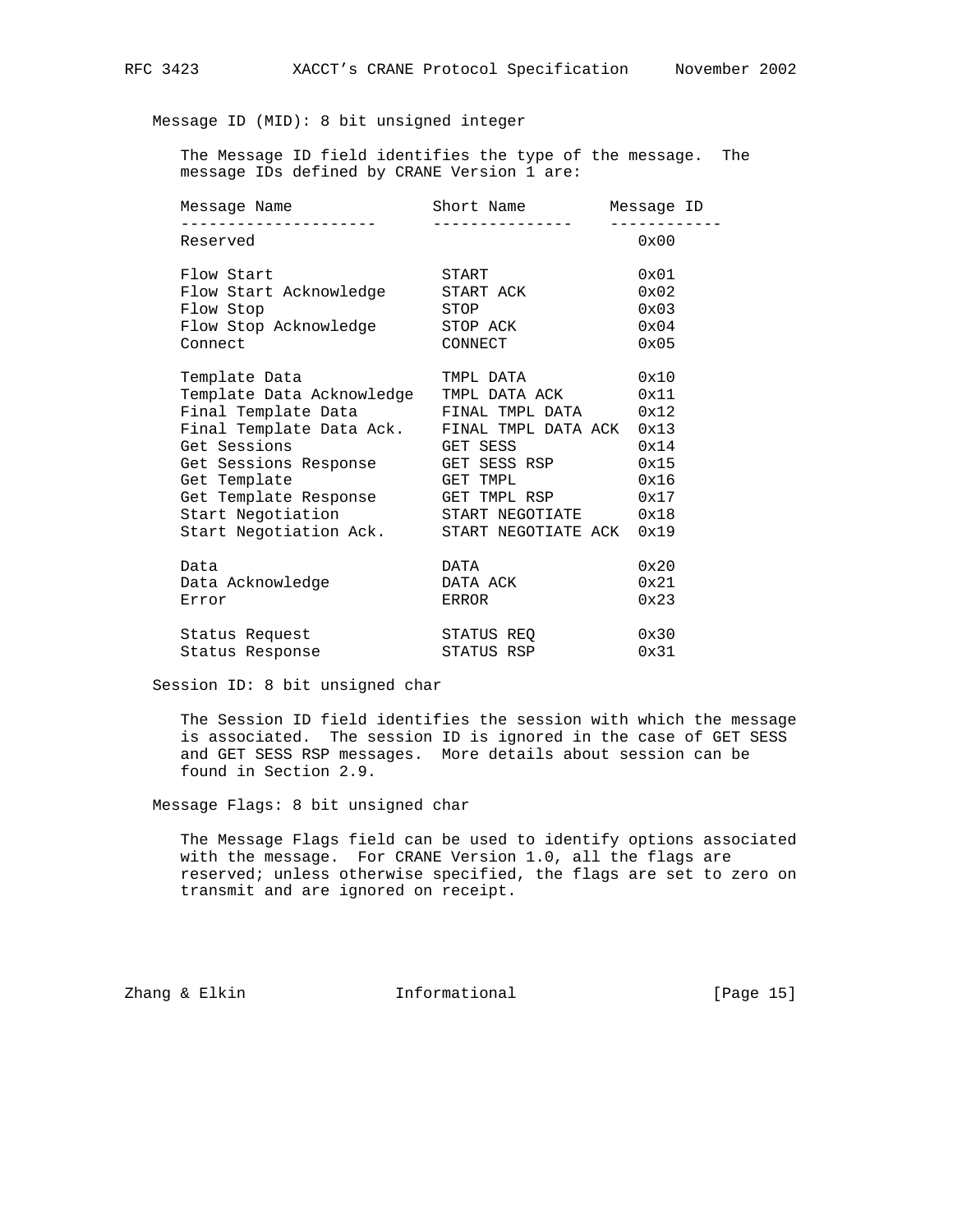Message Length: 32 bit unsigned integer

 The Message Length field is the total length of the CRANE message in octet including the header.

4 CRANE Messages

 This section defines CRANE mandatory messages. They MUST be supported by any CRANE protocol implementation.

4.1 Flow Start (START)

Description

 The Flow Start message is sent from a CRANE server to a CRANE client to indicate that the CRANE server is ready to receive CRANE messages.

Message Format

0  $1$  2 3 0 1 2 3 4 5 6 7 8 9 0 1 2 3 4 5 6 7 8 9 0 1 2 3 4 5 6 7 8 9 0 1 +-+-+-+-+-+-+-+-+-+-+-+-+-+-+-+-+-+-+-+-+-+-+-+-+-+-+-+-+-+-+-+-+ | Version | MID=0x01 | Session ID | Message Flags | +-+-+-+-+-+-+-+-+-+-+-+-+-+-+-+-+-+-+-+-+-+-+-+-+-+-+-+-+-+-+-+-+ Message Length +-+-+-+-+-+-+-+-+-+-+-+-+-+-+-+-+-+-+-+-+-+-+-+-+-+-+-+-+-+-+-+-+

4.2 Flow Start Acknowledge (START ACK)

Description

 The Flow Start Acknowledge message is sent by a CRANE client to acknowledge the reception of a START message from a specific CRANE server. It is sent only to that server to indicate that the client considers it ready to receive CRANE messages.

Message Format

 $0$  1 2 3 0 1 2 3 4 5 6 7 8 9 0 1 2 3 4 5 6 7 8 9 0 1 2 3 4 5 6 7 8 9 0 1 +-+-+-+-+-+-+-+-+-+-+-+-+-+-+-+-+-+-+-+-+-+-+-+-+-+-+-+-+-+-+-+-+ | Version | MID=0x02 | Session ID | Message Flags | +-+-+-+-+-+-+-+-+-+-+-+-+-+-+-+-+-+-+-+-+-+-+-+-+-+-+-+-+-+-+-+-+ Message Length +-+-+-+-+-+-+-+-+-+-+-+-+-+-+-+-+-+-+-+-+-+-+-+-+-+-+-+-+-+-+-+-+ Client Boot Time +-+-+-+-+-+-+-+-+-+-+-+-+-+-+-+-+-+-+-+-+-+-+-+-+-+-+-+-+-+-+-+-+

Zhang & Elkin **Informational** [Page 16]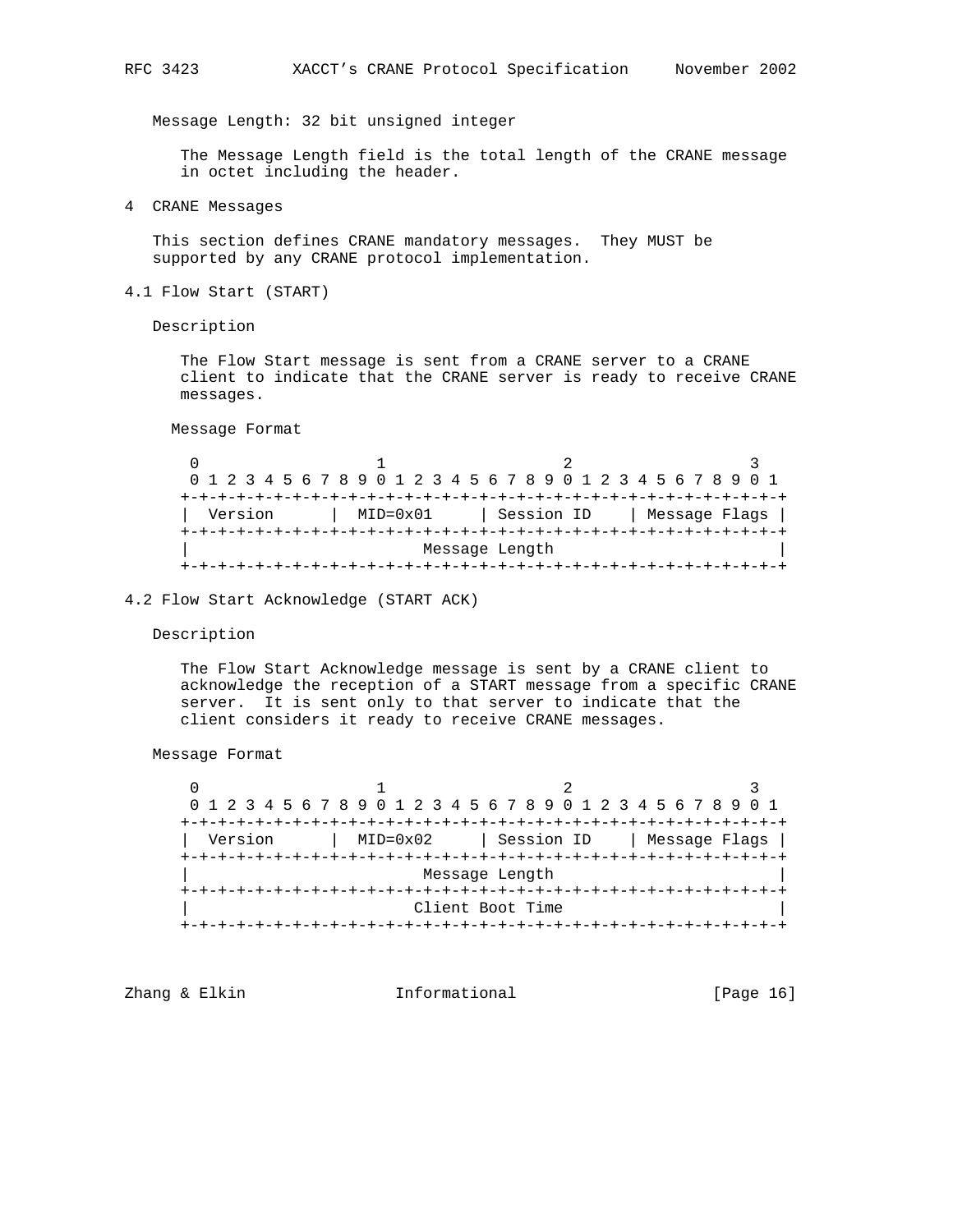Client Boot Time: 32 bit unsigned integer

 The Client Boot Time field is the timestamp of the last client startup in seconds from 1970. This field can be combined with the DSN and the client's IP address to serve as a system wide unique record identifier.

4.3 Flow Stop (STOP)

Description

 The Flow Stop message is sent from a CRANE server to a CRANE client to instruct it to stop sending data (to that server). The STOP message does not disconnect the server; it only stops the CRANE client from sending "DATA" messages.

Message Format

 $0$  1 2 3 0 1 2 3 4 5 6 7 8 9 0 1 2 3 4 5 6 7 8 9 0 1 2 3 4 5 6 7 8 9 0 1 +-+-+-+-+-+-+-+-+-+-+-+-+-+-+-+-+-+-+-+-+-+-+-+-+-+-+-+-+-+-+-+-+ | Version | MID=0x03 | Session ID | Message Flags | +-+-+-+-+-+-+-+-+-+-+-+-+-+-+-+-+-+-+-+-+-+-+-+-+-+-+-+-+-+-+-+-+ Message Length +-+-+-+-+-+-+-+-+-+-+-+-+-+-+-+-+-+-+-+-+-+-+-+-+-+-+-+-+-+-+-+-+

4.4 Flow Stop Acknowledge (STOP ACK)

Description

 The Flow Stop Acknowledgement message acknowledges the STOP message issued by a CRANE server.

Message Format

|  |  |         |  |  |  |          |  | 0 1 2 3 4 5 6 7 8 9 0 1 2 3 4 5 6 7 8 9 0 1 2 3 4 5 6 7 8 9 0 1 |  |            |  |  |  |  |  |  |               |  |
|--|--|---------|--|--|--|----------|--|-----------------------------------------------------------------|--|------------|--|--|--|--|--|--|---------------|--|
|  |  |         |  |  |  |          |  |                                                                 |  |            |  |  |  |  |  |  |               |  |
|  |  | Version |  |  |  | MID=0x04 |  |                                                                 |  | Session ID |  |  |  |  |  |  | Message Flags |  |
|  |  |         |  |  |  |          |  |                                                                 |  |            |  |  |  |  |  |  |               |  |
|  |  |         |  |  |  |          |  | Message Length                                                  |  |            |  |  |  |  |  |  |               |  |
|  |  |         |  |  |  |          |  |                                                                 |  |            |  |  |  |  |  |  |               |  |

Zhang & Elkin **Informational** [Page 17]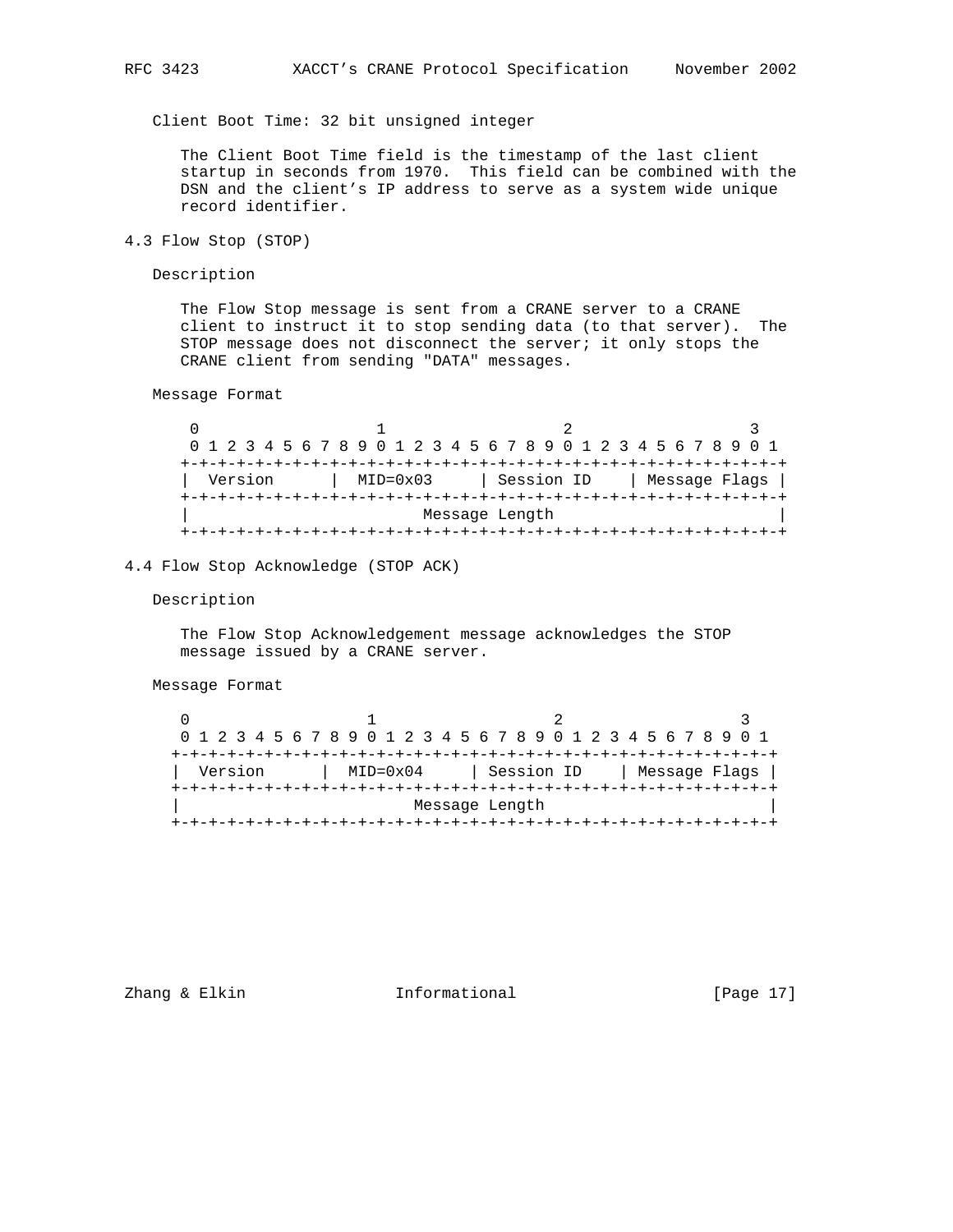4.5 Connect (CONNECT)

Description

 The CONNECT message is sent from a CRANE server to a CRANE client to identify itself. The message MUST be the first message sent over a transport layer connection between the server and the client.

Message Format

|         | 0 1 2 3 4 5 6 7 8 9 0 1 2 3 4 5 6 7 8 9 0 1 2 3 4 5 6 7 8 9 |                |               |
|---------|-------------------------------------------------------------|----------------|---------------|
|         | -+-+-+-+-+-+-+-+-+                                          |                |               |
| Version | $MID = 0 \times 05$                                         | Session ID     | Message Flags |
|         |                                                             |                |               |
|         |                                                             | Message Length |               |
|         |                                                             |                |               |
|         |                                                             | Server Address |               |
|         |                                                             |                |               |
|         | Server Port                                                 |                | Reserved      |
|         |                                                             |                |               |

Server Address: 32 bit unsigned integer

The Server Address field is the server's IP address (IPV4).

Server Port: 16 bit unsigned integer

 The Server Port field is the server's port number for the transport layer (the port number specified here doesn't necessarily have to match the port number used by the transport layer)

4.6 Template Data (TMPL DATA)

Description

 A CRANE client sends the Template Data message to a CRANE server after a START or a START NEGOTIATE message was received from the server. The message MUST contain all the templates that are going to be used for the session. It SHOULD also include the template for the status records (See section 2.8)

 The receiving CRANE server MUST acknowledge the message by sending either a TMPL DATA ACK (if template changes are needed) or a FINAL TMPL DATA ACK message. For more information, see section 2.5.

Zhang & Elkin **Informational** [Page 18]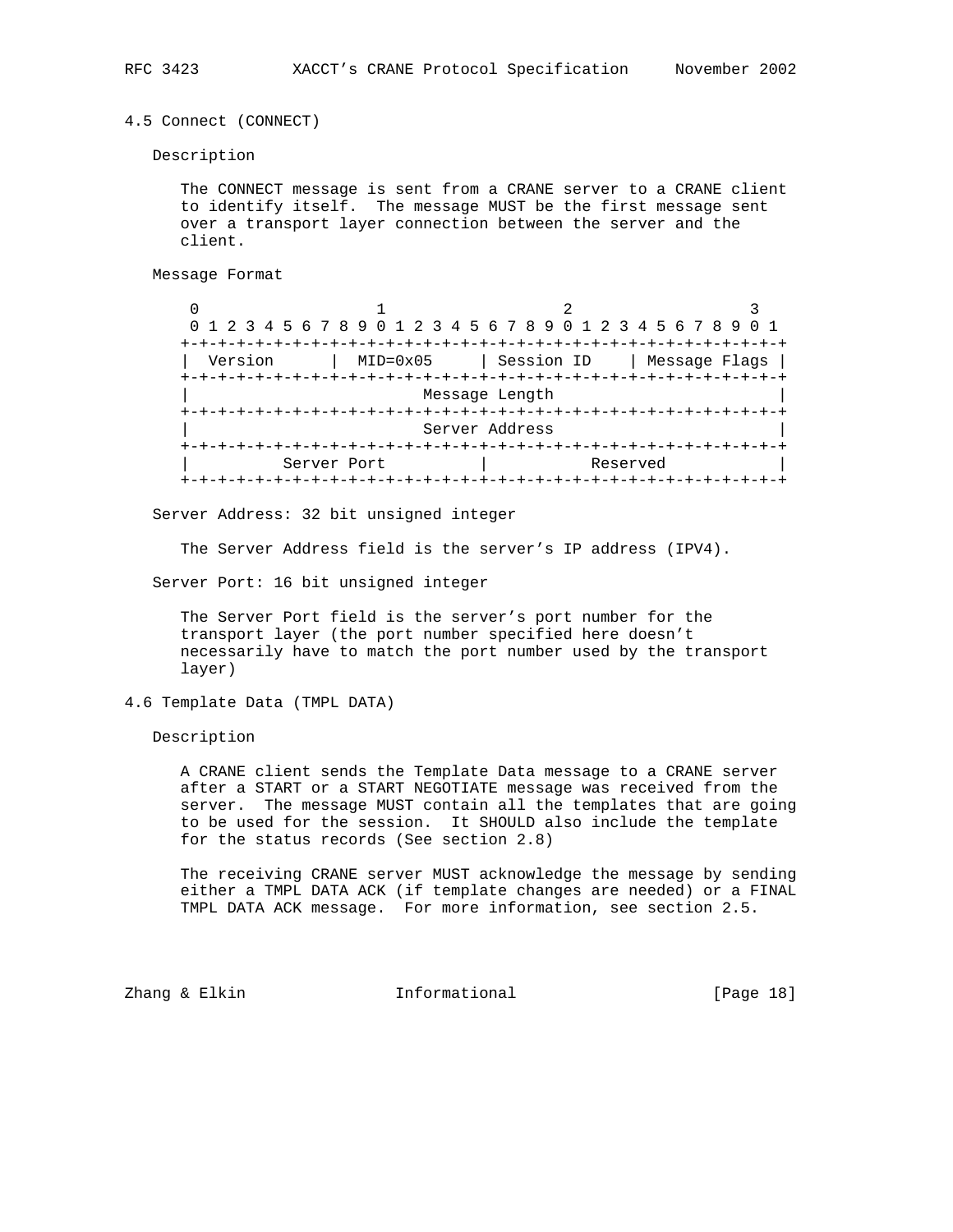```
 Message Format
```
0  $1$  2 3 0 1 2 3 4 5 6 7 8 9 0 1 2 3 4 5 6 7 8 9 0 1 2 3 4 5 6 7 8 9 0 1 +-+-+-+-+-+-+-+-+-+-+-+-+-+-+-+-+-+-+-+-+-+-+-+-+-+-+-+-+-+-+-+-+ | Version | MID=0x10 | Session ID | Message Flags | +-+-+-+-+-+-+-+-+-+-+-+-+-+-+-+-+-+-+-+-+-+-+-+-+-+-+-+-+-+-+-+-+ Message Length +-+-+-+-+-+-+-+-+-+-+-+-+-+-+-+-+-+-+-+-+-+-+-+-+-+-+-+-+-+-+-+-+ | Config ID | Flags |E| Number of Templates +-+-+-+-+-+-+-+-+-+-+-+-+-+-+-+-+-+-+-+-+-+-+-+-+-+-+-+-+-+-+-+-+ | | Template Block | | +-+-+-+-+-+-+-+-+-+-+-+-+-+-+-+-+-+-+-+-+-+-+-+-+-+-+-+-+-+-+-+-+ | | ˜ ... ... ˜ | | +-+-+-+-+-+-+-+-+-+-+-+-+-+-+-+-+-+-+-+-+-+-+-+-+-+-+-+-+-+-+-+-+ | | Template Block | | +-+-+-+-+-+-+-+-+-+-+-+-+-+-+-+-+-+-+-+-+-+-+-+-+-+-+-+-+-+-+-+-+

Configuration ID (Config. ID): 8 bit unsigned char

 The Configuration ID field identifies the version number associated with a template set. Changes to any of the templates would result in a new template version, and the version number would be incremented by one. An implementation SHOULD handle rollovers of the version number.

Flags: 8 bit unsigned char

The Flags field identifies any options associated to the message.

The flag defined by the CRANE Version 1 is:

 The 'E' bit indicates the transmission order of the "DATA" messages. If the field is set to 1, data is in big endian format; otherwise, little endian format is used.

Number of Templates: 16 bit unsigned integer

 The Number of Templates field is the number of Templates (a template is described by a Template Block) specified by the message.

Zhang & Elkin **Informational** [Page 19]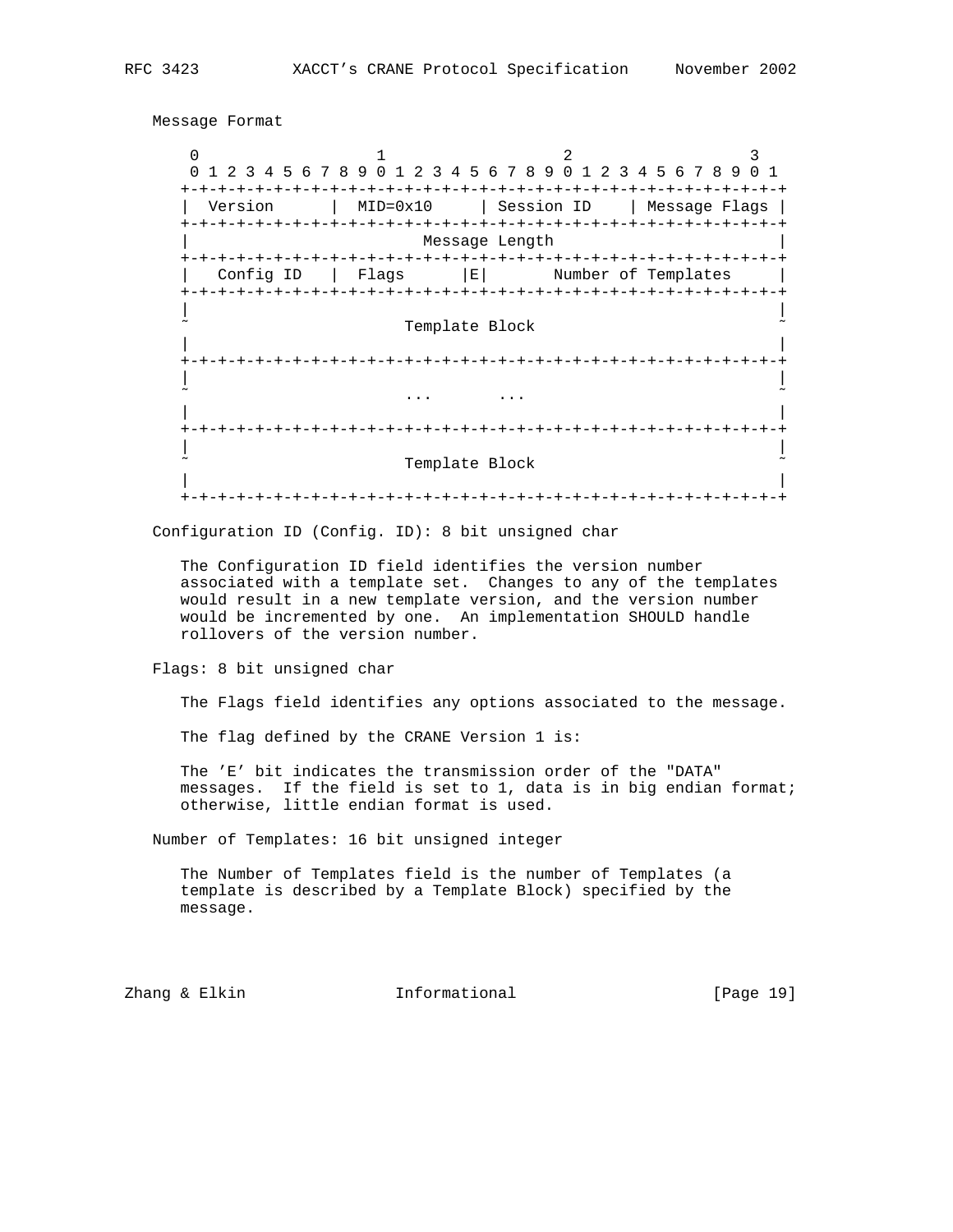Template Block

 The Template Block field is of variable length and aligned to 32 bit boundary. It is the specification of a template.

Template Block Format:

 $0$  1 2 3 0 1 2 3 4 5 6 7 8 9 0 1 2 3 4 5 6 7 8 9 0 1 2 3 4 5 6 7 8 9 0 1 +-+-+-+-+-+-+-+-+-+-+-+-+-+-+-+-+-+-+-+-+-+-+-+-+-+-+-+-+-+-+-+-+ Template ID | Number of Keys +-+-+-+-+-+-+-+-+-+-+-+-+-+-+-+-+-+-+-+-+-+-+-+-+-+-+-+-+-+-+-+-+ Template Flags  $|T|$  Description Length +-+-+-+-+-+-+-+-+-+-+-+-+-+-+-+-+-+-+-+-+-+-+-+-+-+-+-+-+-+-+-+-+ Template Block Length +-+-+-+-+-+-+-+-+-+-+-+-+-+-+-+-+-+-+-+-+-+-+-+-+-+-+-+-+-+-+-+-+ | | Description | | +-+-+-+-+-+-+-+-+-+-+-+-+-+-+-+-+-+-+-+-+-+-+-+-+-+-+-+-+-+-+-+-+ | | Key Block | | +-+-+-+-+-+-+-+-+-+-+-+-+-+-+-+-+-+-+-+-+-+-+-+-+-+-+-+-+-+-+-+-+ | | ˜ ... ... ˜ | | +-+-+-+-+-+-+-+-+-+-+-+-+-+-+-+-+-+-+-+-+-+-+-+-+-+-+-+-+-+-+-+-+ | | Key Block | | +-+-+-+-+-+-+-+-+-+-+-+-+-+-+-+-+-+-+-+-+-+-+-+-+-+-+-+-+-+-+-+-+

Template ID: 16 bit unsigned integer

The Template ID field identifies a specific template.

Number of Keys: 16 bit unsigned integer

 The Number of Keys field is the number of keys included in the template.

Template Flags: 16 bit unsigned integer

 The Template Flags field is composed of flags that indicate different attributes of the template. In CRANE Version 1.0, only the 'T' bit is defined, other bits in the field SHOULD be set to zero by the sender and ignored by the receiver.

Zhang & Elkin **Informational** [Page 20]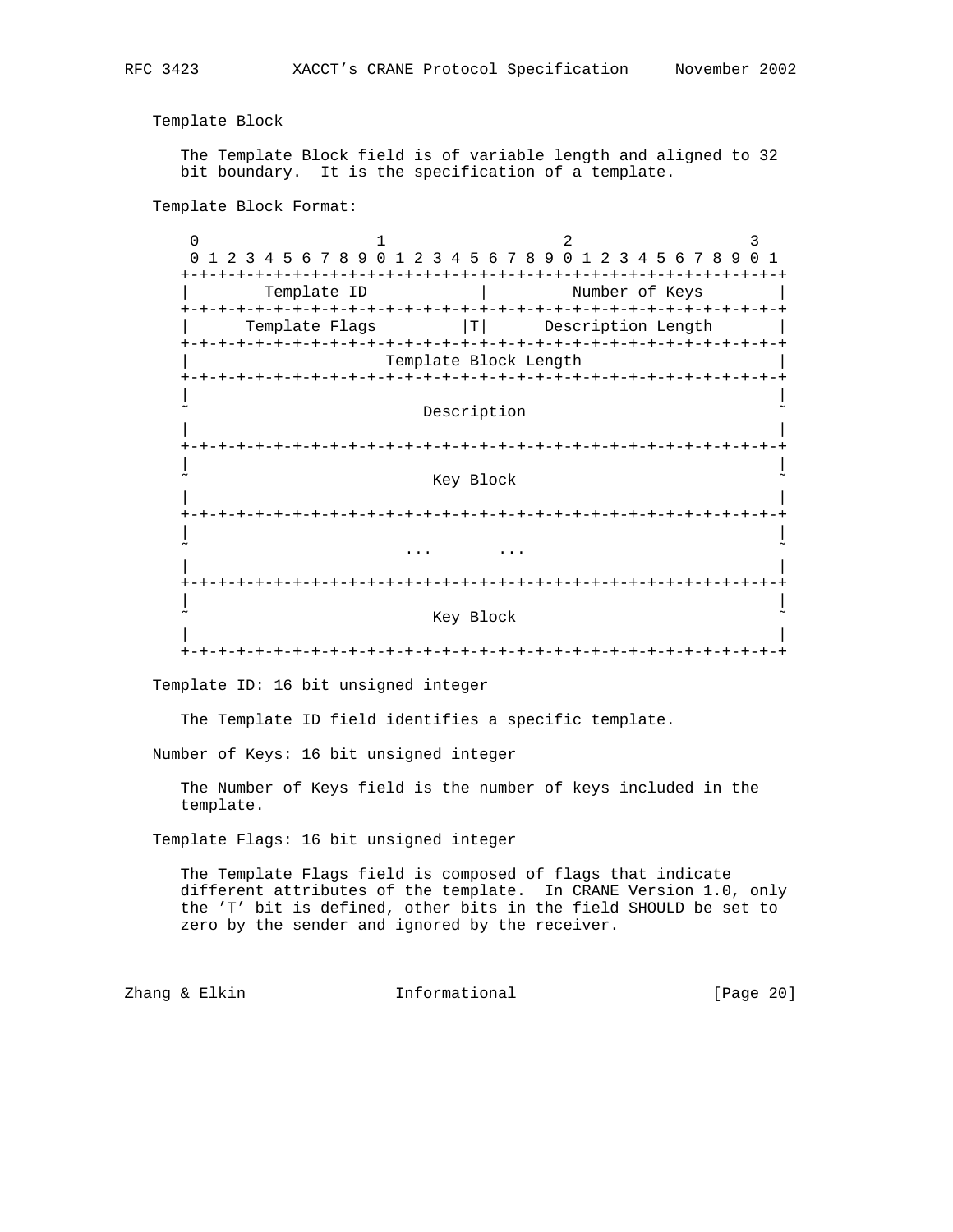The 'T' bit ('Status' bit) indicates that the template is a status template that is used by the STATUS RSP message only. See section 2.8 for more details.

Description Length: 16 bit unsigned integer

 The Description Length field is the length of the Description field. If no description is supplied, the length MUST be 0.

Template Block Length: 32 bit unsigned integer

 The Template Block Length is the length of the template block in octets.

Description: Variable length unsigned char

 The Description field contains the text description of the template (e.g., "Aggregated by interface and ToS bits"). It is a variable length field of up to 64Kb long, and padded with 0 to the next 32 bit boundary.

#### Key Block

A key Block contains the specification of a key within a template.

Key Block Format

 $0$  1 2 3 0 1 2 3 4 5 6 7 8 9 0 1 2 3 4 5 6 7 8 9 0 1 2 3 4 5 6 7 8 9 0 1 +-+-+-+-+-+-+-+-+-+-+-+-+-+-+-+-+-+-+-+-+-+-+-+-+-+-+-+-+-+-+-+-+ | Key ID | +-+-+-+-+-+-+-+-+-+-+-+-+-+-+-+-+-+-+-+-+-+-+-+-+-+-+-+-+-+-+-+-+ Key Type ID  $\qquad \qquad |$  Reserved +-+-+-+-+-+-+-+-+-+-+-+-+-+-+-+-+-+-+-+-+-+-+-+-+-+-+-+-+-+-+-+-+ Key Attribute Vector +-+-+-+-+-+-+-+-+-+-+-+-+-+-+-+-+-+-+-+-+-+-+-+-+-+-+-+-+-+-+-+-+

Key ID: 32 bit unsigned integer

 The Key ID field identifies the key within a template. See section 2.4 for more details.

Key Type ID: 16 bit unsigned integer

The Key Type ID field specifies the data type of the key.

Zhang & Elkin **Informational** [Page 21]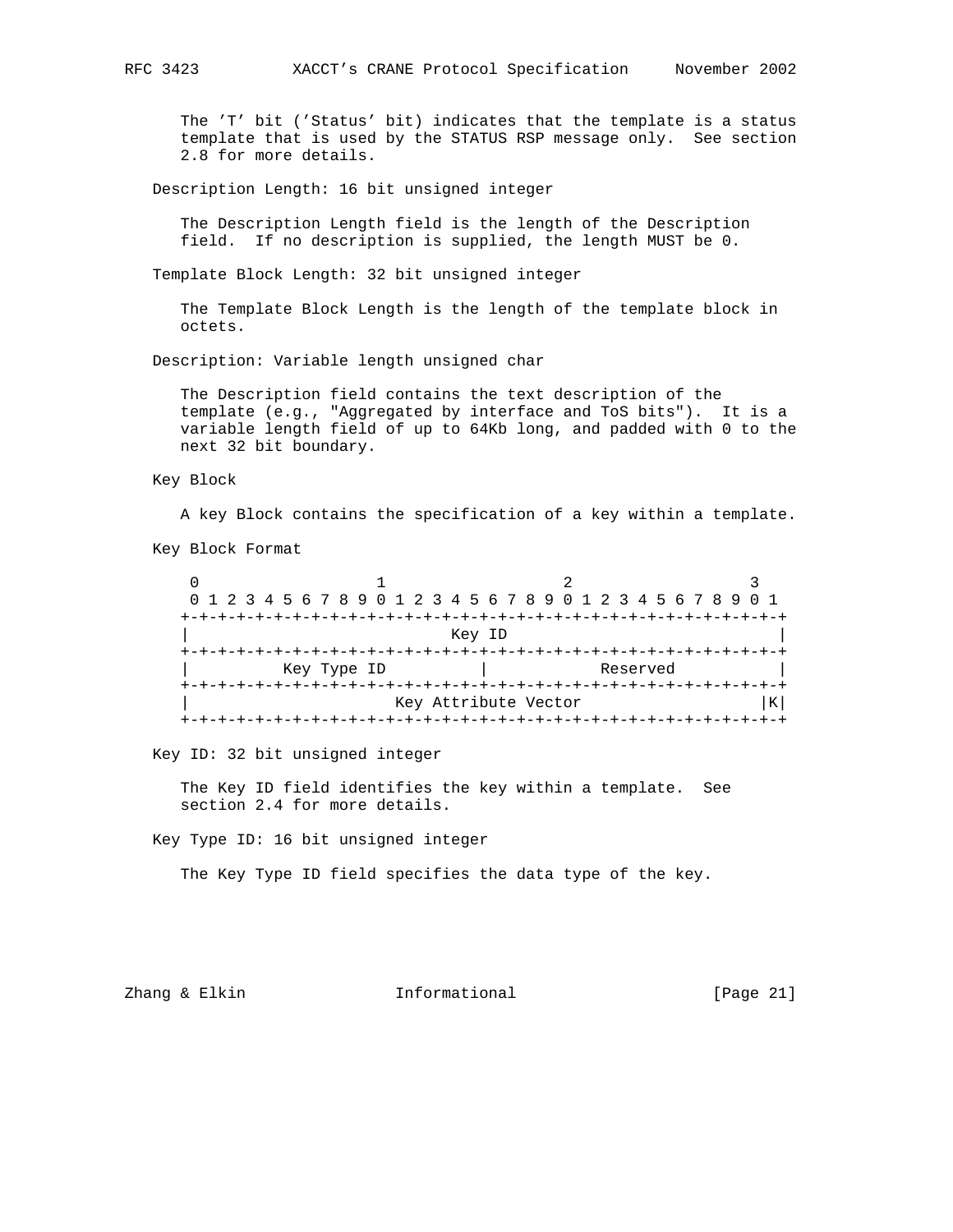The fixed length data types are defined as following:

| Data Type ID |
|--------------|
| 0x0001       |
| 0x0002       |
| 0x0003       |
| 0x0004       |
| 0x0005       |
| 0x0006       |
| 0x0007       |
| 0x0008       |
| 0x0009       |
|              |
| 0x000a       |
| 0x000b       |
|              |
| 0x0010       |
| 0x0011       |
| 0x0012       |
| 0x0013       |
| 0x0014       |
| 0x0015       |
| 0x0016       |
|              |

The variable length data types are defined as following:

| 0x400c |
|--------|
| 0x400d |
| 0x400e |
| 0x400f |
| 0x4015 |
|        |

 (1) Boolean is represented as a single octet holding 0 for a value of FALSE and 1 for a value of TRUE.

 (2) Float and Double are single and double precision floating point numbers that comply with the IEEE-754 standard.

 (3) Time\_SEC is a 32 bit value, most significant octet first - seconds since 00:00:00 GMT, January 1, 1970.

 (4) Time\_MSEC\_64 is a 64 bit value, most significant octet first - milliseconds since 00:00:00 GMT, January 1, 1970.

 (5) Time\_USEC\_64 is a 64 bit value, most significant octet first - microseconds since 00:00:00 GMT, January 1, 1970.

Zhang & Elkin **Informational** [Page 22]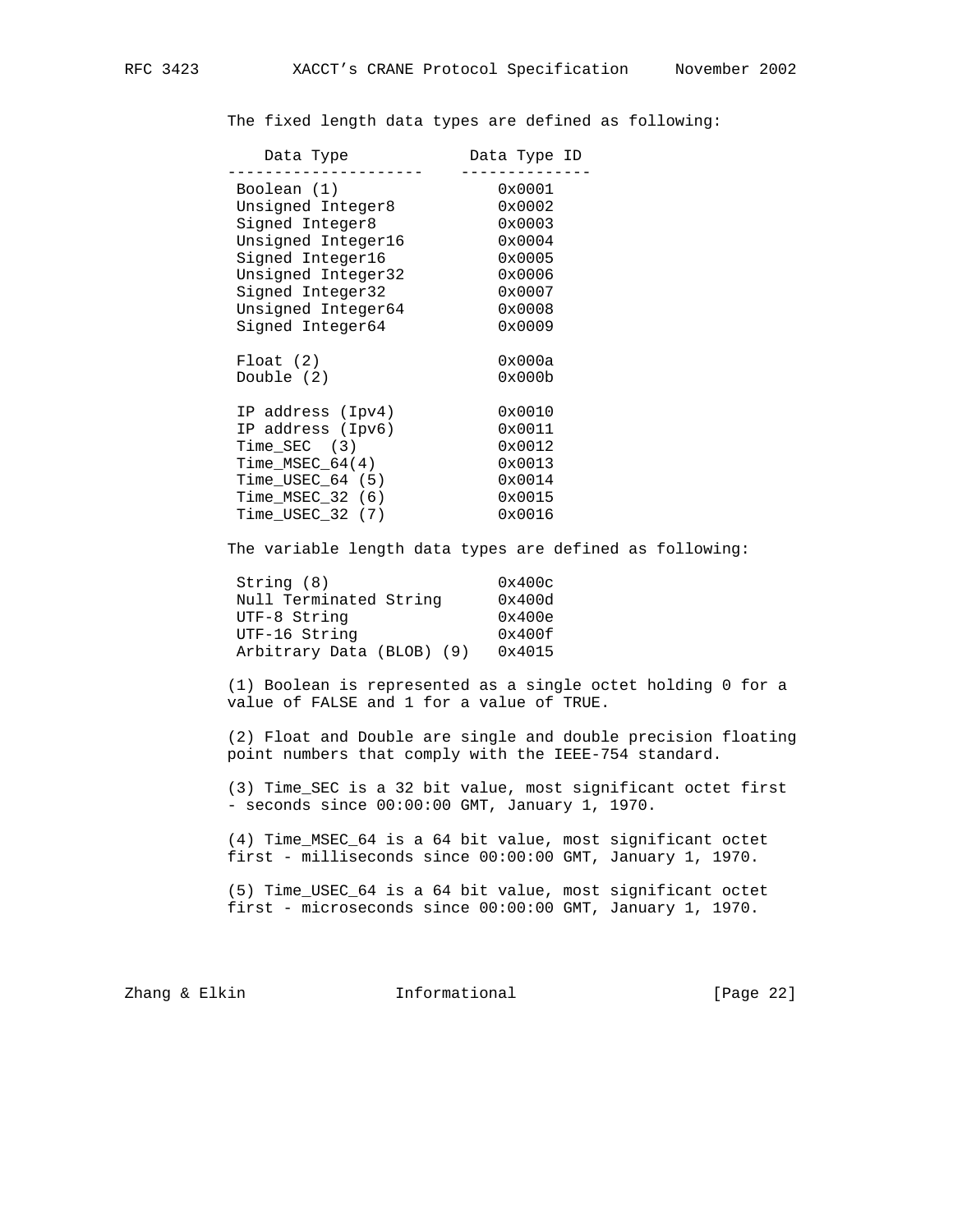(6) Time\_MSEC\_32 is a 32 bit value, most significant octet first - milliseconds since 00:00:00 GMT, January 1, 1970.

 (7) Time\_USEC\_32 is a 32 bit value, most significant octet first - microseconds since 00:00:00 GMT, January 1, 1970.

 (8) String is prefixed by a 32 bit length field that indicates the length of the string, and followed by ASCII codes of the string characters. This representation MUST only be used for encoding data records in a "DATA" message.

 (9) The arbitrary data is prefixed by a 32 bit length field and followed by the data in binary format.

Key Attribute Vector: 32 bit unsigned integer

 The Key Attribute Vector field indicates different attributes of the key. In CRANE Version 1, only the 'K' bit is defined, other bits in the field SHOULD be set to zero by the sender and ignored by the receiver.

 The 'K' bit ('Disabled bit') is set to 1 when the key is disabled in this template.

4.7 Template Data Acknowledge (TMPL DATA ACK)

Description

 The Template Data Acknowledge message is sent from a CRANE server to a CRANE client after a TMPL DATA message has been received. It proposes changes of the templates and/or key status changes (enable/disable) for the templates.

 If a CRANE server wishes to acknowledge reception of TMPL DATA without changes, it MUST respond with the FINAL TMPL DATA ACK message.

Zhang & Elkin Informational [Page 23]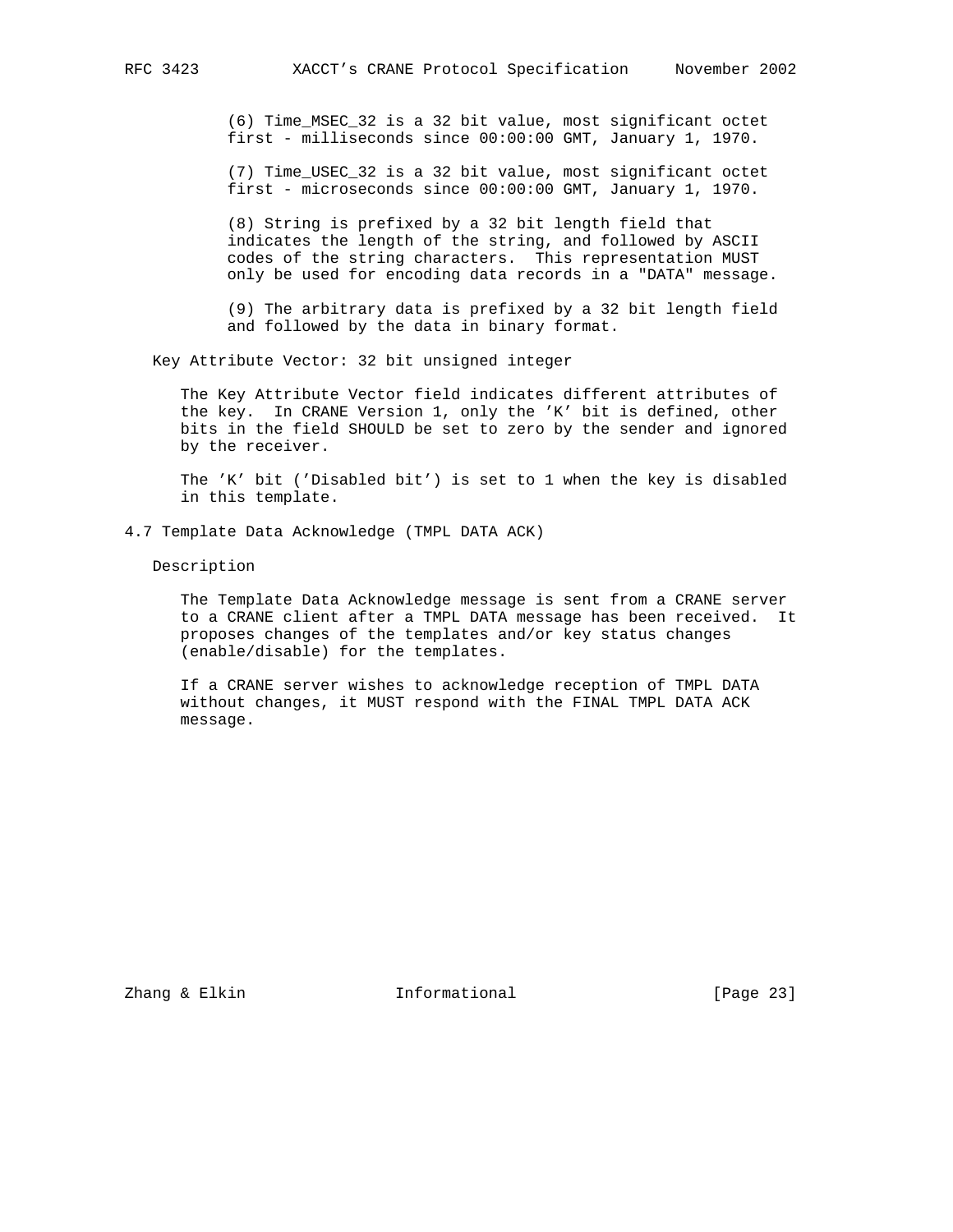Message Format

```
0 1 2 3
    0 1 2 3 4 5 6 7 8 9 0 1 2 3 4 5 6 7 8 9 0 1 2 3 4 5 6 7 8 9 0 1
    +-+-+-+-+-+-+-+-+-+-+-+-+-+-+-+-+-+-+-+-+-+-+-+-+-+-+-+-+-+-+-+-+
     | Version | MID=0x11 | Session ID | Message Flags |
    +-+-+-+-+-+-+-+-+-+-+-+-+-+-+-+-+-+-+-+-+-+-+-+-+-+-+-+-+-+-+-+-+
                  Message Length
    +-+-+-+-+-+-+-+-+-+-+-+-+-+-+-+-+-+-+-+-+-+-+-+-+-+-+-+-+-+-+-+-+
      | Config. ID | Reserved | Number of Template Changes |
    +-+-+-+-+-+-+-+-+-+-+-+-+-+-+-+-+-+-+-+-+-+-+-+-+-+-+-+-+-+-+-+-+
 | |
               Template Change Block
 | |
    +-+-+-+-+-+-+-+-+-+-+-+-+-+-+-+-+-+-+-+-+-+-+-+-+-+-+-+-+-+-+-+-+
 | |
 ˜ ... ... ˜
 | |
    +-+-+-+-+-+-+-+-+-+-+-+-+-+-+-+-+-+-+-+-+-+-+-+-+-+-+-+-+-+-+-+-+
 | |
               Template Change Block
 | |
    +-+-+-+-+-+-+-+-+-+-+-+-+-+-+-+-+-+-+-+-+-+-+-+-+-+-+-+-+-+-+-+-+
```
Configuration ID (Config. ID): 8 bit unsigned char

 See Section 4.6. The value MUST be identical to the Config. ID field of the acknowledged TMPL DATA message.

Number of Template Changes: 16 bit unsigned integer

 The Number of Template Changes field is the number of changed Templates (a changed template is described by a Template Change Block) specified by the message.

Zhang & Elkin **Informational** [Page 24]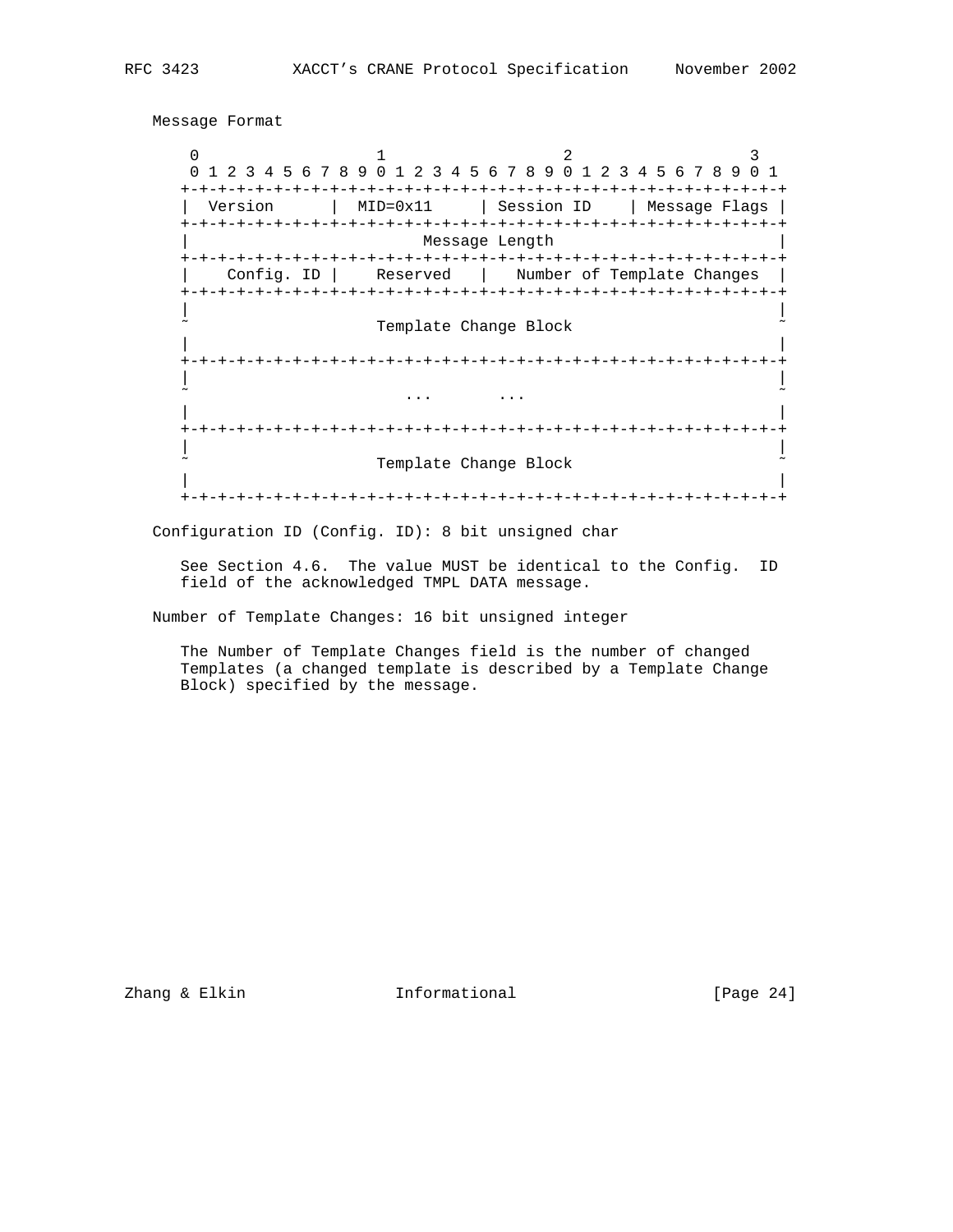Template Change Block 0  $1$  2 3 0 1 2 3 4 5 6 7 8 9 0 1 2 3 4 5 6 7 8 9 0 1 2 3 4 5 6 7 8 9 0 1 +-+-+-+-+-+-+-+-+-+-+-+-+-+-+-+-+-+-+-+-+-+-+-+-+-+-+-+-+-+-+-+-+ | Template ID | Number of Keys | +-+-+-+-+-+-+-+-+-+-+-+-+-+-+-+-+-+-+-+-+-+-+-+-+-+-+-+-+-+-+-+-+ | | Key Block | | +-+-+-+-+-+-+-+-+-+-+-+-+-+-+-+-+-+-+-+-+-+-+-+-+-+-+-+-+-+-+-+-+ | | ˜ ... ... ˜ | | +-+-+-+-+-+-+-+-+-+-+-+-+-+-+-+-+-+-+-+-+-+-+-+-+-+-+-+-+-+-+-+-+ | | Key Block | | +-+-+-+-+-+-+-+-+-+-+-+-+-+-+-+-+-+-+-+-+-+-+-+-+-+-+-+-+-+-+-+-+ Template ID: 16 bit unsigned integer See Section 4.6. Number of Keys: 16 bit unsigned integer See Section 4.6. Key Block See Section 4.6, only relevant keys are described. 4.8 Final Template Data (FINAL TMPL DATA) Description The Final Template Data message is sent by a CRANE client to all the CRANE servers in a session, to convey the finalize templates. It is similar to the TMPL DATA message, with the only difference that a server must accept the templates in this message. Message Format Identical to the TMPL DATA (see section 4.6) Message ID (MID) 0x12 Final Template Data

Zhang & Elkin **Informational** [Page 25]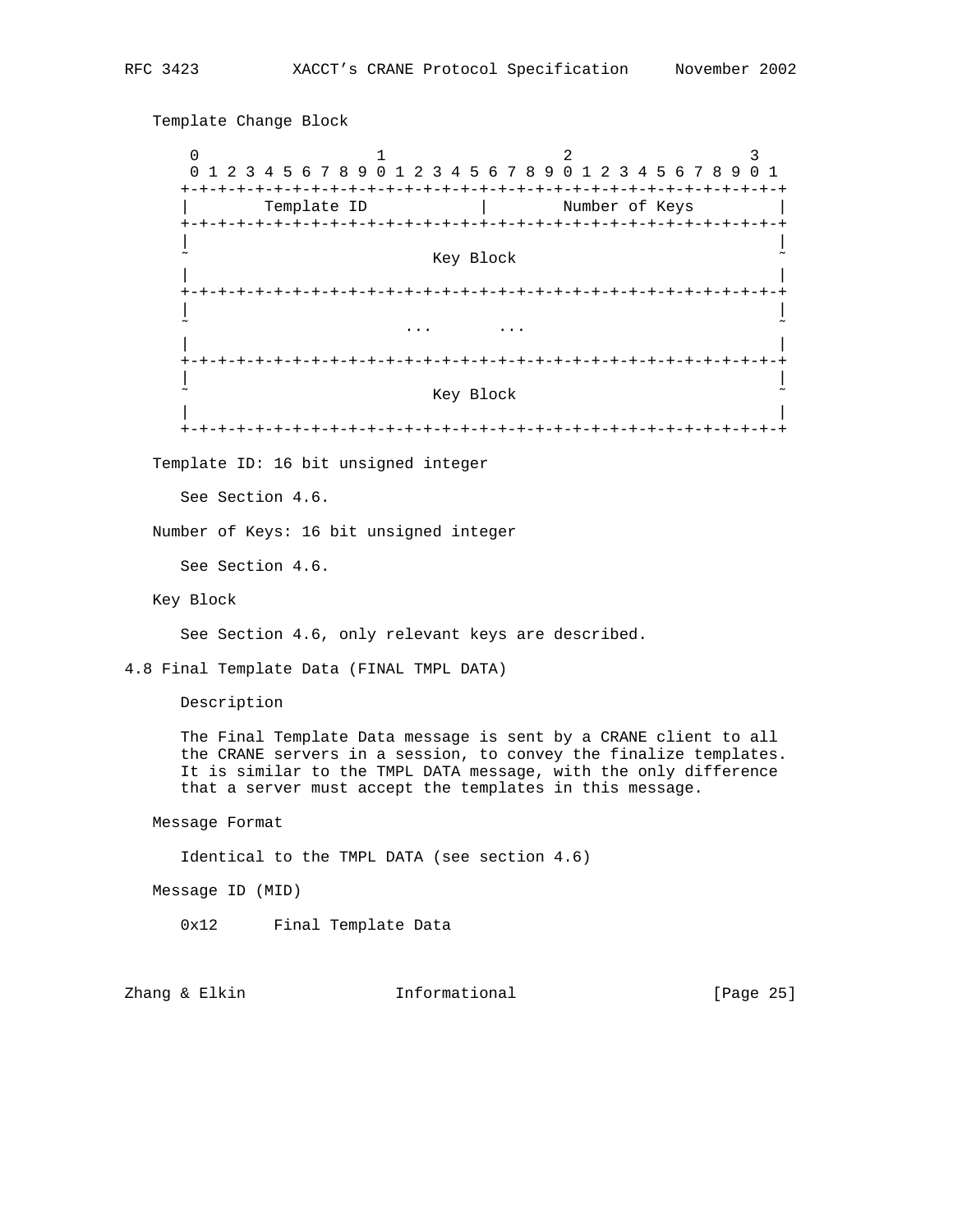4.9 Final Template Data Acknowledge (FINAL TMPL DATA ACK)

Description

 The CRANE server acknowledges reception of the TMPL DATA or FINAL TMPL DATA by sending a Final Template Data Acknowledge message. It does not carry any changes to the templates. Unlike TMPL DATA ACK messages, a FINAL TMPL DATA ACK message indicates the acceptance of the templates for the session. A server MAY respond with this message to a TMPL DATA (if it does not want any changes in the templates). A server MUST respond with this message to a FINAL TMPL DATA.

Message Format

|            |                     | 0 1 2 3 4 5 6 7 8 9 0 1 2 3 4 5 6 7 8 9 0 1 2 3 4 5 6 7 8 9 0 1 |               |
|------------|---------------------|-----------------------------------------------------------------|---------------|
|            |                     |                                                                 |               |
| Version    | $MID = 0 \times 13$ | Session ID                                                      | Message Flags |
|            |                     |                                                                 |               |
|            |                     | Message Length                                                  |               |
|            |                     |                                                                 |               |
| Config. ID |                     | Reserved                                                        |               |
|            |                     |                                                                 |               |

Configuration ID: 8 bit unsigned char

 See Section 4.6. This field MUST copy the configuration ID from the acknowledged message.

#### 4.10 Get Sessions (GET SESS)

Description

 The Get Sessions message is sent by a CRANE server to a CRANE client to query what are the sessions it should participate. This is typically done just before a UI configuration of the CRANE client's templates. As each session has its own set of templates, there is a need to know the server's participation of all the sessions.

 The Session ID field in the CRANE message header MUST be ignored by the receiver.

Zhang & Elkin Informational [Page 26]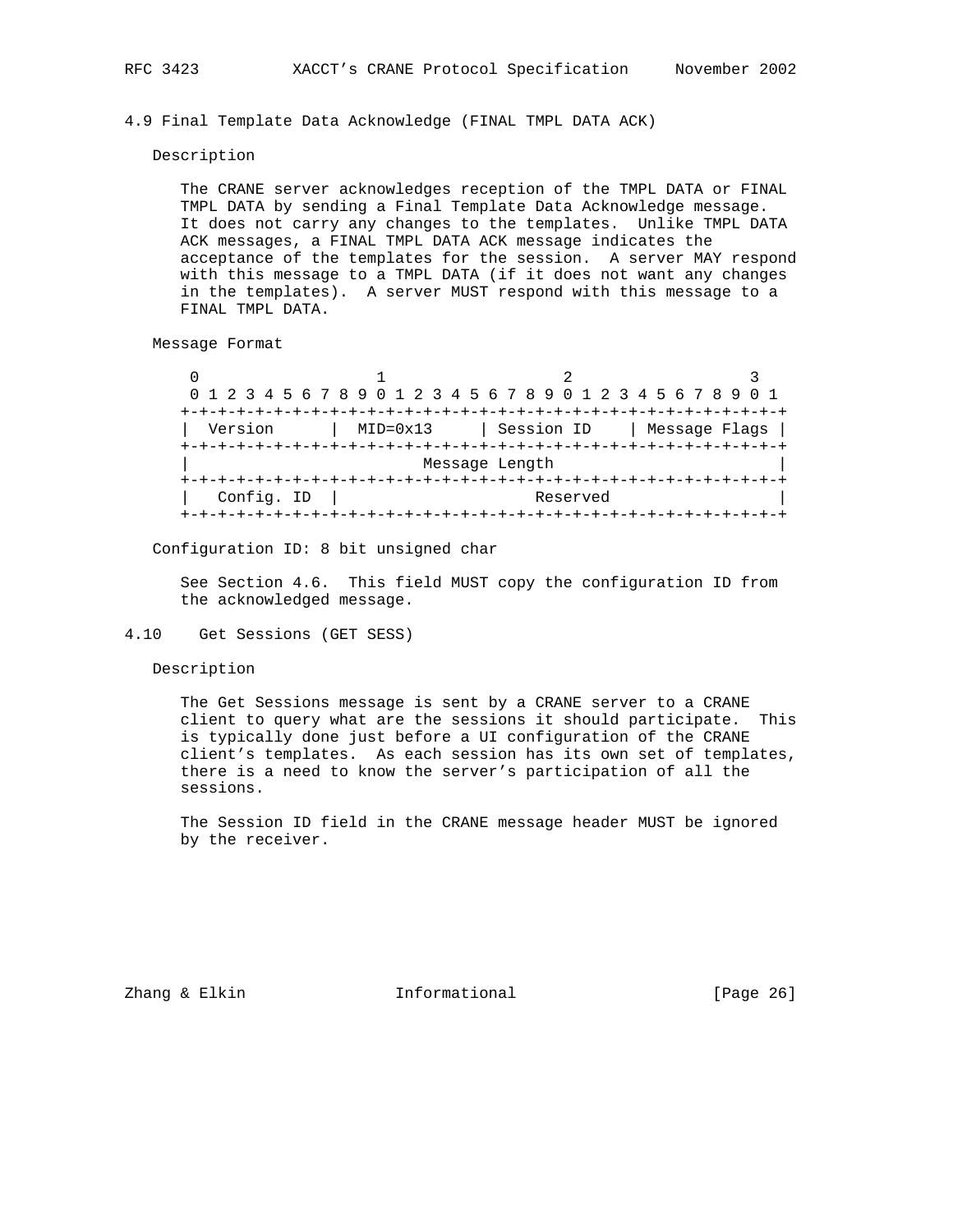Message Format

0  $1$  2 3 0 1 2 3 4 5 6 7 8 9 0 1 2 3 4 5 6 7 8 9 0 1 2 3 4 5 6 7 8 9 0 1 +-+-+-+-+-+-+-+-+-+-+-+-+-+-+-+-+-+-+-+-+-+-+-+-+-+-+-+-+-+-+-+-+ | Version | MID=0x14 | Session ID | Message Flags | +-+-+-+-+-+-+-+-+-+-+-+-+-+-+-+-+-+-+-+-+-+-+-+-+-+-+-+-+-+-+-+-+ Message Length +-+-+-+-+-+-+-+-+-+-+-+-+-+-+-+-+-+-+-+-+-+-+-+-+-+-+-+-+-+-+-+-+ Request ID  $|$  Reserved +-+-+-+-+-+-+-+-+-+-+-+-+-+-+-+-+-+-+-+-+-+-+-+-+-+-+-+-+-+-+-+-+

Request ID: 16 bit unsigned integer

 The Request ID field identifies the specific request issued by the server. The same Request ID MUST be placed in the responding message in order to associate it with the request.

4.11 Get Sessions Response (GET SESS RSP)

Description

 The Get Sessions Response message is sent by a CRANE client to a CRANE server as a reply to a GET SESS request. The message MUST contain all the information related to any session with which the requesting server is associated.

 The Session ID field in the common message header MUST be ignored by the receiver.

Zhang & Elkin **Informational** [Page 27]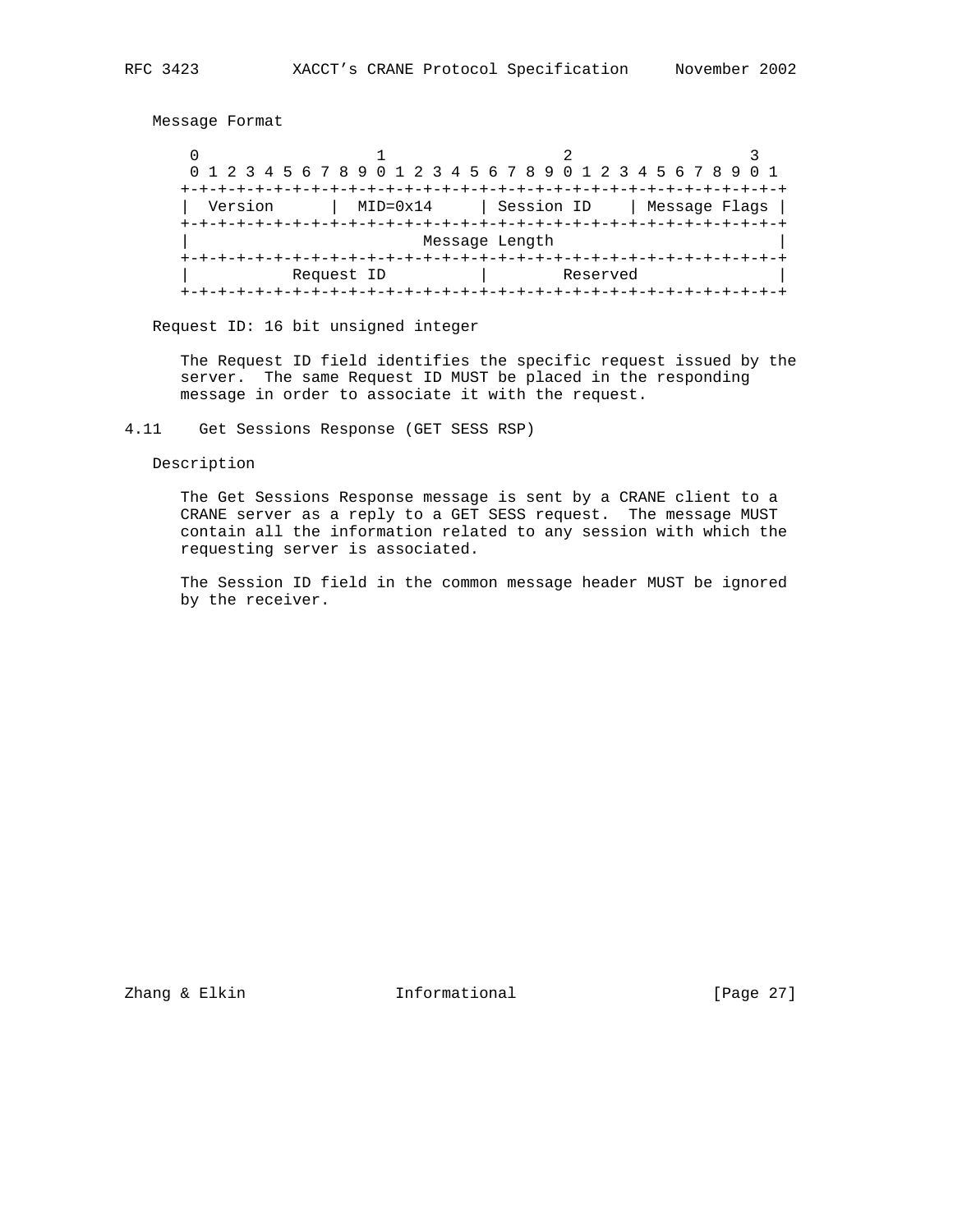0  $1$  2 3 0 1 2 3 4 5 6 7 8 9 0 1 2 3 4 5 6 7 8 9 0 1 2 3 4 5 6 7 8 9 0 1 --+-+-+-+-+-+-+-+-+-+-+-+-+-+-+-+-+-+-+-+-+-+-+-+-+-+-+-+-+-+-+-+ | Version | MID=0x15 | Session ID | Message Flags | +-+-+-+-+-+-+-+-+-+-+-+-+-+-+-+-+-+-+-+-+-+-+-+-+-+-+-+-+-+-+-+-+ Message Length +-+-+-+-+-+-+-+-+-+-+-+-+-+-+-+-+-+-+-+-+-+-+-+-+-+-+-+-+-+-+-+-+ Request ID | Number of Sessions +-+-+-+-+-+-+-+-+-+-+-+-+-+-+-+-+-+-+-+-+-+-+-+-+-+-+-+-+-+-+-+-+ Vendor String Length | Reserved +-+-+-+-+-+-+-+-+-+-+-+-+-+-+-+-+-+-+-+-+-+-+-+-+-+-+-+-+-+-+-+-| | | Vendor String | | +-+-+-+-+-+-+-+-+-+-+-+-+-+-+-+-+-+-+-+-+-+-+-+-+-+-+-+-+-+-+-+-+ | | Session Block | | +-+-+-+-+-+-+-+-+-+-+-+-+-+-+-+-+-+-+-+-+-+-+-+-+-+-+-+-+-+-+-+-+ | | ˜ ... ... ˜ | | +-+-+-+-+-+-+-+-+-+-+-+-+-+-+-+-+-+-+-+-+-+-+-+-+-+-+-+-+-+-+-+-+ | | Session Block | | +-+-+-+-+-+-+-+-+-+-+-+-+-+-+-+-+-+-+-+-+-+-+-+-+-+-+-+-+-+-+-+-+ Request ID: 16 bit unsigned integer See Section 4.10. Number of Sessions: 16 bit unsigned integer The Number of Sessions field is the number of session blocks in the message. Vendor String Length: 16 bit unsigned integer The Vendor String Length field is the length of Vendor String field in octet. The field limits vendor strings to 64Kb long. If no such string is supplied, the length MUST be set to 0. Zhang & Elkin Informational [Page 28]

Message Format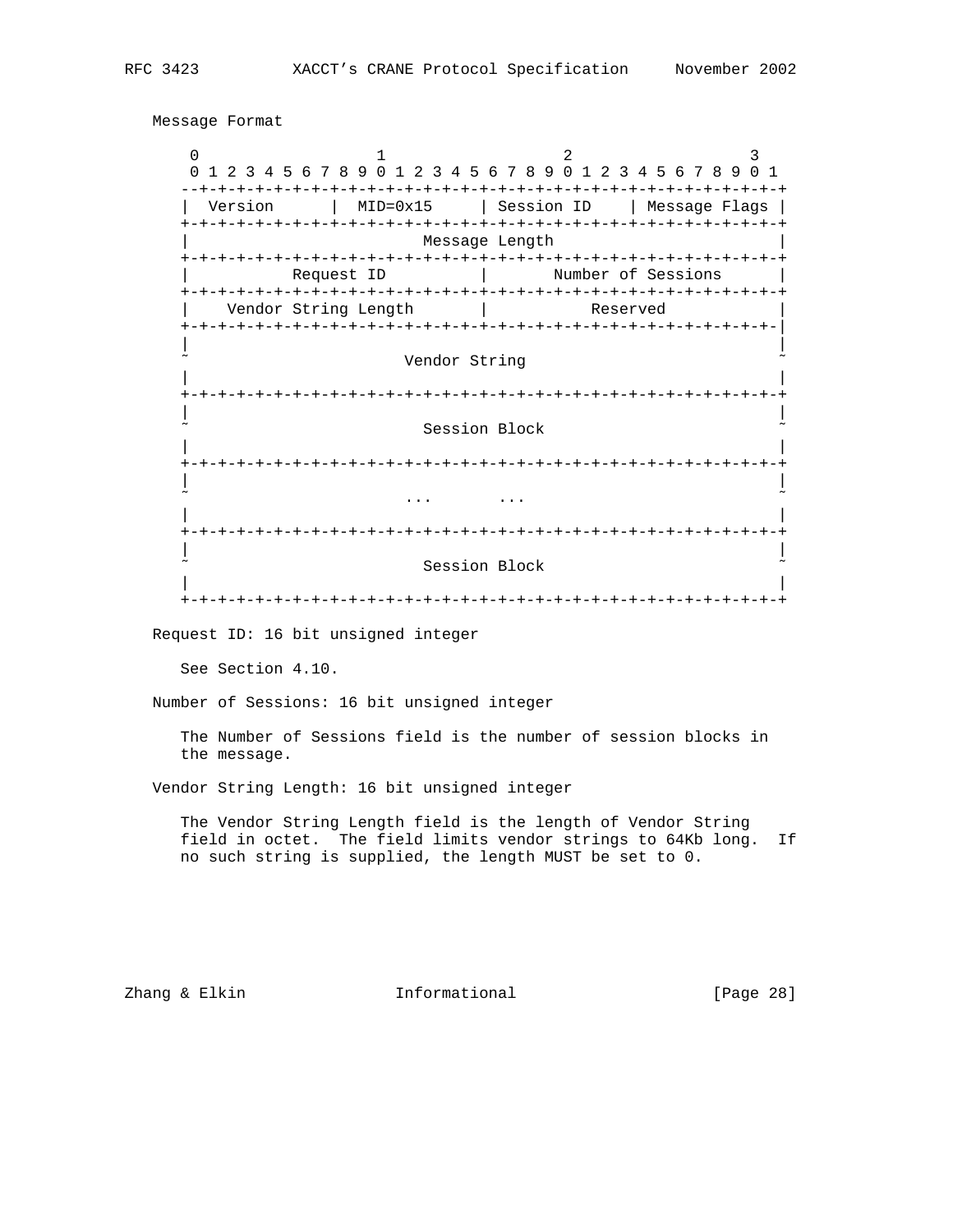Vendor String: Variable length unsigned char

 The Vendor String field is a variable length field. It identifies the vendor that created the session. It MUST be padded with 0 to the next 32 bit boundary. The information differentiates similar templates from different vendors. The actual format of the information is application specific and outside the scope of this document.

Session Block

 $\begin{array}{ccccccc}\n0 & & & & 1 & & & & 2 & & & & 3\n\end{array}$  0 1 2 3 4 5 6 7 8 9 0 1 2 3 4 5 6 7 8 9 0 1 2 3 4 5 6 7 8 9 0 1 +-+-+-+-+-+-+-+-+-+-+-+-+-+-+-+-+-+-+-+-+-+-+-+-+-+-+-+-+-+-+-+-+ | Session ID | Reserved | Session Name Length +-+-+-+-+-+-+-+-+-+-+-+-+-+-+-+-+-+-+-+-+-+-+-+-+-+-+-+-+-+-+-+-+ | Session Description Length | Reserved +-+-+-+-+-+-+-+-+-+-+-+-+-+-+-+-+-+-+-+-+-+-+-+-+-+-+-+-+-+-+-+-+ | | Session Name | | +-+-+-+-+-+-+-+-+-+-+-+-+-+-+-+-+-+-+-+-+-+-+-+-+-+-+-+-+-+-+-+-+ | | Session Description | | +-+-+-+-+-+-+-+-+-+-+-+-+-+-+-+-+-+-+-+-+-+-+-+-+-+-+-+-+-+-+-+-+

Session ID: 8 bit unsigned char

See Section 3.

Session Name Length: 16 bit unsigned integer

 The Session Name Length field is the length of the Session Name field. The field limits the session name strings to 64 Kb long. As a name is mandatory to differentiate between sessions, this field MUST NOT be 0.

Session Description Length: 16 bit unsigned integer

 The Session Description Length field is the length of a session description. The field limits the session description to 64Kb long. If no such Description is supplied, the length MUST be set to 0.

Zhang & Elkin **Informational** [Page 29]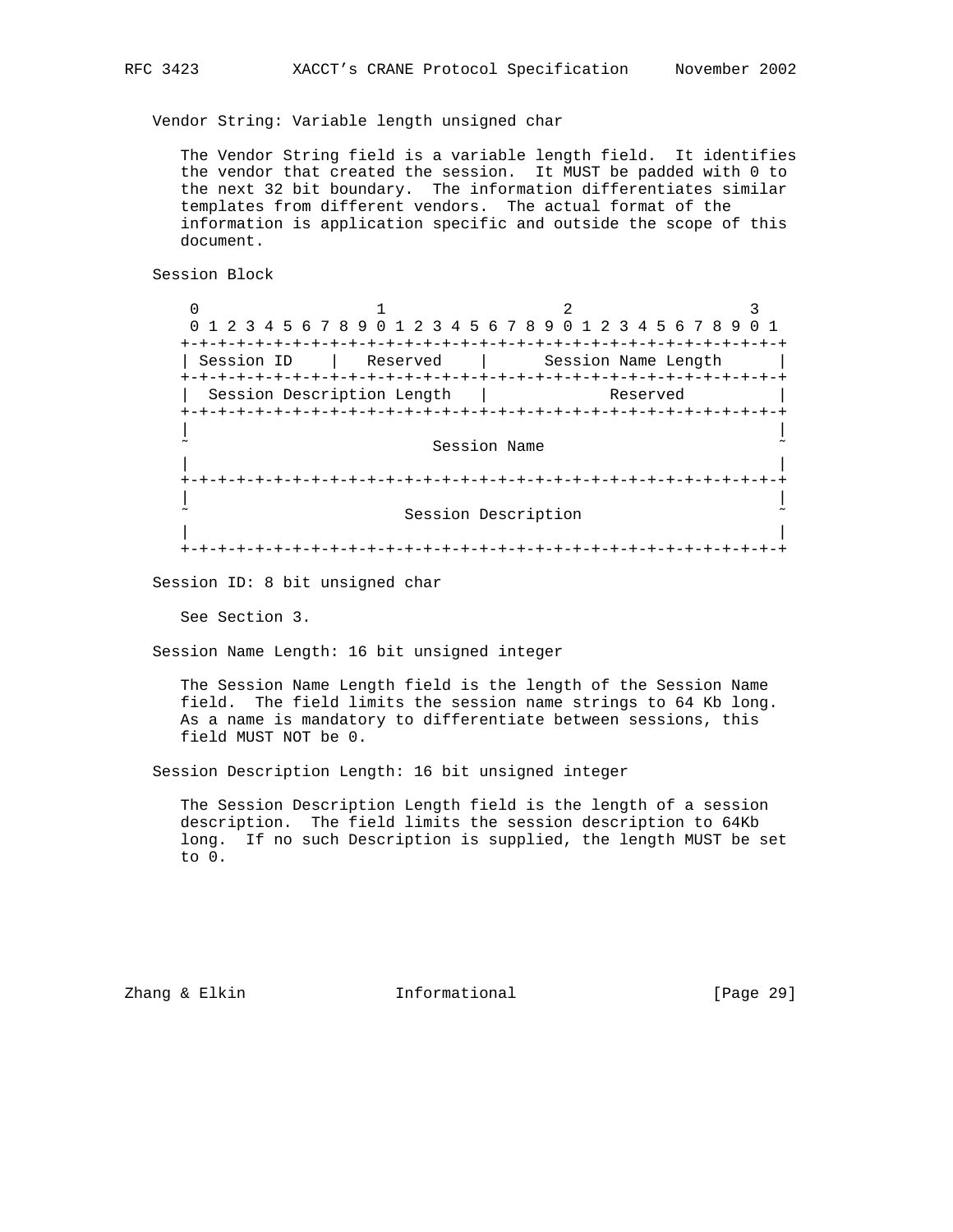Session Name: Variable length unsigned char

 The Session Name field is the name for a session, which MAY be displayed to end-users. It MUST be padded with 0 to the next 32 bit boundary. Session Name MUST be unique within a CRANE client. This field is mandatory and MUST be a part of any Session Block.

Session Description: Variable length unsigned char

 The Session Description field is the text description of a session; it could be displayed to end-users. It MUST be padded with 0 to the next 32 bit boundary.

4.12 Get Templates (GET TMPL)

Description

 The Get Templates message is sent by a CRANE server to a CRANE client to query templates in a session.

Message Format

|         |            | 0 1 2 3 4 5 6 7 8 9 0 1 2 3 4 5 6 7 8 9 0 1 2 3 4 5 6 7 8 9 0 1 |               |
|---------|------------|-----------------------------------------------------------------|---------------|
|         |            |                                                                 |               |
| Version | MID=0x16   | Session ID                                                      | Message Flags |
|         |            |                                                                 |               |
|         |            | Message Length                                                  |               |
|         |            |                                                                 |               |
|         | Request ID | Reserved                                                        |               |
|         |            |                                                                 |               |

Request ID: 16 bit unsigned integer

See Section 4.10.

4.13 Get Templates Response (GET TMPL RSP)

Description

 The Get Templates Response message is sent by a CRANE client to a CRANE server as a response to a GET TMPL message. The message SHOULD contain all templates available for the specific session.

Zhang & Elkin Informational [Page 30]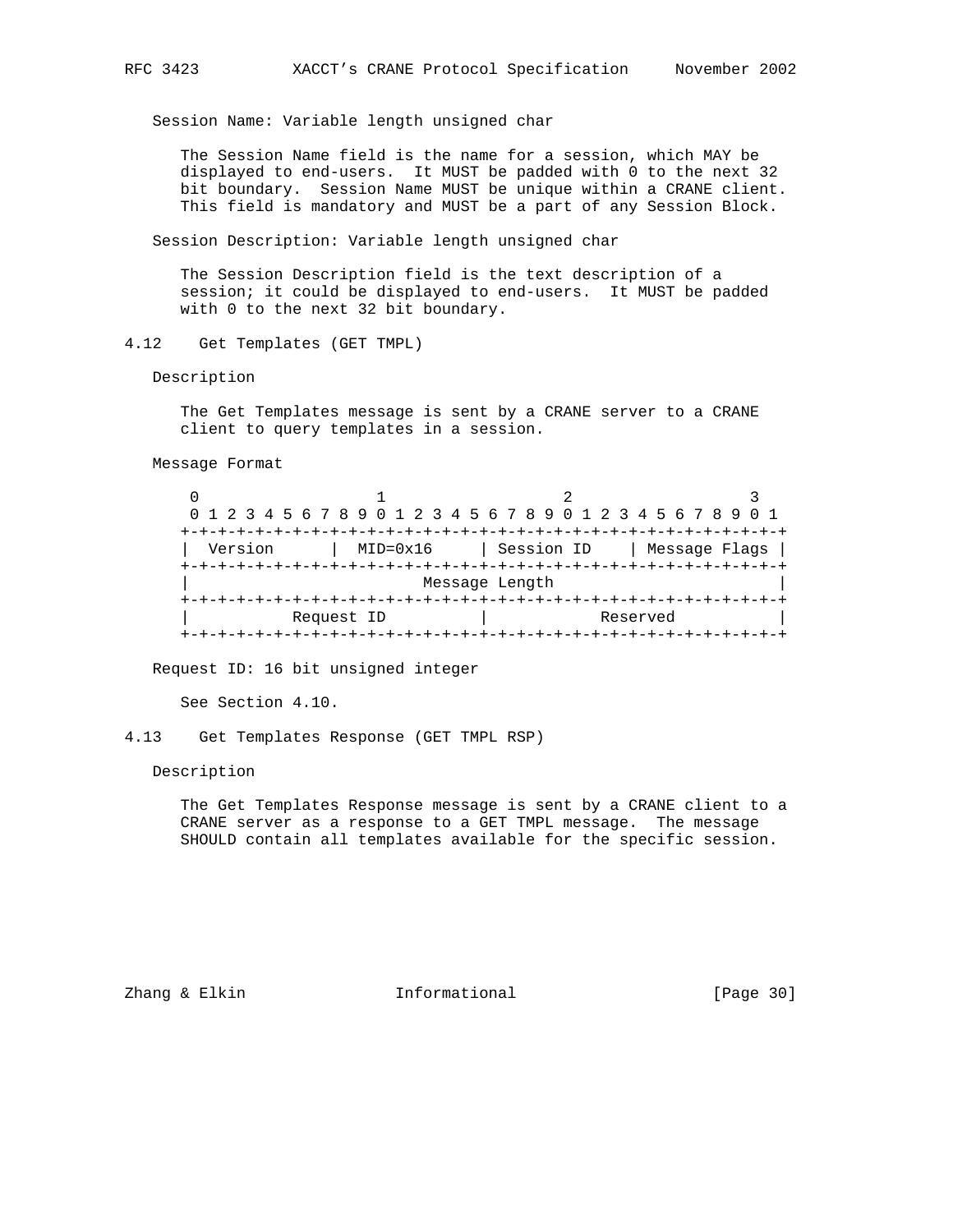```
 Message Format
0 1 2 3
      0 1 2 3 4 5 6 7 8 9 0 1 2 3 4 5 6 7 8 9 0 1 2 3 4 5 6 7 8 9 0 1
      +-+-+-+-+-+-+-+-+-+-+-+-+-+-+-+-+-+-+-+-+-+-+-+-+-+-+-+-+-+-+-+-+
       | Version | MID=0x17 | Session ID | Message Flags |
     +-+-+-+-+-+-+-+-+-+-+-+-+-+-+-+-+-+-+-+-+-+-+-+-+-+-+-+-+-+-+-+-+
                          Message Length
      +-+-+-+-+-+-+-+-+-+-+-+-+-+-+-+-+-+-+-+-+-+-+-+-+-+-+-+-+-+-+-+-+
```
Template Block

| |

+-+-+-+-+-+-+-+-+-+-+-+-+-+-+-+-+-+-+-+-+-+-+-+-+-+-+-+-+-+-+-+-+

Request ID | Number of Templates

 | | +-+-+-+-+-+-+-+-+-+-+-+-+-+-+-+-+-+-+-+-+-+-+-+-+-+-+-+-+-+-+-+-+ | | ˜ ... ... ˜ | | +-+-+-+-+-+-+-+-+-+-+-+-+-+-+-+-+-+-+-+-+-+-+-+-+-+-+-+-+-+-+-+-+ | | Template Block | |

+-+-+-+-+-+-+-+-+-+-+-+-+-+-+-+-+-+-+-+-+-+-+-+-+-+-+-+-+-+-+-+-+

Request ID: 16 bit unsigned integer

See Section 4.10.

Number of Templates: 16 bit unsigned integer

See Section 4.6.

Template Block

 Same as the template block defined in the TMPL DATA message (see Section 4.6). However, Extended Key Blocks MUST be used instead of Key Blocks. Extended key Block field provides extensive informational data that MAY be displayed to end-users.

Extended Key Block

 The Extended Key Block field provides comprehensive information about a key.

Zhang & Elkin **Informational** [Page 31]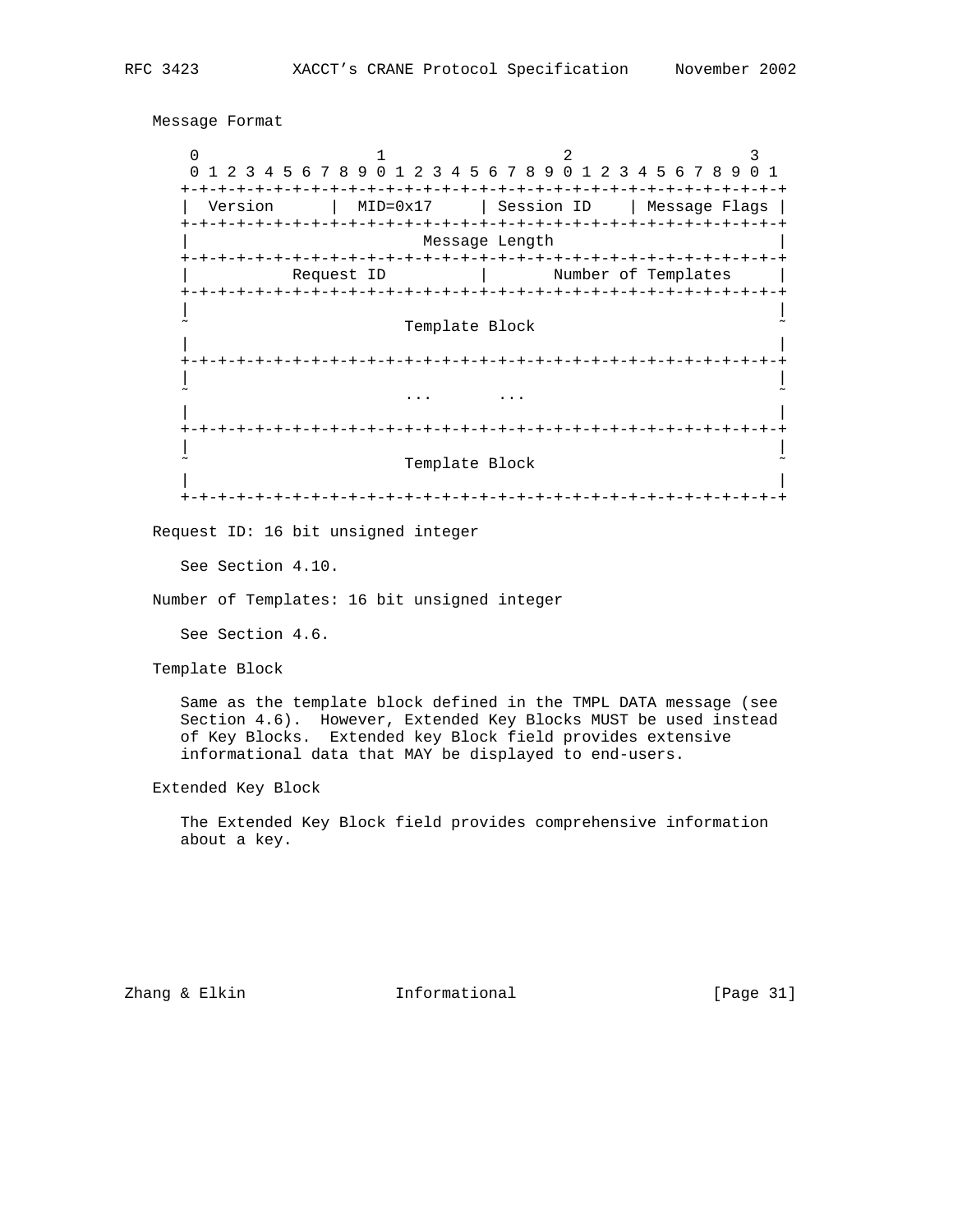Extended Key Block Format:

0  $1$  2 3 0 1 2 3 4 5 6 7 8 9 0 1 2 3 4 5 6 7 8 9 0 1 2 3 4 5 6 7 8 9 0 1 +-+-+-+-+-+-+-+-+-+-+-+-+-+-+-+-+-+-+-+-+-+-+-+-+-+-+-+-+-+-+-+-+ | Key ID | +-+-+-+-+-+-+-+-+-+-+-+-+-+-+-+-+-+-+-+-+-+-+-+-+-+-+-+-+-+-+-+-+ Key Type ID | Key Name Length +-+-+-+-+-+-+-+-+-+-+-+-+-+-+-+-+-+-+-+-+-+-+-+-+-+-+-+-+-+-+-+-+ Key Label Length | Key Help Length +-+-+-+-+-+-+-+-+-+-+-+-+-+-+-+-+-+-+-+-+-+-+-+-+-+-+-+-+-+-+-+-+ | | Key Name | | +-+-+-+-+-+-+-+-+-+-+-+-+-+-+-+-+-+-+-+-+-+-+-+-+-+-+-+-+-+-+-+-+ | | Key Label | | +-+-+-+-+-+-+-+-+-+-+-+-+-+-+-+-+-+-+-+-+-+-+-+-+-+-+-+-+-+-+-+-+ | | Key Help | | +-+-+-+-+-+-+-+-+-+-+-+-+-+-+-+-+-+-+-+-+-+-+-+-+-+-+-+-+-+-+-+-+  $Key$  Attribute Vector  $|K|$  +-+-+-+-+-+-+-+-+-+-+-+-+-+-+-+-+-+-+-+-+-+-+-+-+-+-+-+-+-+-+-+-+ Key ID: 32 bit unsigned integer Same as section 4.6. Key Type ID: 16 bit unsigned integer Same as section 4.6. Key Name Length: 16 bit unsigned integer The Key Name Length field is the length of the Key Name field. The field limits Key Name strings to 64 Kb long. As a name is mandatory to a key, this field MUST NOT be 0. Key Label Length: 16 bit unsigned integer The Key Label Length field is the length of the Key Label field. The field limits Key Label strings to 64 Kb long. Length of 0 means that the Label field is to be skipped.

Zhang & Elkin Informational [Page 32]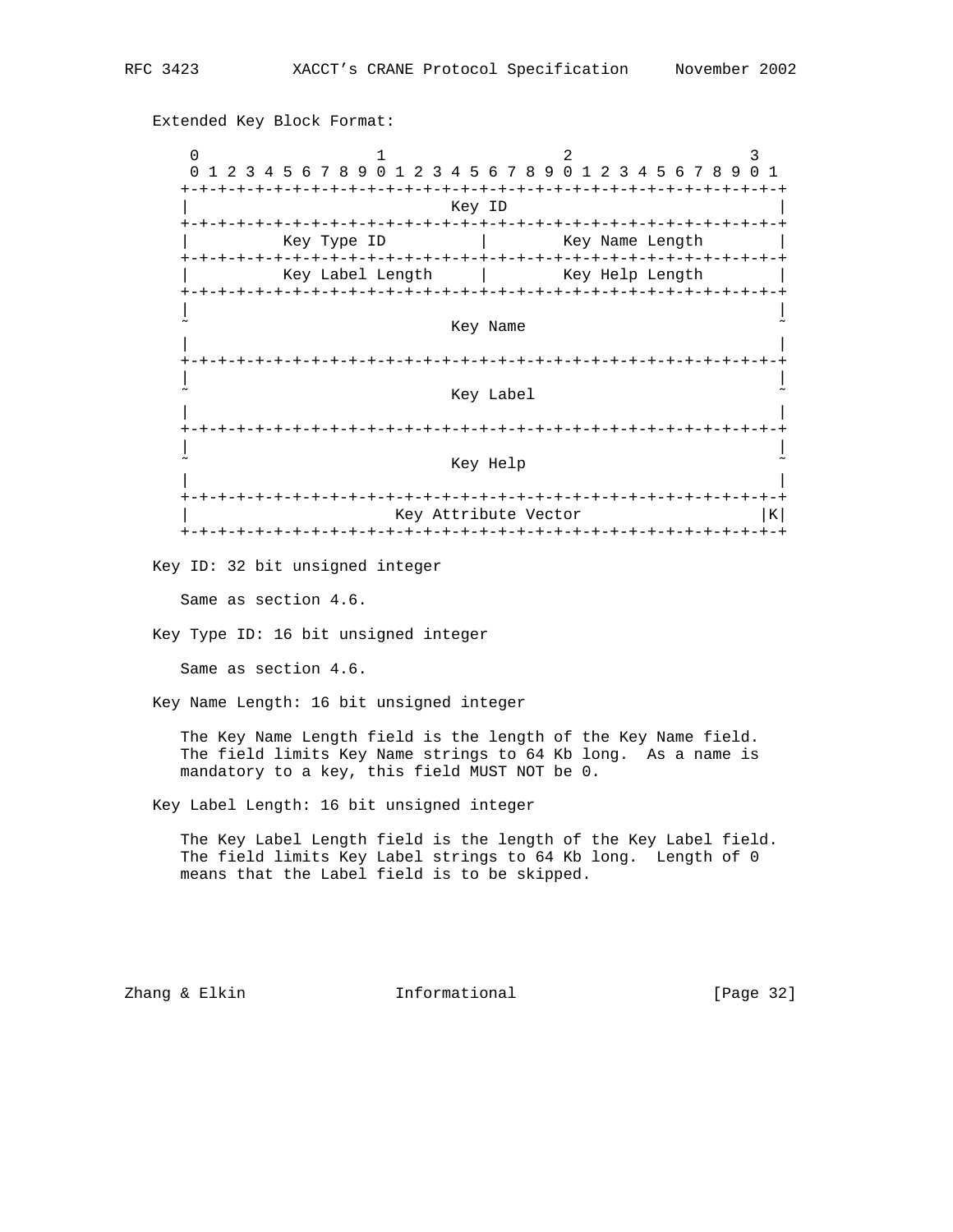Key Help Length: 16 bit unsigned integer

 The Key Help Length field is the length of the Key Help field. The field limits Key Help strings to 64 Kb long. Length of 0 means that the Help field is to be skipped.

Key Name: Variable length unsigned char

 The Key Name field is the name for the key, which could be displayed to end users. It MUST be padded with 0 to the next 32 bit boundary. Key Name MUST be unique (within the template) and case sensitive. This field is mandatory and MUST be a part of any Extended Key Block.

Key Label: Variable length unsigned char

 The Key Label field is a descriptive label, which could be displayed to end users concerning this key. It MUST be padded with 0 to the next 32 bit boundary. This field SHOULD be a part of any Extended Key Block.

Key Help: Variable length unsigned char

 The Key Help field is any Help string that could be displayed to end users concerning this key. It MUST be padded with 0 to the next 32 bit boundary. This field MAY be a part of any Extended Key Block.

Key Attribute Vector: 32 bit unsigned integer

Same as section 4.6.

4.14 Start Negotiation (START NEGOTIATE)

Description

 The Start Negotiation message is sent by a CRANE server after the configuration process has completed. The message should initiate template negotiation by the client with all CRANE servers in a session. The CRANE server MAY re-send this message up to 3 times with repeat interval of 5 seconds unless it is acknowledged by the CRANE client. Otherwise, the CRANE user will be informed. The client should send TMPL DATA message to the servers after acknowledged the message.

Zhang & Elkin Informational [Page 33]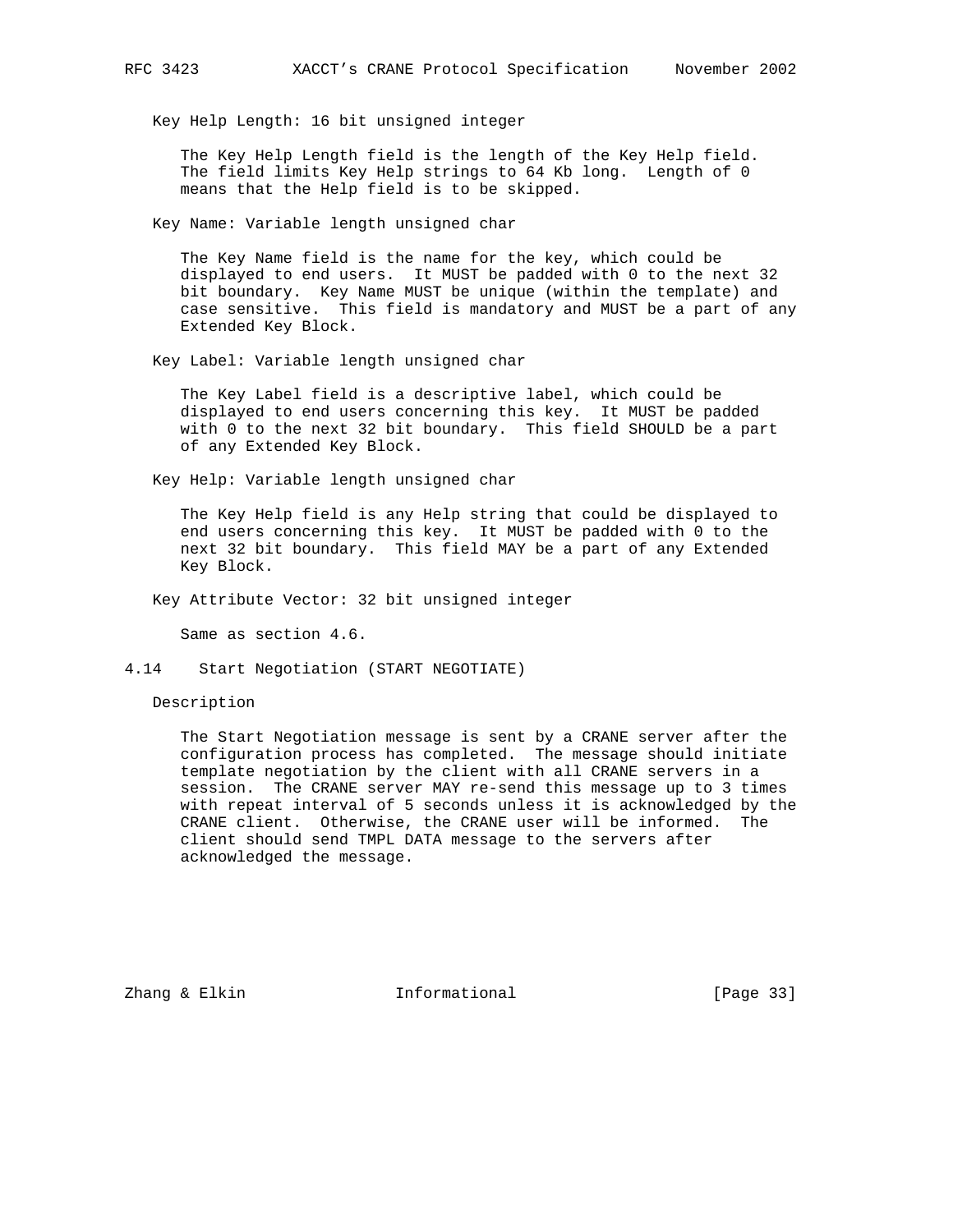Message Format

|         |                     |                | 0 1 2 3 4 5 6 7 8 9 0 1 2 3 4 5 6 7 8 9 0 1 2 3 4 5 6 7 8 9 0 1 |               |  |
|---------|---------------------|----------------|-----------------------------------------------------------------|---------------|--|
|         |                     |                |                                                                 |               |  |
| Version | $MID = 0 \times 18$ |                | Session ID                                                      | Message Flags |  |
|         |                     |                |                                                                 |               |  |
|         |                     | Message Length |                                                                 |               |  |
|         |                     |                |                                                                 |               |  |

4.15 Start Negotiation Acknowledge (START NEGOTIATE ACK)

Description

 The Start Negotiation Acknowledge message MUST be sent by a CRANE client to the server to acknowledge the reception of the START NEGOTIATE message.

Message Format

| 0 1 2 3 4 5 6 7 8 9 0 1 2 3 4 5 6 7 8 9 0 1 2 3 4 5 6 7 8 9 0 1 |         |  |  |                     |  |                |  |  |            |  |  |  |  |  |               |  |
|-----------------------------------------------------------------|---------|--|--|---------------------|--|----------------|--|--|------------|--|--|--|--|--|---------------|--|
|                                                                 |         |  |  |                     |  |                |  |  |            |  |  |  |  |  |               |  |
|                                                                 | Version |  |  | $MID = 0 \times 19$ |  |                |  |  | Session ID |  |  |  |  |  | Message Flags |  |
|                                                                 |         |  |  |                     |  |                |  |  |            |  |  |  |  |  |               |  |
|                                                                 |         |  |  |                     |  | Message Length |  |  |            |  |  |  |  |  |               |  |
|                                                                 |         |  |  |                     |  |                |  |  |            |  |  |  |  |  |               |  |

# 4.16 Data (DATA)

Description

 The DATA message carries actual data records from a CRANE client to a CRANE server. A data record is a structured collection of fields that matches a specific template.

Zhang & Elkin Informational [Page 34]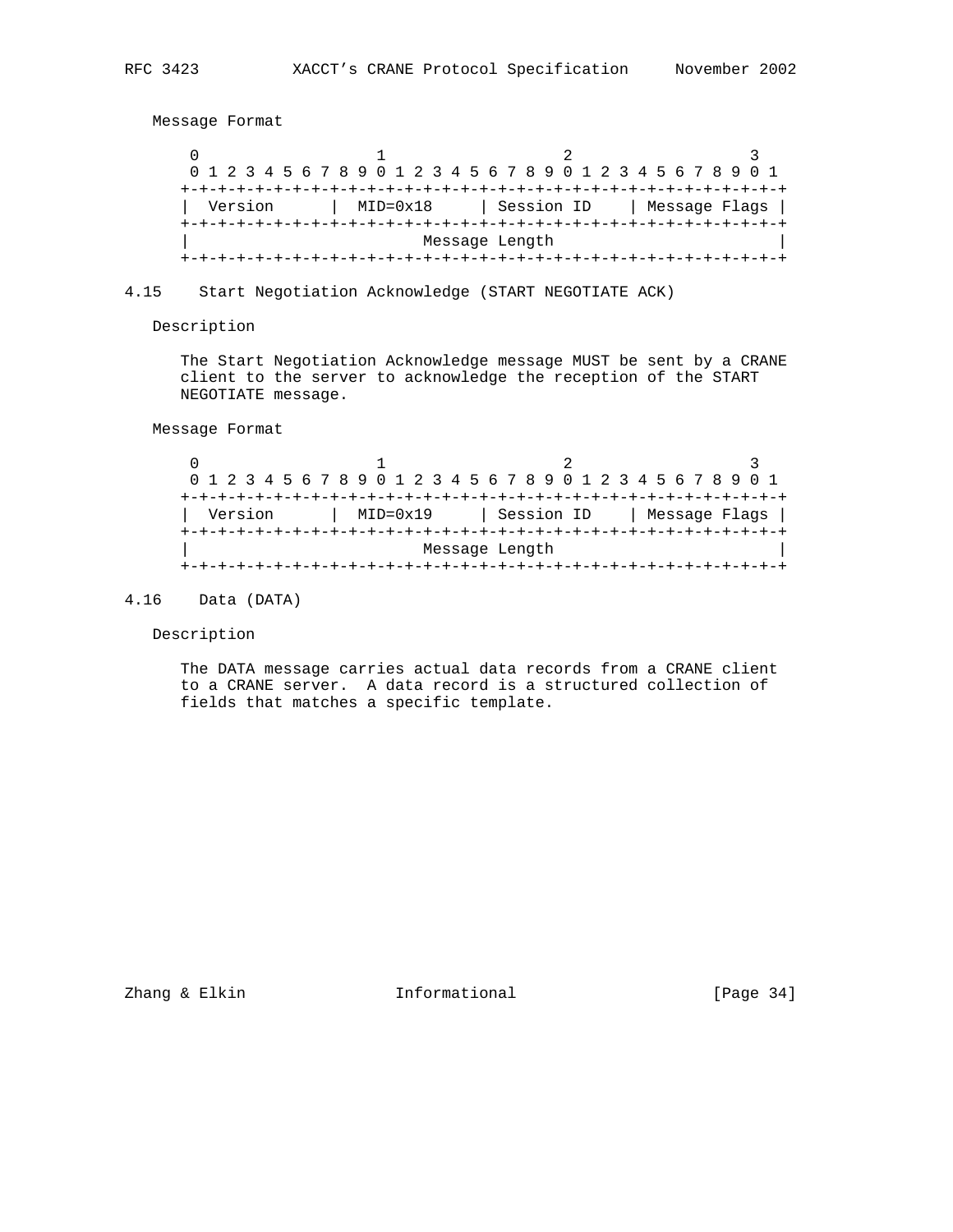Message Format

0  $1$  2 3 0 1 2 3 4 5 6 7 8 9 0 1 2 3 4 5 6 7 8 9 0 1 2 3 4 5 6 7 8 9 0 1 +-+-+-+-+-+-+-+-+-+-+-+-+-+-+-+-+-+-+-+-+-+-+-+-+-+-+-+-+-+-+-+-+ | Version | MID=0x20 | Session ID | Message Flags | +-+-+-+-+-+-+-+-+-+-+-+-+-+-+-+-+-+-+-+-+-+-+-+-+-+-+-+-+-+-+-+-+ Message Length +-+-+-+-+-+-+-+-+-+-+-+-+-+-+-+-+-+-+-+-+-+-+-+-+-+-+-+-+-+-+-+-+ Template ID | Config. ID | Flags |D|S| +-+-+-+-+-+-+-+-+-+-+-+-+-+-+-+-+-+-+-+-+-+-+-+-+-+-+-+-+-+-+-+-+ Data Sequence Number (DSN) +-+-+-+-+-+-+-+-+-+-+-+-+-+-+-+-+-+-+-+-+-+-+-+-+-+-+-+-+-+-+-+-+ | | Record Data | | +-+-+-+-+-+-+-+-+-+-+-+-+-+-+-+-+-+-+-+-+-+-+-+-+-+-+-+-+-+-+-+-+

Template ID: 16 bit unsigned integer

See Section 4.6.

Configuration ID: 8 bit unsigned char

 See Section 4.6. The Config. ID field can prevent out-of-the-blue messages with outdated templates arriving and erroneously processed. A server MAY keep a short history of templates in order to cope with this scenario.

Flags: 8 bit unsigned char

 The Flags field is composed of flag bits that indicate processing requirements of the data records. The CRANE Version 1 defined two flags for these purposes. Unless otherwise specified, the other flags are set to zero on transmit and are ignored on receipt.

The following flags are defined in CRANE Version 1:

 The 'D' bit ('Duplicate' bit): It is set for records that are re-sent to an alternate server after a server transition occurs. When the same records are sent to different servers, there is a possibility that duplicated data exists. The Status of the 'D' bit will help the billing/mediation system to perform de-duplication if desired.

Zhang & Elkin **Informational** [Page 35]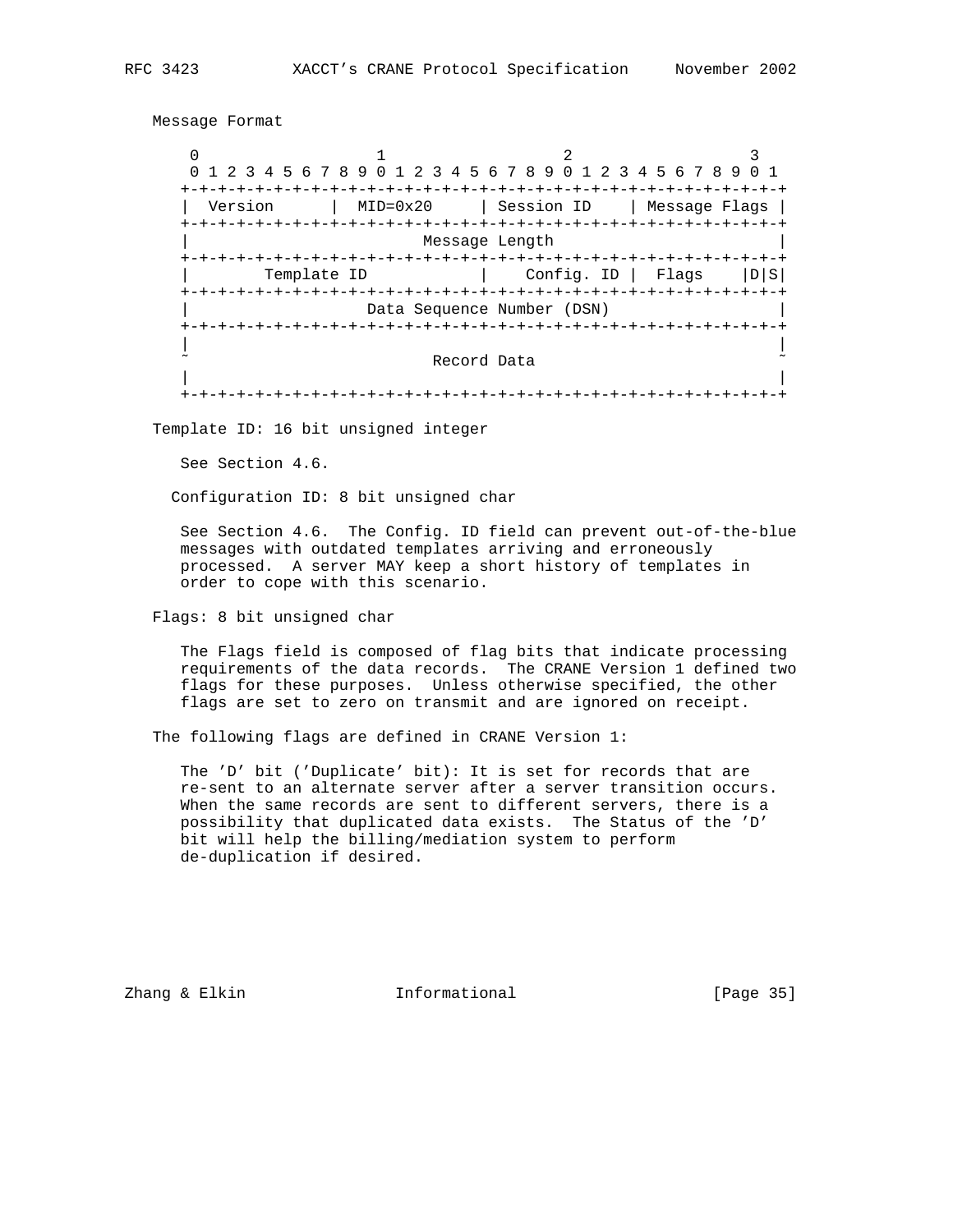The 'S' bit ('DSN Synchronize' bit): When set, it indicates that the record is the first one received by the server after starting (or restarting) of data transmission to this server. The server MUST set the initial DSN to the DSN specified in the record. The flag is set to zero by default.

Data Sequence Number: 32 bit unsigned integer

 The Data Sequence Number field is the record sequence number used for preserving data orders and detecting data losses. The DSN MUST be incremented by one for each new record transmitted. The selection of the initial DSN number is implementation specific.

Record Data: Variable Length unsigned octets

 The Record Data field carries the actual accounting/billing data that is structured according to the template identified by the Template ID field.

4.17 Data Acknowledge (DATA ACK)

Description

 The Data Acknowledgement message is sent from a CRANE server to acknowledge receipt of records. It acknowledges the maximal in sequence DSN received.

Message Format

|            | 0 1 2 3 4 5 6 7 8 9 0 1 2 3 4 5 6 7 8 9 0 1 2 3 4 5 6 7 8 9 |                      |               |
|------------|-------------------------------------------------------------|----------------------|---------------|
|            |                                                             |                      |               |
| Version    | $MID = 0 \times 21$                                         | Session ID           | Message Flags |
|            |                                                             |                      |               |
|            |                                                             | Message Length       |               |
|            |                                                             |                      |               |
|            |                                                             | Data Sequence Number |               |
|            |                                                             |                      |               |
| Config. ID |                                                             | Reserved             |               |
|            |                                                             |                      |               |

Data Sequence Number: 32 bit unsigned integer

 See Section 4.16. It MUST be DSN of the last in-sequence record that was received by the server.

Zhang & Elkin **Informational** [Page 36]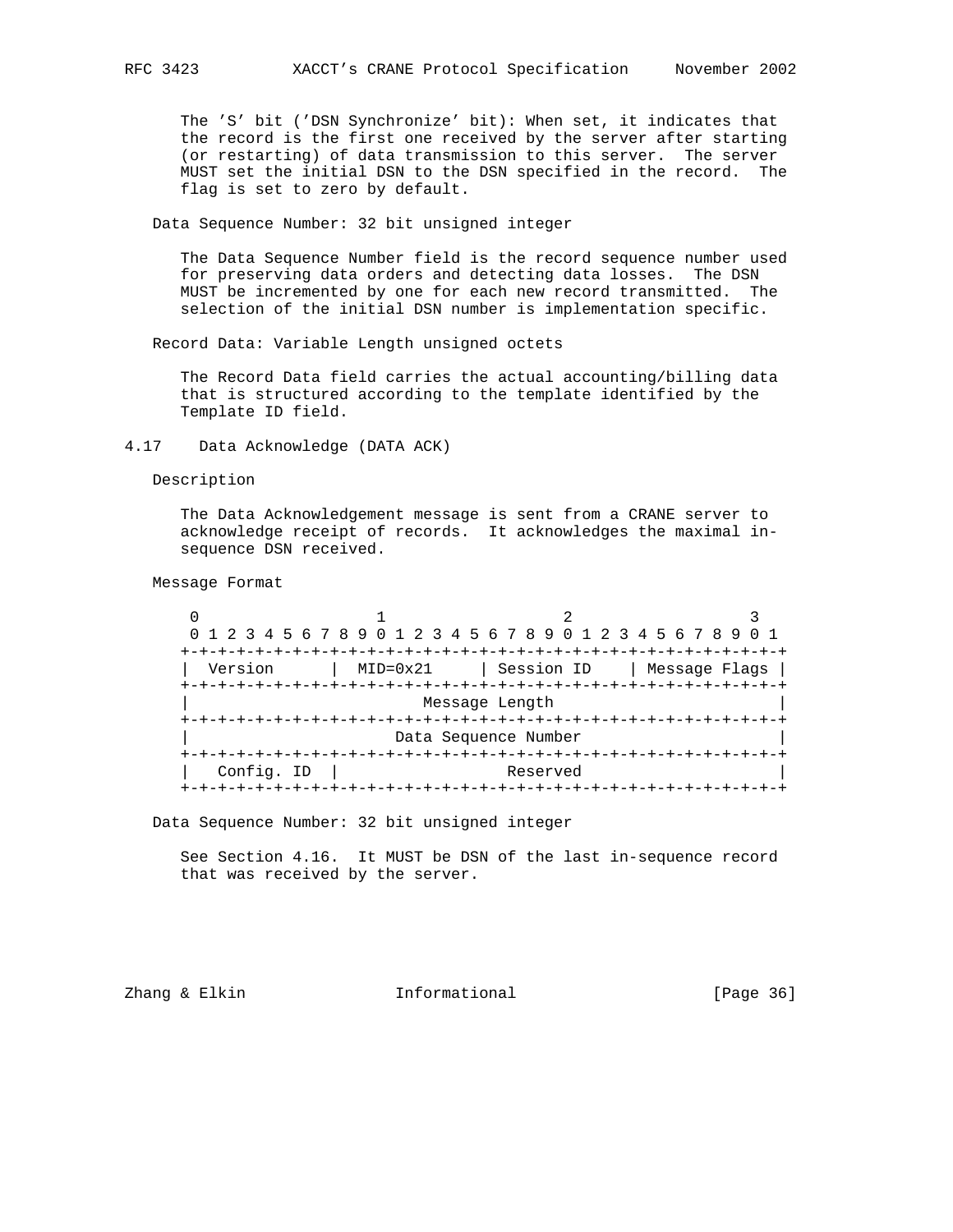Configuration ID: 8 bit unsigned char

See Section 4.16.

4.18 Error (ERROR)

Description

 The Error message MAY be issued by either a CRANE server or client. It indicates an error condition that was detected by the sender.

Message Format

0  $1$  2 3 0 1 2 3 4 5 6 7 8 9 0 1 2 3 4 5 6 7 8 9 0 1 2 3 4 5 6 7 8 9 0 1 +-+-+-+-+-+-+-+-+-+-+-+-+-+-+-+-+-+-+-+-+-+-+-+-+-+-+-+-+-+-+-+-+ | Version | MID=0x23 | Session ID | Message Flags | +-+-+-+-+-+-+-+-+-+-+-+-+-+-+-+-+-+-+-+-+-+-+-+-+-+-+-+-+-+-+-+-+ Message Length +-+-+-+-+-+-+-+-+-+-+-+-+-+-+-+-+-+-+-+-+-+-+-+-+-+-+-+-+-+-+-+-+ Timestamp +-+-+-+-+-+-+-+-+-+-+-+-+-+-+-+-+-+-+-+-+-+-+-+-+-+-+-+-+-+-+-+-+ Error Code  $|$  Description Length +-+-+-+-+-+-+-+-+-+-+-+-+-+-+-+-+-+-+-+-+-+-+-+-+-+-+-+-+-+-+-+-+ | | Description | | +-+-+-+-+-+-+-+-+-+-+-+-+-+-+-+-+-+-+-+-+-+-+-+-+-+-+-+-+-+-+-+-+

Timestamp: 32 bit unsigned integer

 The Timestamp field is a timestamp in seconds since 00:00:00 GMT, January 1, 1970.

Error Code: 16 bit unsigned integer

The Error Code field is a code assigned to an error condition.

The following error codes are defined in CRANE Version 1:

| Error Condition | Error Code |
|-----------------|------------|
|                 |            |
| Unknown         |            |

Zhang & Elkin **Informational** [Page 37]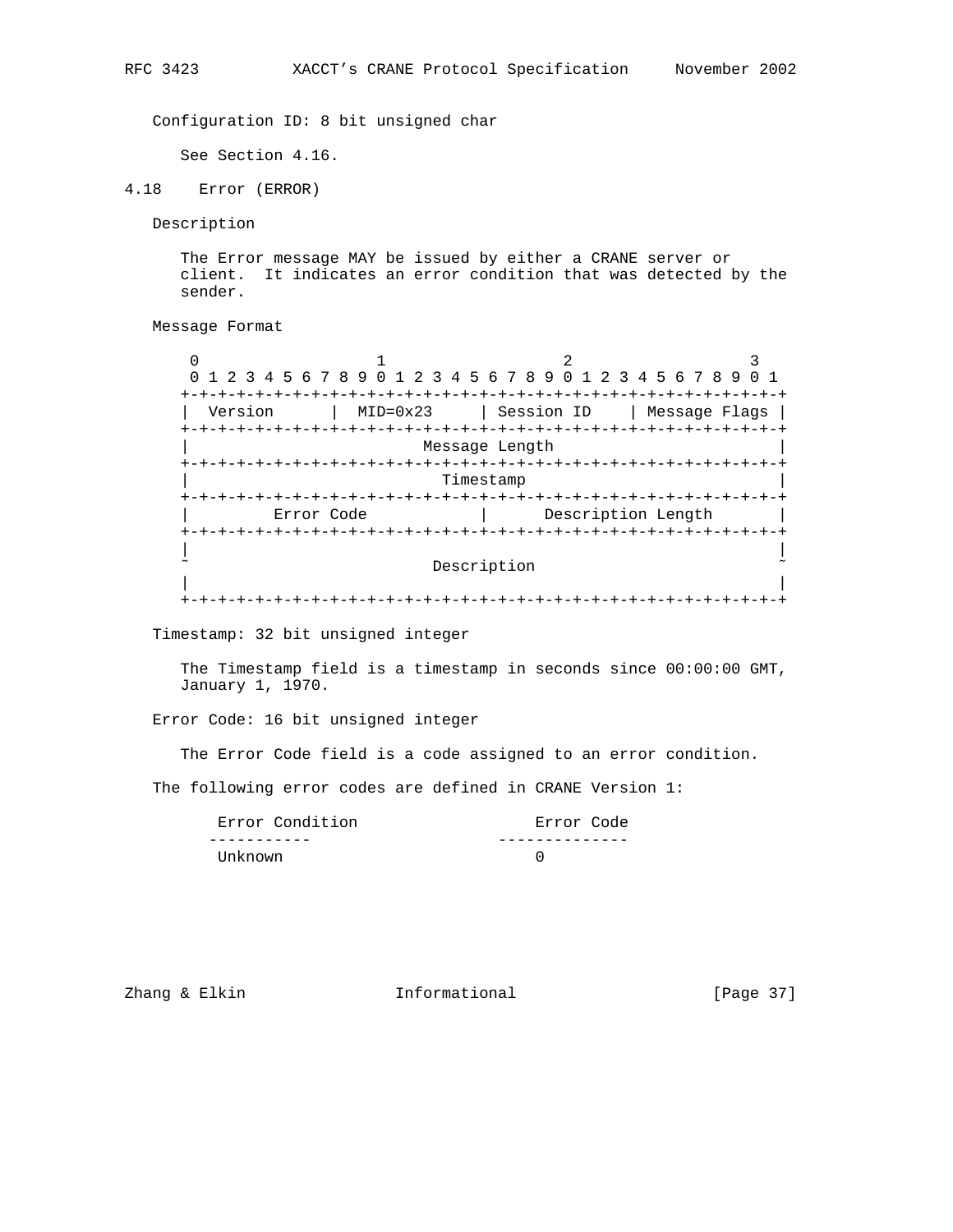Description Length: 16 bit unsigned integer

 The Description Length field is the length of the Description field. The field limits Description strings to 64 Kb long. Length of 0 means that the Description field is to be skipped.

Description: Variable Length unsigned char

 The Description field is a text description that allows the sender to provide more detailed information about the error condition. It MUST be padded with 0 to the next 32 bit boundary.

4.19 Status Request (STATUS REQ)

Description

 CRANE servers MAY inquire general operation status of a client by sending the Status Request message. The status information SHOULD include a collection of states, counters, accumulators of the data collection functions that reside with the client. The status MAY include more information about the CRANE client itself.

 The status reporting mechanism relies on the status template of a session. It is determined similarly as other templates. Without a determined status template, no status information can be delivered.

Message Format

0  $1$  2 3 0 1 2 3 4 5 6 7 8 9 0 1 2 3 4 5 6 7 8 9 0 1 2 3 4 5 6 7 8 9 0 1 +-+-+-+-+-+-+-+-+-+-+-+-+-+-+-+-+-+-+-+-+-+-+-+-+-+-+-+-+-+-+-+-+ | Version | MID=0x30 | Session ID | Message Flags | +-+-+-+-+-+-+-+-+-+-+-+-+-+-+-+-+-+-+-+-+-+-+-+-+-+-+-+-+-+-+-+-+ Message Length +-+-+-+-+-+-+-+-+-+-+-+-+-+-+-+-+-+-+-+-+-+-+-+-+-+-+-+-+-+-+-+-+

#### 4.20 Status Response (STATUS RSP)

Description

 The Status Response message contains a status report that MUST be compatible with the status template of the session. It is client's response to a STATUS REQ message from a server.

Zhang & Elkin **Informational** [Page 38]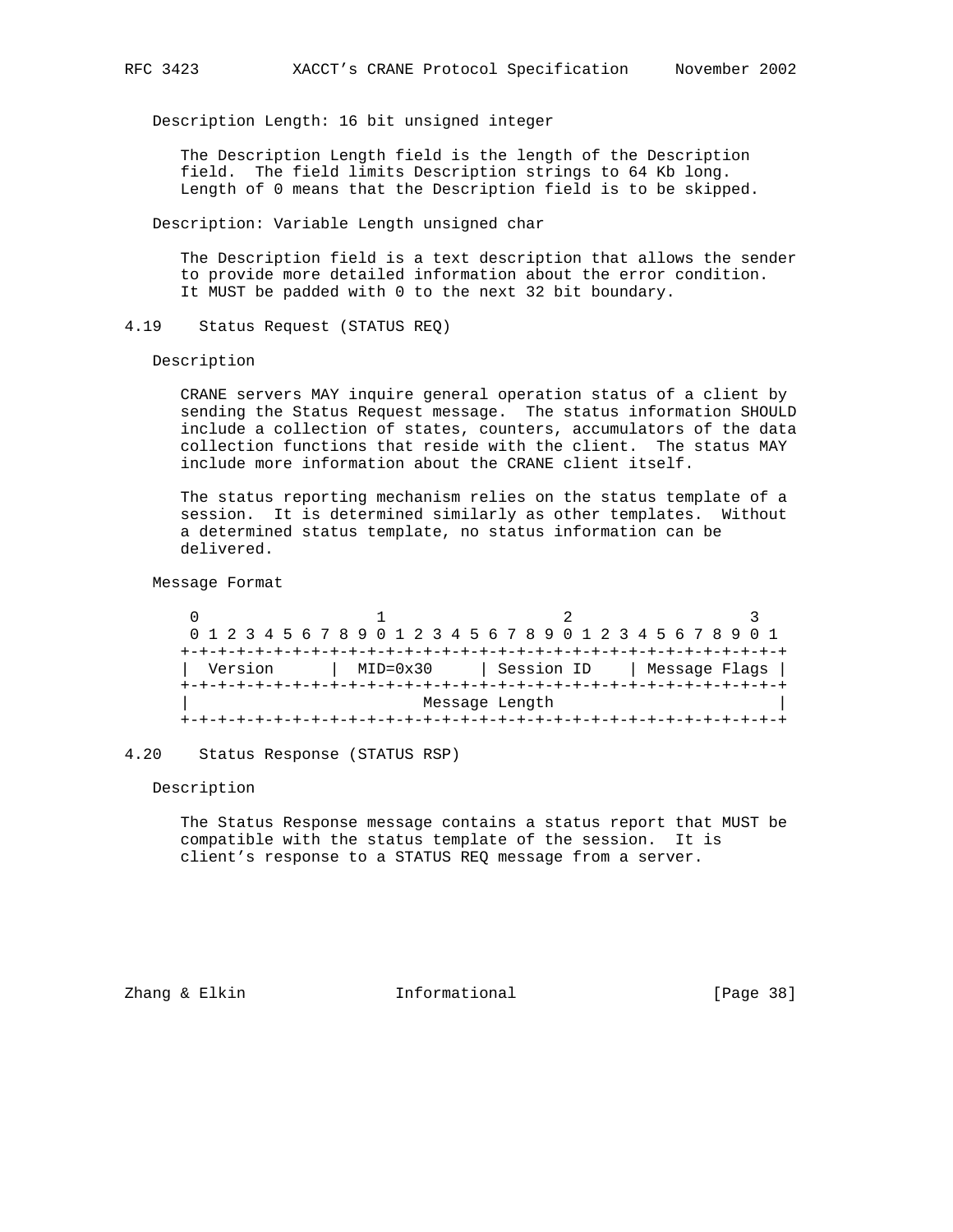Message Format

0  $1$  2 3 0 1 2 3 4 5 6 7 8 9 0 1 2 3 4 5 6 7 8 9 0 1 2 3 4 5 6 7 8 9 0 1 +-+-+-+-+-+-+-+-+-+-+-+-+-+-+-+-+-+-+-+-+-+-+-+-+-+-+-+-+-+-+-+-+ | Version | MID=0x31 | Session ID | Message Flags | +-+-+-+-+-+-+-+-+-+-+-+-+-+-+-+-+-+-+-+-+-+-+-+-+-+-+-+-+-+-+-+-+ Message Length +-+-+-+-+-+-+-+-+-+-+-+-+-+-+-+-+-+-+-+-+-+-+-+-+-+-+-+-+-+-+-+-+ Template ID | Reserved | Config. ID | +-+-+-+-+-+-+-+-+-+-+-+-+-+-+-+-+-+-+-+-+-+-+-+-+-+-+-+-+-+-+-+-+ Record Length +-+-+-+-+-+-+-+-+-+-+-+-+-+-+-+-+-+-+-+-+-+-+-+-+-+-+-+-+-+-+-+-+ | | Record Data | | +-+-+-+-+-+-+-+-+-+-+-+-+-+-+-+-+-+-+-+-+-+-+-+-+-+-+-+-+-+-+-+-+

Template ID: 16 bit unsigned integer

See Section 4.6.

Configuration ID: 8 bit unsigned integer

 See Section 4.6. The version is needed here to prevent out-of-the-blue messages with outdated templates arriving and erroneously processed. A server MAY keep a short history of templates in order to cope with this scenario.

Record Length: 32 bit unsigned integer

 The Record Length field is the length of the Record Data field in octets.

Record Data: Variable Length unsigned octets

 The Record Data field contains the status data that complies with the status template. For more details see section 2.4

5 Protocol Version Negotiation

 Since the CRANE protocol may evolve in the future and it may run over different transport layers, a transport neutral version negotiation mechanism running over UDP is defined. A CRANE server MAY inquire a CRANE client about the CRANE protocol version and transport layer support by sending a UDP packet on an agreed UDP port. The client MUST respond to this request with a UDP packet carrying the protocol

Zhang & Elkin **Informational** [Page 39]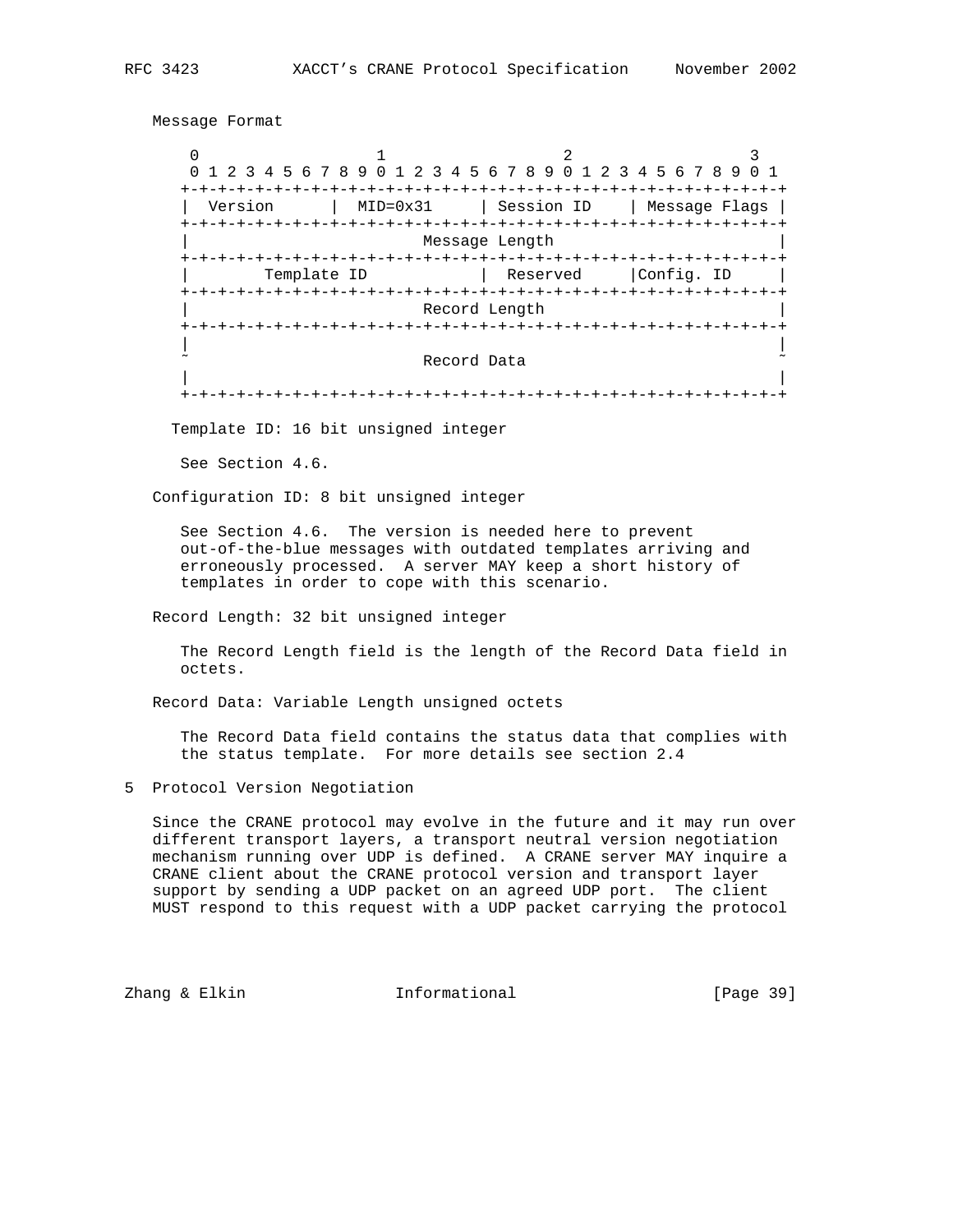version, the transport type and the port number used for the specific transport. The Protocol Version Negotiation is optional for CRANE Version 1.

 The CRANE server sends the following message to query the client's protocol support.

Message Format

 $\begin{array}{ccccccc}\n0 & & & 1 & & & 2 & & 3\n\end{array}$  0 1 2 3 4 5 6 7 8 9 0 1 2 3 4 5 6 7 8 9 0 1 2 3 4 5 6 7 8 9 0 1 +-+-+-+-+-+-+-+-+-+-+-+-+-+-+-+-+-+-+-+-+-+-+-+-+-+-+-+-+-+-+-+-+ | Server Address | +-+-+-+-+-+-+-+-+-+-+-+-+-+-+-+-+-+-+-+-+-+-+-+-+-+-+-+-+-+-+-+-+ Server Boot Time +-+-+-+-+-+-+-+-+-+-+-+-+-+-+-+-+-+-+-+-+-+-+-+-+-+-+-+-+-+-+-+-+ | 'C' | 'R' | 'A' | 'N' | +-+-+-+-+-+-+-+-+-+-+-+-+-+-+-+-+-+-+-+-+-+-+-+-+-+-+-+-+-+-+-+-+

Server Address:

 The Server Address field is the IP address (Ipv4) of the CRANE server.

Server Boot Time

 The Server Boot Time field is the timestamp of the last server startup in seconds from 1970.

'C', 'R', 'A', 'N':

 The 'C', 'R', 'A', 'N' fields are ASCII encoded characters to identify the CRANE server.

Zhang & Elkin **Informational** [Page 40]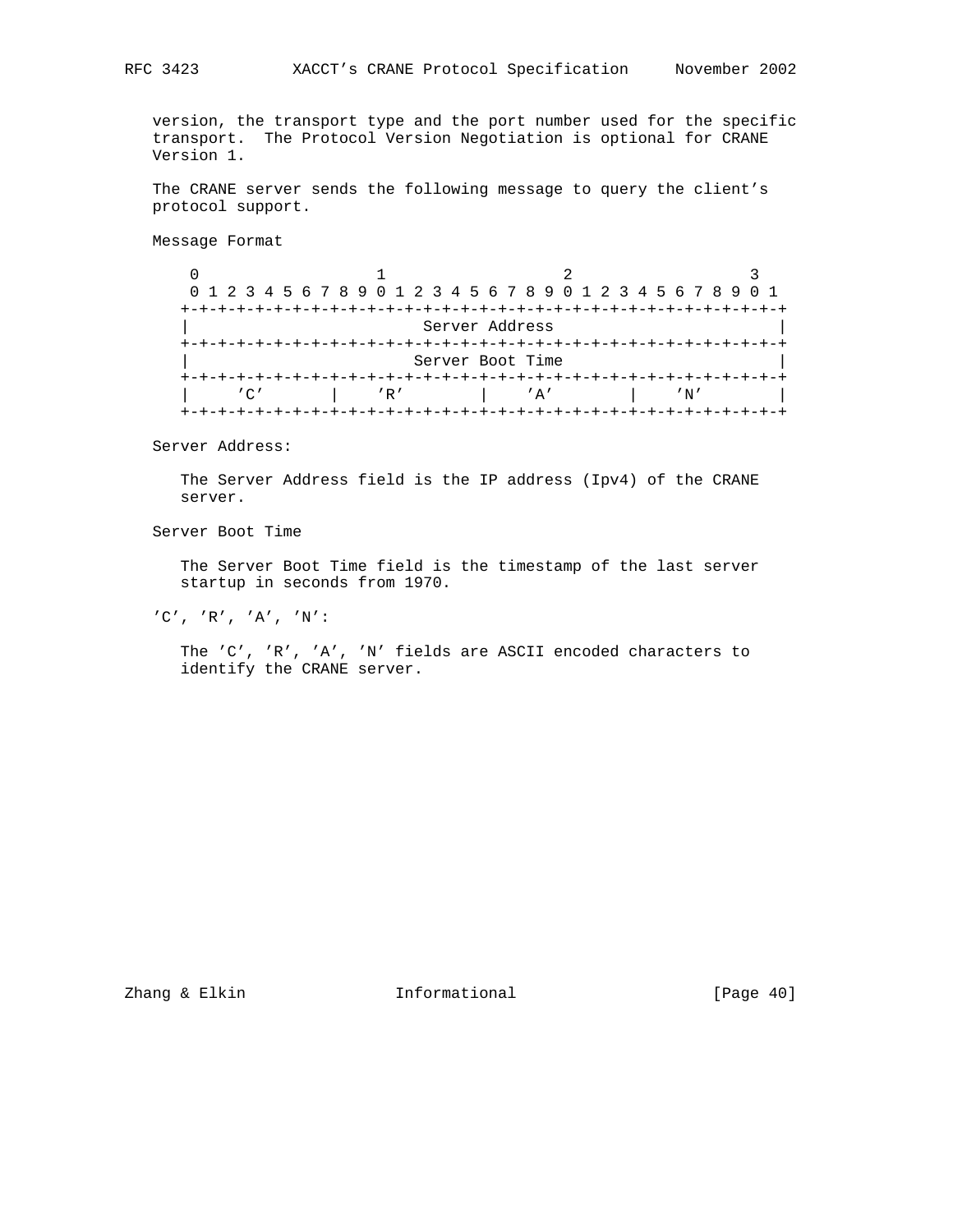The client's reply to a version negotiation request MUST comply with the following structure:

Message Format

| 0 1 2 3 4 5 6 7 8 9 0 1 2 3 4 5 6 7 8 9 0 1 2 3 4 5 6 7 8 9 |                                 |  |  |  |  |  |  |  |  |  |  |
|-------------------------------------------------------------|---------------------------------|--|--|--|--|--|--|--|--|--|--|
|                                                             |                                 |  |  |  |  |  |  |  |  |  |  |
| Default Protocol Info                                       |                                 |  |  |  |  |  |  |  |  |  |  |
|                                                             | -+-+-+-+-+-+-+-+-+-+-+-+-+      |  |  |  |  |  |  |  |  |  |  |
|                                                             | Additional Protocols Count      |  |  |  |  |  |  |  |  |  |  |
|                                                             |                                 |  |  |  |  |  |  |  |  |  |  |
|                                                             | Additional Protocols Info       |  |  |  |  |  |  |  |  |  |  |
|                                                             |                                 |  |  |  |  |  |  |  |  |  |  |
|                                                             | Additional Protocols Info       |  |  |  |  |  |  |  |  |  |  |
|                                                             |                                 |  |  |  |  |  |  |  |  |  |  |
|                                                             | Additional Protocols Info       |  |  |  |  |  |  |  |  |  |  |
|                                                             | -+-+-+-+-+-+-+-+-+-+-+-+-+-+-+- |  |  |  |  |  |  |  |  |  |  |

Default Protocol Info:

 The Default Protocol Info field contains information of the default protocol supported by the client. The field is structured as a Protocol Info Block described below.

Additional Protocols Count: 32 bit unsigned integer

 The Additional Protocols Count field specifies the number of additional protocols supported by the client. In the case that only the default protocol is supported, the field MUST be set to 0.

Additional Protocols Info:

 The Additional Protocol Info field is an array of Protocol Info Blocks (described below) contain information about additional protocols supported by the client.

Zhang & Elkin **Informational Informational** [Page 41]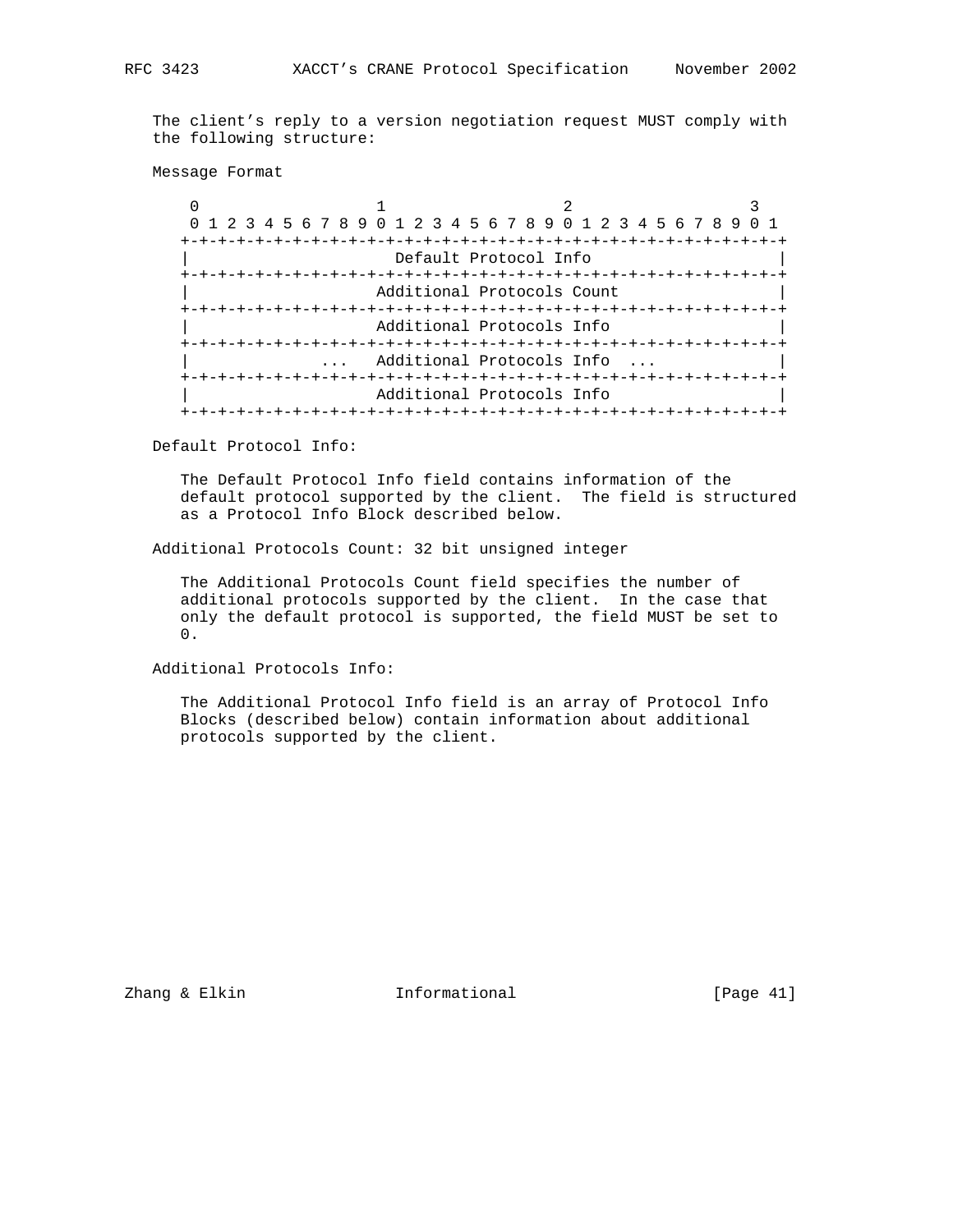| 0 1 2 3 4 5 6 7 8 9 0 1 2 3 4 5 6 7 8 9 0 1 2 3 4 5 6 7 8 9 0 1 |  |  |             |  |  |  |  |  |  |  |  |  |  |  |  |  |          |  |  |  |  |
|-----------------------------------------------------------------|--|--|-------------|--|--|--|--|--|--|--|--|--|--|--|--|--|----------|--|--|--|--|
| Transport Type                                                  |  |  |             |  |  |  |  |  |  |  |  |  |  |  |  |  |          |  |  |  |  |
| Protocol Version                                                |  |  |             |  |  |  |  |  |  |  |  |  |  |  |  |  |          |  |  |  |  |
|                                                                 |  |  | Port Number |  |  |  |  |  |  |  |  |  |  |  |  |  | Reserved |  |  |  |  |

Transport Type: 32 bit unsigned integer

1 - TCP, 2 - SCTP

Protocol Info Block

Protocol Version: 32 bit unsigned integer

 Version number of the CRANE protocol supported over the specific transport layer, the current version is 1.

Port Number: 16 bit unsigned integer

Port number (either SCTP or TCP port) used for the protocol

6 Security Considerations

 The CRANE protocol can be viewed as an application running over a reliable transport layer, such as TCP and SCTP. The CRANE protocol is end-to-end in the sense that the CRANE messages are communicated between clients and servers identified by the host address and the transport protocol port number. Before any CRANE sessions can be initiated, a set of CRANE servers' addresses should be provisioned on a CRANE client. Similarly, a CRANE server maintains a list of CRANE clients' address with which it communicates. The provisioning is typically carried out securely using a network management system; in this way, the CRANE end-points can be authenticated and authorized. As this scheme is static, without additional security protections the CRANE protocol is vulnerable to attacks such as address spoofing.

The CRANE protocol itself does not offer strong security facilities; therefore, it cannot ensure confidentiality and integrity of CRANE messages. It is strongly recommended that users of the CRANE protocol evaluate their deployment configurations and implement appropriate security policies. For example, if the CRANE protocol is deployed over a local area network or a dedicated connection that

Zhang & Elkin **Informational** [Page 42]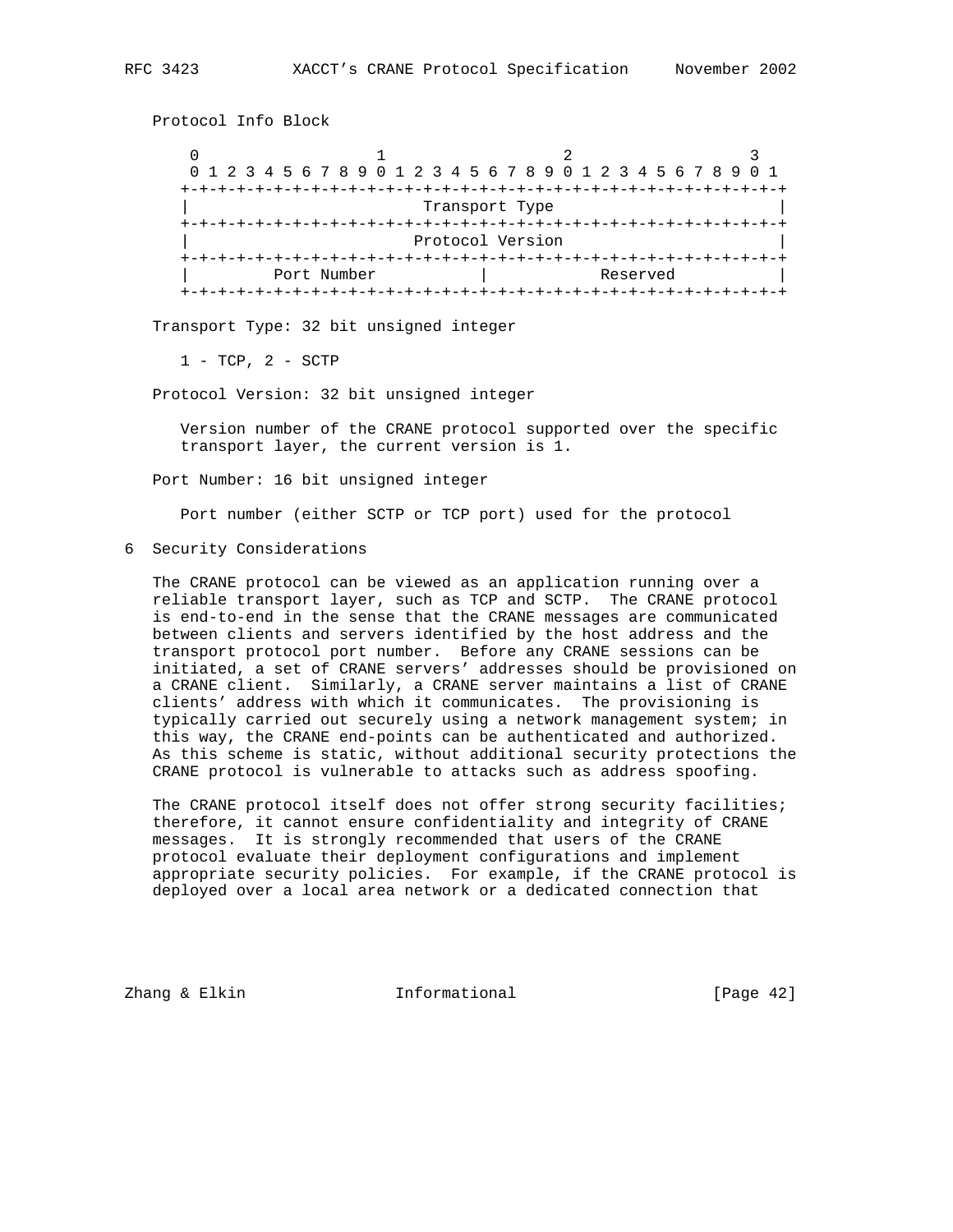ensure security, no additional security services or procedures may be required; however, if CRANE clients and servers are connected through

the Internet, lower layer security services should be invoked.

 To achieve a strong security protection of communications between CRANE clients and servers, lower layer security services are strongly recommended. The lower layer security services are transparent to the CRANE protocols. Security mechanisms may be provided at the IP layer using IPSEC [6], or it may be implemented for transport layer using TLS [7]. The provisioning of the lower layer security services is out of the scope of this document.

- 7 References
	- [1] Rigney, C., Willens, S., Rubens, A. and W. Simpson, "Remote Authentication Dial In User Service (RADIUS)", RFC 2865, June 2000.
	- [2] Calhoun, P., "DIAMETER Base Protocol", Work in Progress.
	- [3] Calhoun, P., et. al., "DIAMETER Framework Document", Work in Progress.
	- [4] Stewart, R., Xie, Q., Morneault, K., Sharp, C., Schwarzbauer, H., Taylor, T., Rytina, I., Kalla, M., Zhang, L. and V. Paxson, "Simple Control Transmission Protocol", RFC 2960, October 2000.
	- [5] Bradner, S., "Key words for use in RFCs to Indicate Requirement Levels", BCP 14, RFC 2119, March 1997.
	- [6] Kent, S. and R. Atkinson, "Security Architecture for the Internet Protocol", RFC 2401, November 1998.
	- [7] Dierks, T. and C. Allen, "The TLS Protocol, Version 1.0", RFC 2246, January 1999.
- 8 Acknowledgments

 Special thanks are due to Tal Givoly, Limor Schweitzer for conceiving the work, and Nir Pedhatzur, Batya Ferder, and Peter Ludemann from XACCT Technologies for accomplishing the first CRANE protocol implementation.

 Thanks are also due to Nevil Brownlee for his valuable comments on the work, as well as the IETF IPFIX WG.

Zhang & Elkin Informational [Page 43]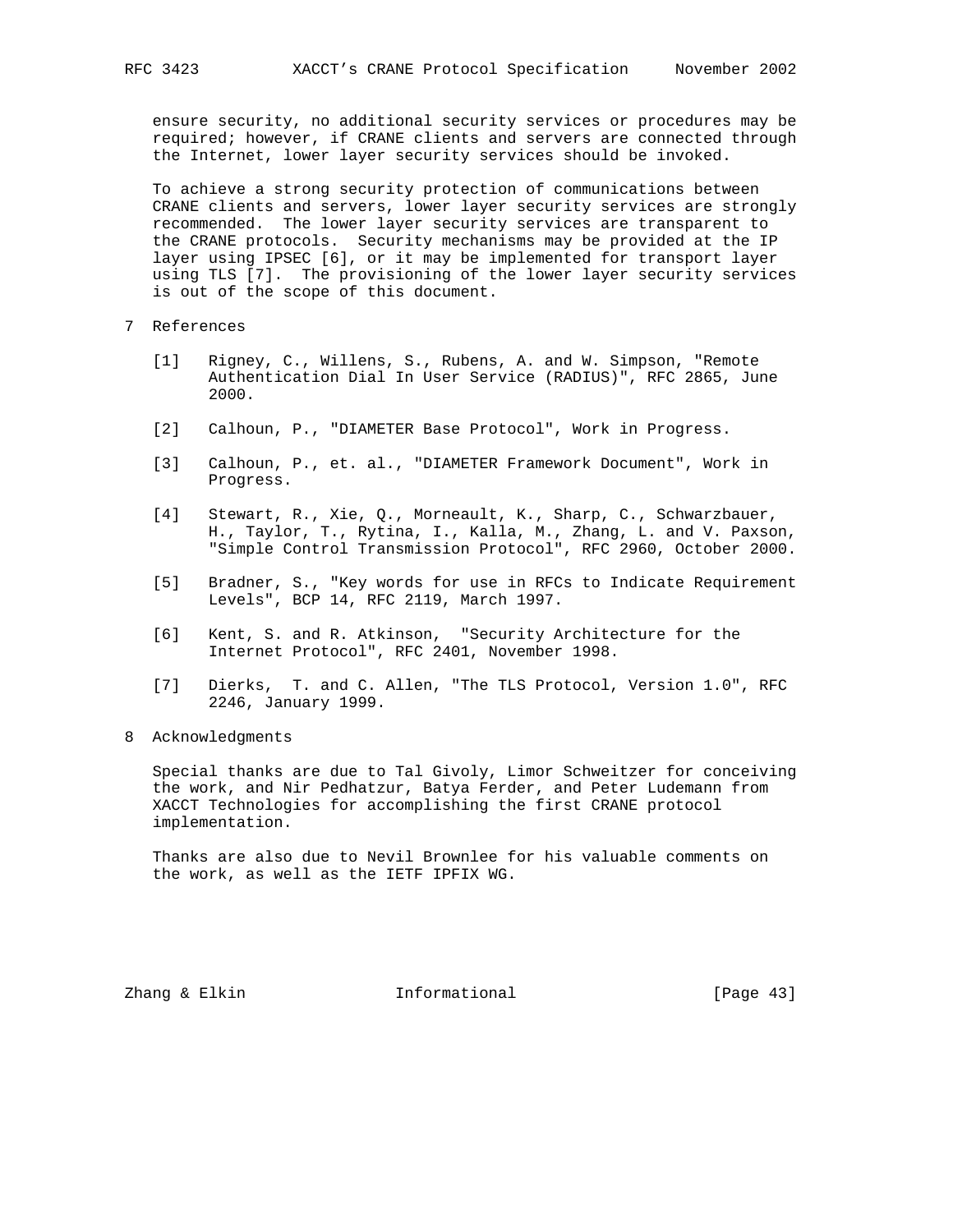9 Authors' Addresses

 Kevin Zhang 10124 Treble Court Rockville, MD 20850 U.S.A.

 Phone +1 301 315 0033 EMail: kevinzhang@ieee.org

 Eitan Elkin XACCT Technologies, Ltd. www.xacct.com 12 Hachilazon St. Ramat-Gan, Israel 52522

 Phone +1 972 3 576 4111 EMail: eitan@xacct.com

Zhang & Elkin Informational [Page 44]